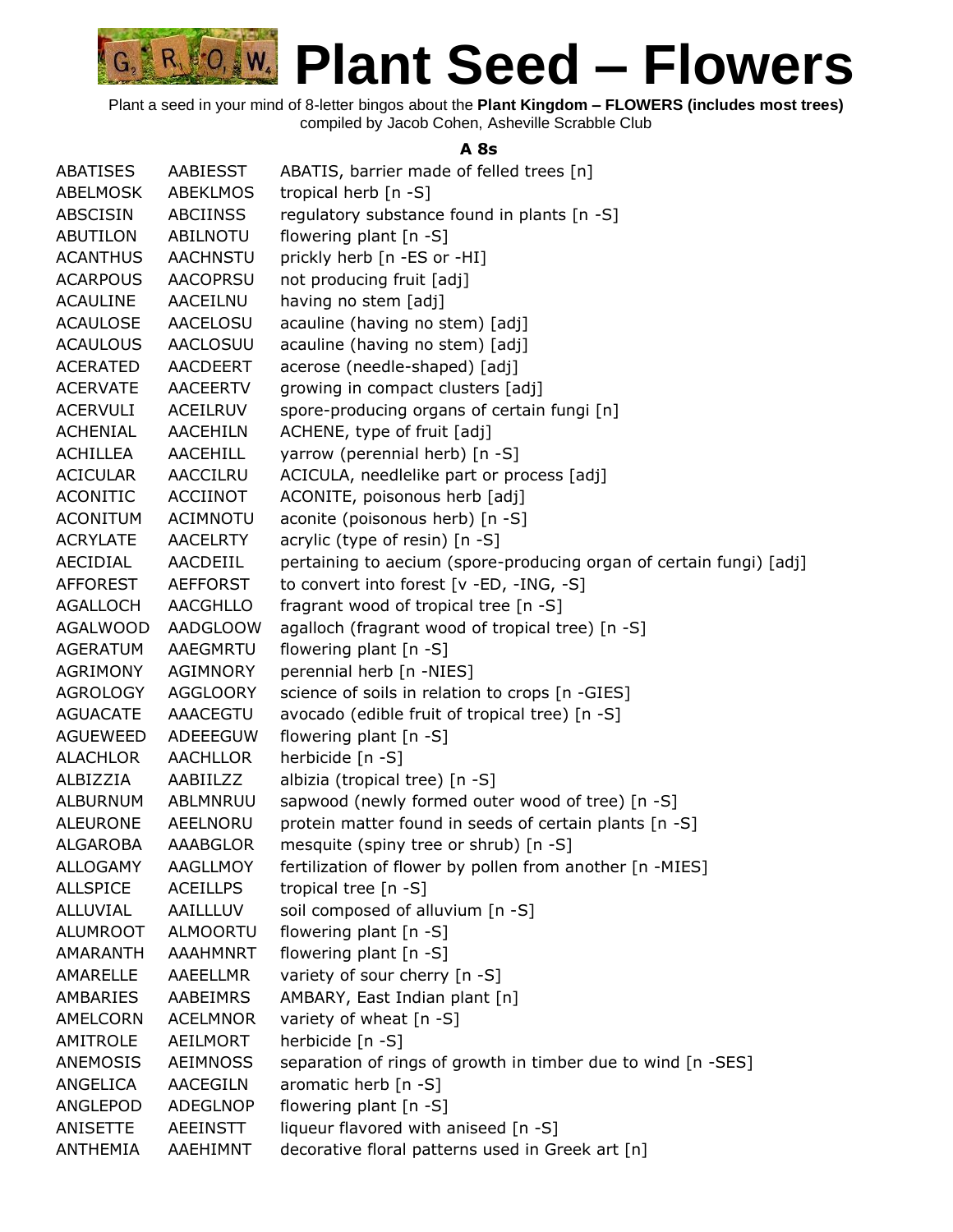| <b>ANTHERAL</b> | <b>AAEHLNRT</b> | ANTHER, pollen-bearing part of stamen [adj]                           |
|-----------------|-----------------|-----------------------------------------------------------------------|
| ANTHERID        | <b>ADEHINRT</b> | male reproductive organ of certain plants [n -S]                      |
| <b>ANTHESIS</b> | <b>AEHINSST</b> | full bloom of flower [n -SES]                                         |
| <b>ANTHODIA</b> | <b>AADHINOT</b> | flower heads of certain plants [n]                                    |
| ANTIWEED        | <b>ADEEINTW</b> | concerned with destruction of weeds [adj]                             |
| <b>APICULUS</b> | <b>ACILPSUU</b> | sharp point at end of leaf [n -LI]                                    |
| APOCARPY        | <b>AACOPPRY</b> | state of being apocarp (fruit having separate carpels) [n -PIES]      |
| APOGAMIC        | AACGIMOP        | APOGAMY, form of plant reproduction [adj]                             |
| ARABISES        | <b>AABEIRSS</b> | ARABIS, mat-forming plant [n]                                         |
| <b>ARACEOUS</b> | <b>AACEORSU</b> | belonging to arum family of plants [adj]                              |
| ARBOREAL        | AABELORR        | living in trees [adj]                                                 |
| ARBORETA        | AABEORRT        | ARBORETUM, places for study and exhibition of trees [n]               |
| ARBORIST        | <b>ABIORRST</b> | tree specialist [n -S]                                                |
| ARBORIZE        | ABEIORRZ        | to form many branches $[v -D, -ZING, -S]$                             |
| <b>ARBOROUS</b> | <b>ABOORRSU</b> | pertaining to trees [adj]                                             |
| <b>ARBUSCLE</b> | ABCELRSU        | dwarf tree [n -S]                                                     |
| ARBUTEAN        | AABENRTU        | ARBUTE, evergreen tree [adj]                                          |
| AREOLATE        | AAEELORT        | AREOLA, small space in network of leaf veins [adj]                    |
| ARETHUSA        | AAEHRSTU        | flowering plant [n -S]                                                |
| ARILLATE        | AAEILLRT        | ARIL, outer covering of certain seeds [adj]                           |
| ARILLODE        | ADEILLOR        | type of aril (outer covering of certain seeds) [n -S]                 |
| ARILLOID        | ADIILLOR        | ARIL, outer covering of certain seeds [adj]                           |
| AROMATIC        | <b>AACIMORT</b> | fragrant plant or substance [n -S]                                    |
| ARRHIZAL        | AAHILRRZ        | rootless (having no roots) [adj]                                      |
| <b>ASCIDIUM</b> | ACDIIMSU        | flask-shaped plant appendage [n -IA]                                  |
| <b>ASHPLANT</b> | <b>AAHLNPST</b> | walking stick [n -S]                                                  |
| ASPHODEL        | <b>ADEHLOPS</b> | flowering plant [n -S]                                                |
| <b>ATAMASCO</b> | <b>AAACMOST</b> | flowering plant [n -S]                                                |
| ATRAZINE        | AAEINRTZ        | herbicide [n -S]                                                      |
| AUBRETIA        | AABEIRTU        | aubrieta (flowering plant) [n -S]                                     |
| <b>AUBRIETA</b> | AABEIRTU        | flowering plant [n -S]                                                |
| <b>AUTOGAMY</b> | <b>AAGMOTUY</b> | fertilization of flower by its own pollen [n -MIES]                   |
|                 |                 | <b>B</b> 8s                                                           |
| <b>BACCATED</b> | <b>AABCCDET</b> | baccate (pulpy like berry) [adj]                                      |
| <b>BAPTISIA</b> | <b>AABIIPST</b> | flowering plant [n -S]                                                |
| <b>BARBASCO</b> | <b>AABBCORS</b> | tropical tree [n -S or -ES]                                           |
| <b>BARBERRY</b> | <b>ABBERRRY</b> | shrub (low, woody plant) [n -RIES]                                    |
| <b>BARKIEST</b> | <b>ABEIKRST</b> | BARKY, covered with bark (tough outer covering of root or stem) [adj] |
| <b>BASSETED</b> | <b>ABDEESST</b> | BASSET, to outcrop (to protrude above soil) [v]                       |
| <b>BASSWOOD</b> | <b>ABDOOSSW</b> | linden tree [n -S]                                                    |
| <b>BAUHINIA</b> | AABHIINU        | small tropical tree [n -S]                                            |
| <b>BAYBERRY</b> | ABBERRYY        | berry tree [n -RIES]                                                  |
| <b>BDELLIUM</b> | <b>BDEILLMU</b> | gum resin [n -S]                                                      |
| <b>BEARWOOD</b> | ABDEOORW        | small tree of buckthorn family [n -S]                                 |
| <b>BEDSTRAW</b> | <b>ABDERSTW</b> | woody herb [n -S]                                                     |
| <b>BEEBREAD</b> | ABBDEEER        | pollen mixture [n -S]                                                 |
| <b>BEECHIER</b> | <b>BCEEEHIR</b> | BEECHY, abounding in beeches (type of tree) [adj]                     |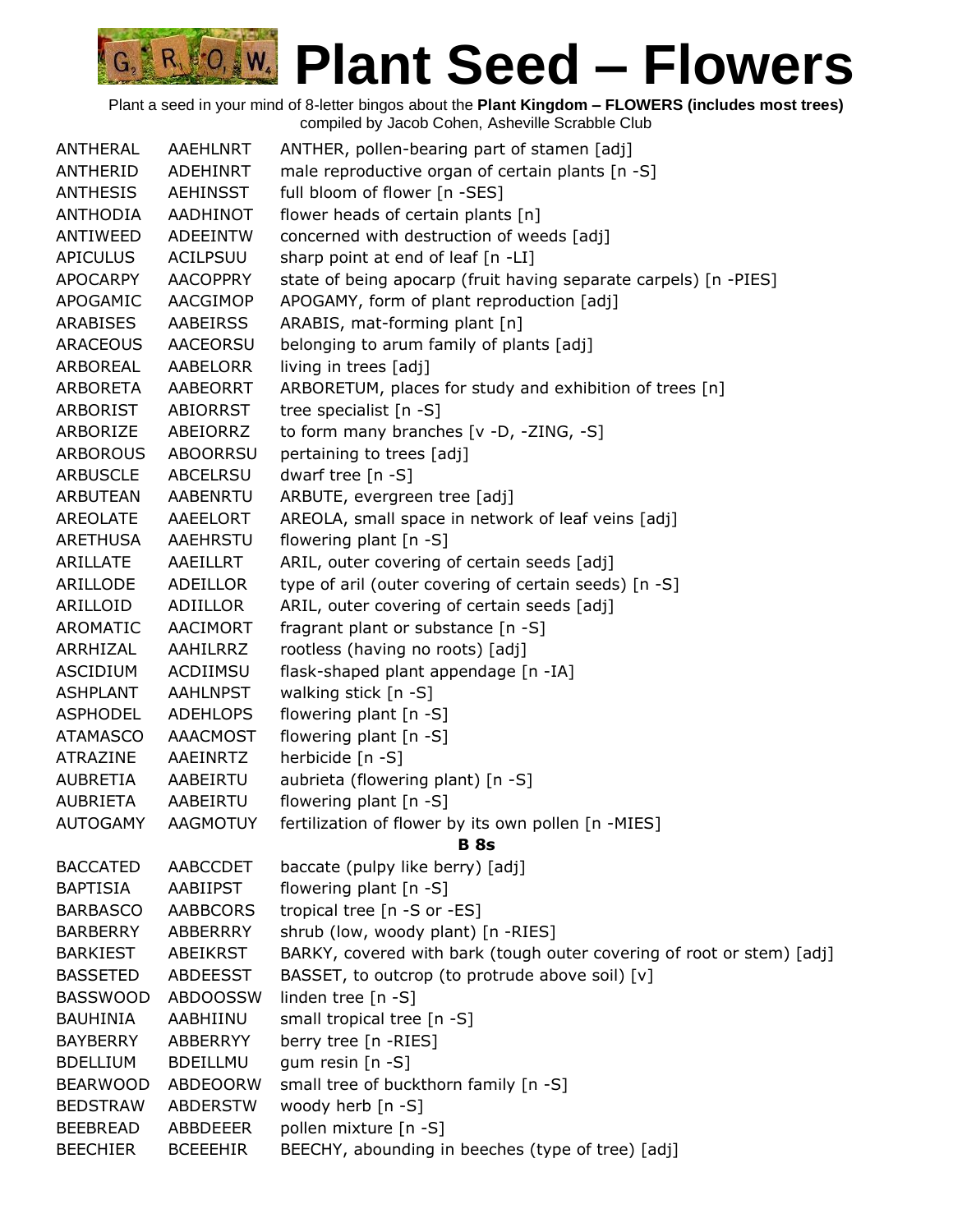| <b>BEECHNUT</b> | <b>BCEEHNTU</b> | nut of beech [n -S]                                                                  |
|-----------------|-----------------|--------------------------------------------------------------------------------------|
| <b>BEEFWOOD</b> | <b>BDEEFOOW</b> | hardwood tree [n -S]                                                                 |
| <b>BEETROOT</b> | <b>BEEOORTT</b> | root of beet [n -S]                                                                  |
| <b>BEFLOWER</b> | <b>BEEFLORW</b> | to cover with flowers [v -ED, -ING, -S]                                              |
| <b>BELLWORT</b> | <b>BELLORTW</b> | flowering plant [n -S]                                                               |
| <b>BENTWOOD</b> | <b>BDENOOTW</b> | wood bent for use in furniture [n -S]                                                |
| <b>BERBERIS</b> | <b>BBEEIRRS</b> | barberry (shrub (low, woody plant)) [n -ES]                                          |
| <b>BERGAMOT</b> | ABEGMORT        | citrus tree [n -S]                                                                   |
| <b>BERGENIA</b> | ABEEGINR        | flowering plant [n -S]                                                               |
| <b>BERRYING</b> | <b>BEGINRRY</b> | activity of gathering berries [n -S] / BERRY, to produce berries (fleshy fruits) [v] |
| <b>BETELNUT</b> | <b>BEELNTTU</b> | seed chewed as stimulant [n -S]                                                      |
| <b>BETONIES</b> | <b>BEEINOST</b> | BETONY, European herb [n]                                                            |
| <b>BIGARADE</b> | AABDEGIR        | citrus tree [n -S]                                                                   |
| <b>BIGAROON</b> | ABGINOOR        | type of cherry (fruit) [n -S]                                                        |
| <b>BIGNONIA</b> | ABGIINNO        | climbing plant $[n - S]$                                                             |
| <b>BILBERRY</b> | <b>BBEILRRY</b> | edible berry [n -RIES]                                                               |
| <b>BINDWEED</b> | <b>BDDEEINW</b> | twining plant [n -S]                                                                 |
| <b>BIOTOXIN</b> | <b>BIINOOTX</b> | poison made by plant or animal [n -S]                                                |
| <b>BIRDSEYE</b> | <b>BDEEIRSY</b> | flowering plant $[n -S]$                                                             |
| <b>BLACKBOY</b> | <b>ABBCKLOY</b> | Australian plant [n -S]                                                              |
| <b>BLACKGUM</b> | ABCGKLMU        | tupelo (softwood tree) [n -S]                                                        |
| <b>BLOOMIER</b> | <b>BEILMOOR</b> | BLOOMY, covered with flowers [adj]                                                   |
| <b>BLOOMING</b> | <b>BGILMNOO</b> | BLOOM, to bear flowers [v]                                                           |
| <b>BLOSSOMY</b> | <b>BLMOOSSY</b> | having blossoms [adj]                                                                |
| <b>BLOWBALL</b> | ABBLLLOW        | fluffy seed ball $[n -S]$                                                            |
| <b>BLOWDOWN</b> | <b>BDLNOOWW</b> | tree blown down by wind [n -S]                                                       |
| <b>BLUEBALL</b> | ABBELLLU        | medicinal herb [n -S]                                                                |
| <b>BLUEBELL</b> | <b>BBEELLLU</b> | flowering plant [n -S]                                                               |
| <b>BLUEJACK</b> | ABCEJKLU        | oak tree [n -S]                                                                      |
| <b>BLUESTEM</b> | <b>BEELMSTU</b> | prairie grass [n -S]                                                                 |
| <b>BLUEWEED</b> | <b>BDEEELUW</b> | bristly weed [n -S]                                                                  |
| <b>BLUEWOOD</b> | <b>BDELOOUW</b> | shrub (low, woody plant) [n -S]                                                      |
| <b>BOLTONIA</b> | <b>ABILNOOT</b> | perennial herb [n -S]                                                                |
| <b>BONEMEAL</b> | ABEELMNO        | fertilizer or feed made from crushed bone [n -S]                                     |
| <b>BOONDOCK</b> | <b>BCDKNOOO</b> | pertaining to backwoods area [adj]                                                   |
| <b>BORECOLE</b> | <b>BCEELOOR</b> | kale (variety of cabbage) [n -S]                                                     |
| <b>BOSCHBOK</b> | <b>BBCHKOOS</b> | bushbuck (small antelope (ruminant mammal)) [n -S]                                   |
| <b>BOSKIEST</b> | <b>BEIKOSST</b> | BOSKY, wooded; bushy [adj]                                                           |
| <b>BOTANICA</b> | AABCINOT        | shop that sells herbs and magic charms [n -S]                                        |
| <b>BOTANIES</b> | ABEINOST        | BOTANY, science of plants [n]                                                        |
| <b>BOTANISE</b> | ABEINOST        | to botanize (to study plants) [v -D, -SING, -S]                                      |
| <b>BOTANIST</b> | <b>ABINOSTT</b> | one skilled in botany [n -S]                                                         |
| <b>BOTANIZE</b> | ABEINOTZ        | to study plants [v -D, -ZING, -S]                                                    |
| <b>BOTRYTIS</b> | <b>BIORSTTY</b> | plant disease [n -ES]                                                                |
| <b>BOURTREE</b> | <b>BEORRRTU</b> | European tree [n -S]                                                                 |
| <b>BOWERING</b> | <b>BEGINORW</b> | BOWER, to embower (to surround with foliage) [v]                                     |
| <b>BOWWOOD</b>  | <b>BDOOOWW</b>  | deciduous tree [n -S]                                                                |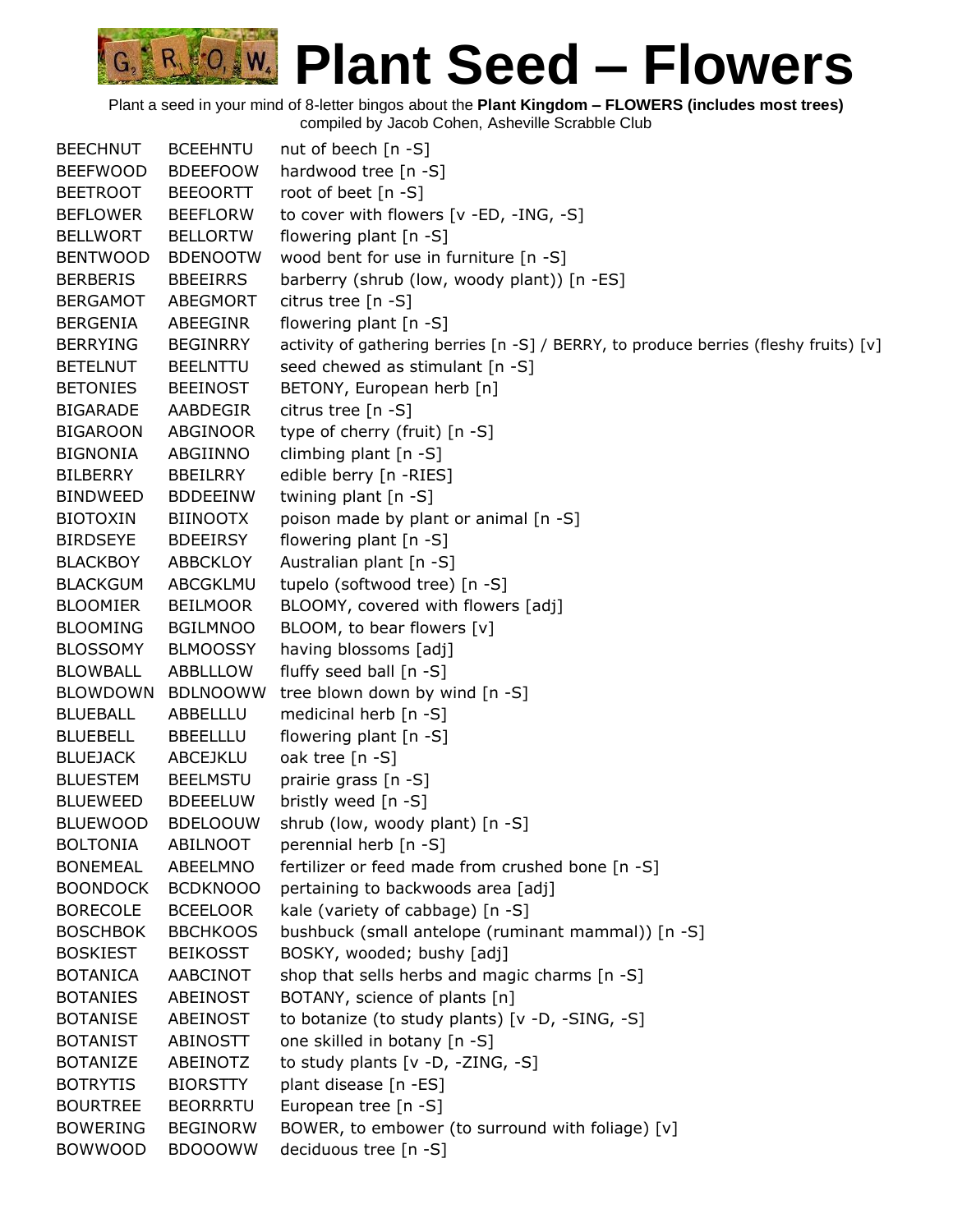| <b>BOXBERRY</b> | <b>BBEORRXY</b> | evergreen plant [n -RIES]                                                  |
|-----------------|-----------------|----------------------------------------------------------------------------|
| <b>BOXTHORN</b> | <b>BHNOORTX</b> | thorny shrub $[n -S]$                                                      |
| <b>BRACTEAL</b> | AABCELRT        | BRACT, leaflike plant part [adj]                                           |
| <b>BRACTLET</b> | ABCELRTT        | small bract (leaflike plant part) [n -S]                                   |
| <b>BRASSICA</b> | <b>AABCIRSS</b> | tall herb [n -S]                                                           |
| <b>BREADNUT</b> | ABDENRTU        | tropical fruit [n -S]                                                      |
| <b>BRIONIES</b> | <b>BEIINORS</b> | BRIONY, bryony (climbing plant) [n]                                        |
| <b>BROCCOLI</b> | <b>BCCILOOR</b> | vegetable related to cabbage [n -S]                                        |
| <b>BROMELIA</b> | ABEILMOR        | tropical plant with stiff leaves [n -S]                                    |
| <b>BROOMIER</b> | <b>BEIMOORR</b> | BROOMY, abounding in broom (type of shrub) [adj]                           |
| <b>BRYONIES</b> | <b>BEINORSY</b> | BRYONY, climbing plant [n]                                                 |
| <b>BUCKBEAN</b> | ABBCEKNU        | marsh plant [n -S]                                                         |
| <b>BUDDLEIA</b> | ABDDEILU        | tropical shrub [n -S]                                                      |
| <b>BUDWOOD</b>  | <b>BDDOOUW</b>  | branch having buds that is used for grafting [n -S]                        |
| <b>BULLRUSH</b> | <b>BHLLRSUU</b> | bulrush (tall marsh plant) [n -ES]                                         |
| <b>BULLWEED</b> | <b>BDEELLUW</b> | knapweed (meadow plant) [n -S]                                             |
| <b>BUSHBABY</b> | <b>ABBBHSUY</b> | small tree-dwelling primate [n -BIES]                                      |
| <b>BUSHFIRE</b> | <b>BEFHIRSU</b> | fire in wooded area [n -S]                                                 |
| <b>BUSHIEST</b> | <b>BEHISSTU</b> | BUSHY, covered with bushes [adj]                                           |
| <b>BUSHLAND</b> | <b>ABDHLNSU</b> | unsettled forest land [n -S]                                               |
| <b>BUSHLESS</b> | <b>BEHLSSSU</b> | having no bushes [adj]                                                     |
| <b>BUSHLIKE</b> | <b>BEHIKLSU</b> | resembling bush [adj]                                                      |
| <b>BUSHVELD</b> | <b>BDEHLSUV</b> | veld with shrubby vegetation [n -S]                                        |
|                 |                 | C <sub>8s</sub>                                                            |
| <b>CABBAGEY</b> | AABBCEGY        | resembling cabbage (leafy vegetable) [adj]                                 |
| <b>CACHEPOT</b> | <b>ACCEHOPT</b> | ornamental container for flowerpot [n -S]                                  |
| <b>CACTUSES</b> | <b>ACCESSTU</b> | CACTUS, plant native to arid regions [n]                                   |
| <b>CALABASH</b> | <b>AAABCHLS</b> | gourd (hard-shelled fruit) [n -ES]                                         |
| CALADIUM        | AACDILMU        | tropical plant $[n - S]$                                                   |
| CALAMINT        | AACILMNT        | perennial herb [n -S]                                                      |
| CALAMITE        | AACEILMT        | extinct treelike plant [n -S]                                              |
| <b>CALATHEA</b> | <b>AAACEHLT</b> | plant with colorful leaves [n -S]                                          |
| <b>CALATHUS</b> | AACHLSTU        | calathos (fruit basket) [n -HI]                                            |
| <b>CALISAYA</b> | <b>AAACILSY</b> | medicinal bark of cinchona [n -S]                                          |
| <b>CALTHROP</b> | <b>ACHLOPRT</b> | caltrop (spiny plant) [n -S]                                               |
| <b>CALYCATE</b> | <b>AACCELTY</b> | calycine (pertaining to calyx (outer protective covering of flower)) [adj] |
| <b>CALYCEAL</b> | <b>AACCELLY</b> | calycine (pertaining to calyx (outer protective covering of flower)) [adj] |
| <b>CALYCINE</b> | <b>ACCEILNY</b> | pertaining to calyx (outer protective covering of flower) [adj]            |
| <b>CALYPTER</b> | <b>ACELPRTY</b> | calyptra (hood-shaped organ of flowers) [n -S]                             |
| <b>CALYPTRA</b> | <b>AACLPRTY</b> | hood-shaped organ of flowers [n -S]                                        |
| <b>CAMASSES</b> | <b>AACEMSSS</b> | CAMASS, perennial herb [n]                                                 |
| <b>CAMELLIA</b> | AACEILLM        | tropical shrub [n -S]                                                      |
| CAMOMILE        | <b>ACEILMMO</b> | medicinal herb [n -S]                                                      |
| <b>CAMPHIRE</b> | <b>ACEHIMPR</b> | flowering plant [n -S]                                                     |
| <b>CANISTEL</b> | <b>ACEILNST</b> | tropical tree [n -S]                                                       |
| <b>CANNABIC</b> | AABCCINN        | pertaining to cannabis (hemp (tall herb)) [adj]                            |
| <b>CANNABIN</b> | <b>AABCINNN</b> | resin extracted from cannabis [n -S]                                       |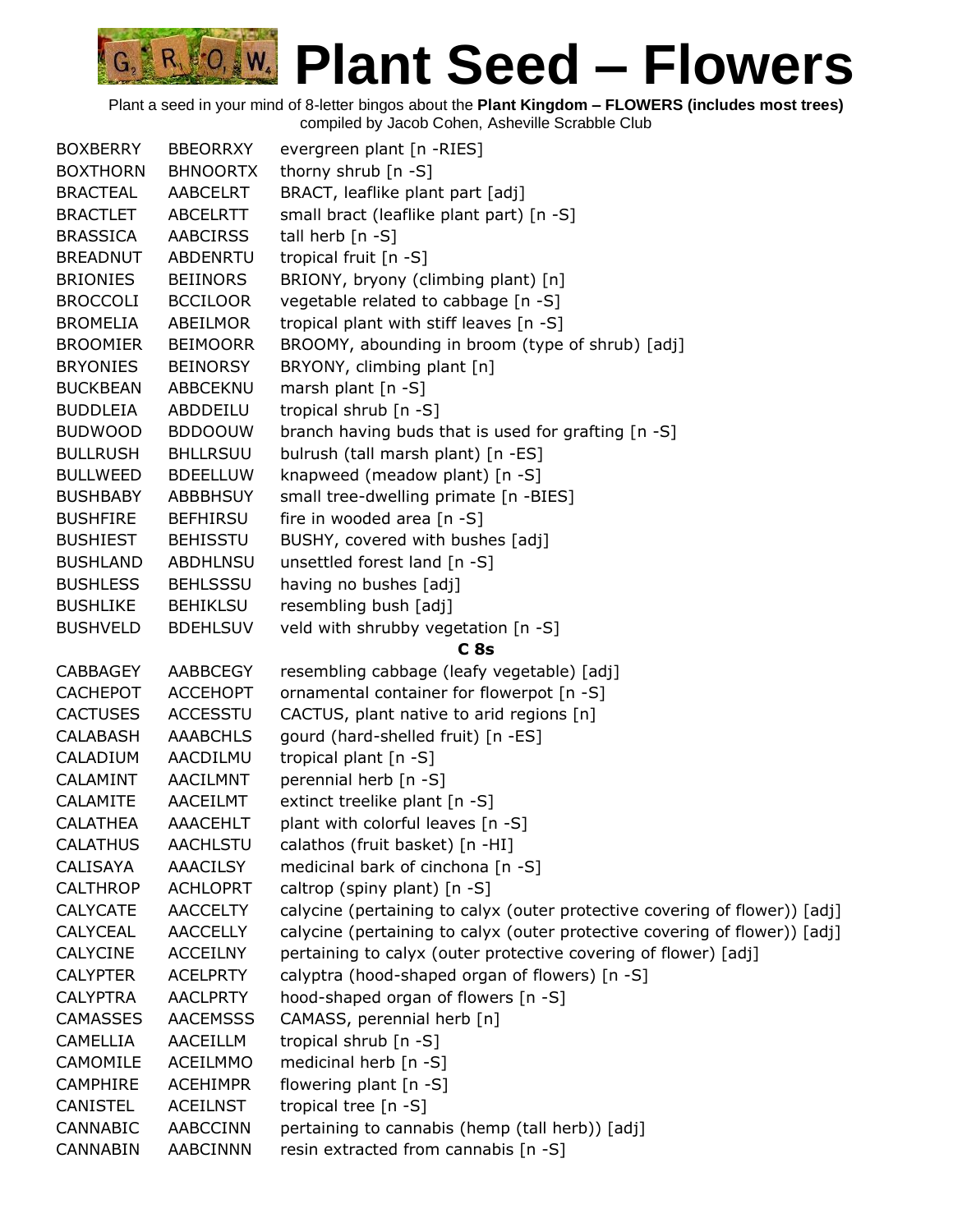

| <b>CANNABIS</b> | <b>AABCINNS</b> | hemp (tall herb) [n -ES]                                          |
|-----------------|-----------------|-------------------------------------------------------------------|
| <b>CAPITULA</b> | <b>AACILPTU</b> | flower clusters [n]                                               |
| CAPRIFIG        | <b>ACFGIIPR</b> | European tree [n -S]                                              |
| <b>CAPSICUM</b> | <b>ACCIMPSU</b> | tropical herb [n -S]                                              |
| CARAGANA        | <b>AAAACGNR</b> | Asian shrub $[n -S]$                                              |
| <b>CARAGEEN</b> | <b>AACEEGNR</b> | edible seaweed [n -S]                                             |
| <b>CARDAMOM</b> | <b>AACDMMOR</b> | tropical herb [n -S]                                              |
| <b>CARDAMON</b> | <b>AACDMNOR</b> | cardamom (tropical herb) [n -S]                                   |
| CARDAMUM        | AACDMMRU        | cardamom (tropical herb) [n -S]                                   |
| <b>CARNAUBA</b> | <b>AAABCNRU</b> | palm tree [n -S]                                                  |
| <b>CAROTENE</b> | <b>ACEENORT</b> | plant pigment [n -S]                                              |
| <b>CARROTIN</b> | <b>ACINORRT</b> | carotene (plant pigment) [n -S]                                   |
| <b>CASSIOPE</b> | <b>ACEIOPSS</b> | evergreen shrub [n -S]                                            |
| <b>CASSISES</b> | <b>ACEISSSS</b> | CASSIS, European bush [n]                                         |
| <b>CATBRIAR</b> | AABCIRRT        | catbrier (thorny vine) [n -S]                                     |
| <b>CATBRIER</b> | <b>ABCEIRRT</b> | thorny vine $[n - S]$                                             |
| <b>CATCHFLY</b> | <b>ACCFHLTY</b> | insect-catching plant [n -LIES]                                   |
| <b>CATTLEYA</b> | <b>AACELTTY</b> | tropical orchid [n -S]                                            |
| <b>CAUDEXES</b> | <b>ACDEESUX</b> | CAUDEX, woody base of some plants [n]                             |
| <b>CAUDICES</b> | <b>ACCDEISU</b> | CAUDEX, woody base of some plants [n]                             |
| <b>CAULICLE</b> | ACCEILLU        | small stem [n -S]                                                 |
| <b>CELERIAC</b> | <b>ACCEEILR</b> | variety of celery [n -S]                                          |
| <b>CELERIES</b> | <b>CEEEILRS</b> | CELERY, plant with edible stalks [n]                              |
| <b>CENTAURY</b> | <b>ACENRTUY</b> | medicinal herb [n -RIES]                                          |
| <b>CERCISES</b> | <b>CCEEIRSS</b> | CERCIS, shrub (low, woody plant) [n]                              |
| <b>CEREUSES</b> | <b>CEEERSSU</b> | CEREUS, tall cactus [n]                                           |
| <b>CHAMPACA</b> | AAACCHMP        | champak (East Indian tree) [n -S]                                 |
| <b>CHARLOCK</b> | <b>ACCHKLOR</b> | troublesome weed [n -S]                                           |
| <b>CHECKROW</b> | <b>CCEHKORW</b> | to plant in rows which divide land into squares [v -ED, -ING, -S] |
| <b>CHENOPOD</b> | <b>CDEHNOOP</b> | flowering plant [n -S]                                            |
| <b>CHERRIES</b> | <b>CEEHIRRS</b> | CHERRY, fruit [n]                                                 |
| <b>CHESTNUT</b> | <b>CEHNSTTU</b> | edible nut [n -S]                                                 |
| <b>CHICCORY</b> | <b>CCCHIORY</b> | chicory (perennial herb) [n -RIES]                                |
| <b>CHICKORY</b> | <b>CCHIKORY</b> | chicory (perennial herb) [n -RIES]                                |
| <b>CHICKPEA</b> | <b>ACCEHIKP</b> | Asian herb $[n - S]$                                              |
| <b>CICELIES</b> | <b>CCEEIILS</b> | CICELY, fragrant herb [n]                                         |
| <b>CILANTRO</b> | <b>ACILNORT</b> | herb used in cooking [n -S]                                       |
| <b>CINCHONA</b> | <b>ACCHINNO</b> | Peruvian tree [n -S]                                              |
| <b>CINNAMIC</b> | <b>ACCIIMNN</b> | CINNAMON, spice obtained from tree bark [adj]                     |
| <b>CINNAMON</b> | <b>ACIMNNNO</b> | spice obtained from tree bark [n -S]                              |
| <b>CISTUSES</b> | <b>CEISSSTU</b> | CISTUS, flowering shrub [n]                                       |
| <b>CITRUSES</b> | <b>CEIRSSTU</b> | CITRUS, any of genus of tropical, fruit-bearing trees [n]         |
| <b>CLEARCUT</b> | <b>ACCELRTU</b> | to cut forest completely [v CLEARCUT, -TTING, -S]                 |
| <b>CLEFTING</b> | <b>CEFGILNT</b> | CLEFT, to insert scion into stock of plant [v]                    |
| <b>CLEMATIS</b> | <b>ACEILMST</b> | flowering vine [n -ES]                                            |
| <b>CLOVERED</b> | <b>CDEELORV</b> | CLOVER, plant [adj]                                               |
| <b>CLUBROOT</b> | <b>BCLOORTU</b> | plant disease [n -S]                                              |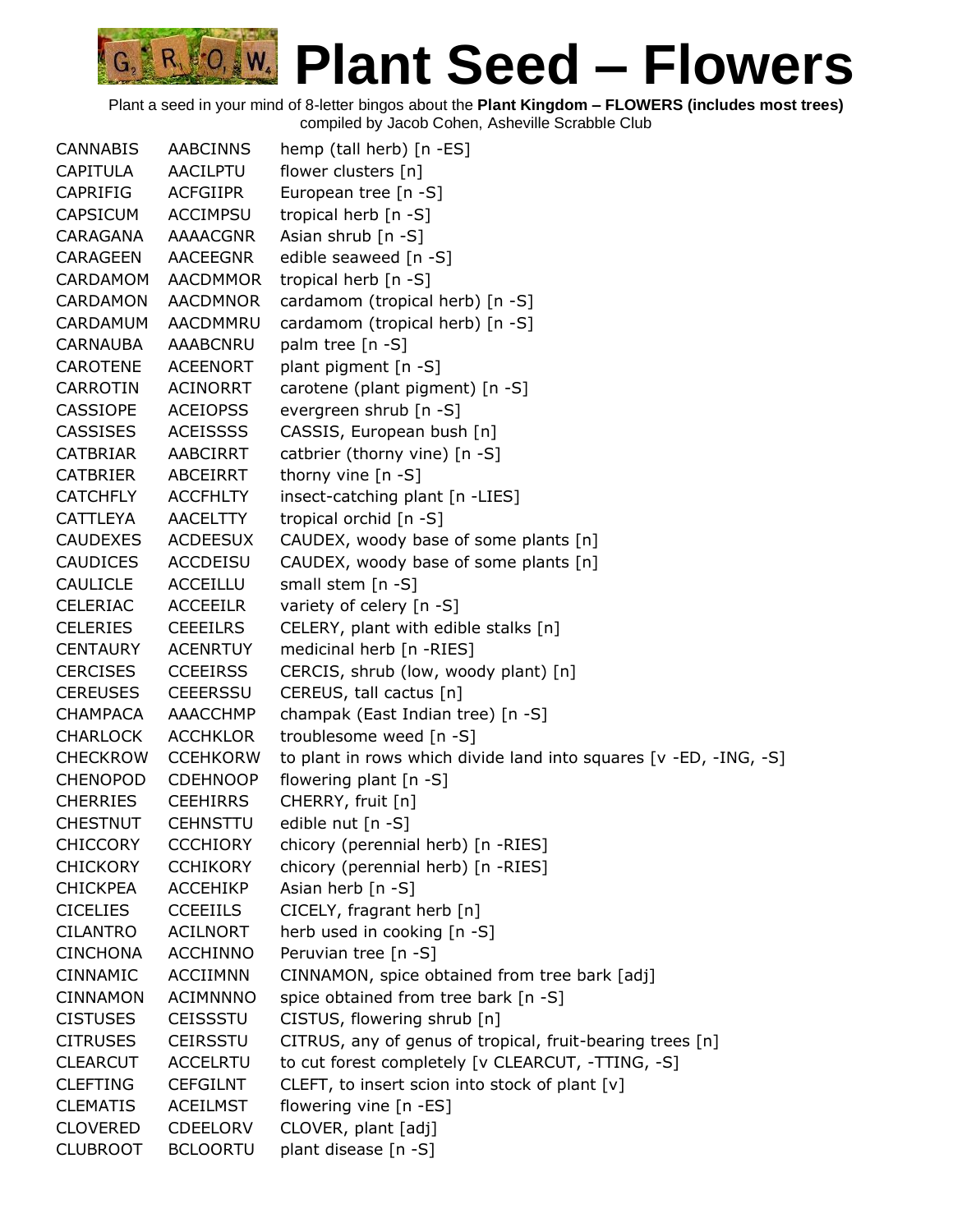Plant a seed in your mind of 8-letter bingos about the **Plant Kingdom – FLOWERS (includes most trees)** compiled by Jacob Cohen, Asheville Scrabble Club

COCKSPUR CCKOPRSU thorny plant [n -S] COCOANUT ACCNOOTU coconut (fruit of coco) [n -S] COCOBOLA ABCCLOOO cocobolo (tropical tree) [n -S] COCOBOLO BCCLOOOO tropical tree [n -S] COCOPLUM CCLMOOPU evergreen shrub [n -S] COHOSHES CEHHOOSS COHOSH, medicinal plant [n] COLESEED CDEEELOS colza (plant of cabbage family) [n -S] COLEUSES CEELOSSU COLEUS, tropical plant [n] COLUMNEA ACELMNOU bushy tropical plant [n -S] CONODONT CDNNOOOT fossil (remains of animal or plant preserved in earth's crust) [n -S] COOLABAH AABCHLOO Australian gum tree [n -S] COOLIBAH ABCHILOO coolabah (Australian gum tree) [n -S] COPPERAH ACEHOPPR copra (dried coconut meat) [n -S] CORDWOOD CDDOOORW wood used for fuel [n -S] COREMIUM CEIMMORU organ of certain fungi [n -IA] CORKIEST CEIKORST CORKY, corklike (resembling cork (porous tree bark)) [adj] CORKLIKE CEIKKLOR resembling cork (porous tree bark) [adj] CORKWOOD CDKOOORW small tree [n -S] CORMLIKE CEIKLMOR CORM, stem of certain plants [adj] CORNSILK CIKLNORS silky thread on ear of corn [n -S] CORNUSES CENORSSU CORNUS, cornel (hardwood tree or shrub) [n] CORYMBED BCDEMORY CORYMB, flower cluster [adj] COSTMARY ACMORSTY herb used in salads [n -RIES] COUMAROU ACMOORUU seed of tropical tree [n -S] COWBERRY BCEORRWY pasture shrub [n -RIES] CRENSHAW ACEHNRSW variety of honeydew melon [n -S] CROCUSES CCEORSSU CROCUS, flowering plant [n] CROPLESS CELOPRSS being without crops (agricultural produce) [adj] CROWFOOT CFOOORTW flowering plant [n -S or -FEET] CUCUMBER BCCEMRUU garden vegetable [n -S] CUCURBIT BCCIRTUU gourd (hard-shelled fruit) [n -S] CULTIGEN CEGILNTU cultivar (variety of plant originating under cultivation) [n -S] CULTIVAR ACILRTUV variety of plant originating under cultivation [n -S] CUTBLOCK BCCKLOTU limited area authorized for logging [n -S] CUTGRASS ACGRSSTU swamp grass [n -ES] CUTINISE CEIINSTU to cutinize (to become coated with cutin (waxy substance found on plants) [v -ED, -SING, -S] CUTINIZE CEIINSTU to become coated with cutin (waxy substance found on plants) [v -ED, -ZING, -S] CYATHIUM ACHIMTUY flower head of certain plants [n -IA] CYCLAMEN ACCELMNY flowering plant [n -S] CYMBIDIA ABCDIIMY tropical orchids [n] CYMBLING BCGILMNY cymling (variety of squash) [n -S] CYMOSELY CELMOSYY CYMOSE, resembling cyme (flower cluster) [adv] **D 8s** DAFFODIL ADDFFILO flowering plant [n -S] DAIDZEIN ADDEIINZ chemical found chiefly in soybeans [n -S] DAMEWORT ADEMORTW flowering plant [n -S] DANEWEED ADDEEENW danewort (flowering plant) [n -S]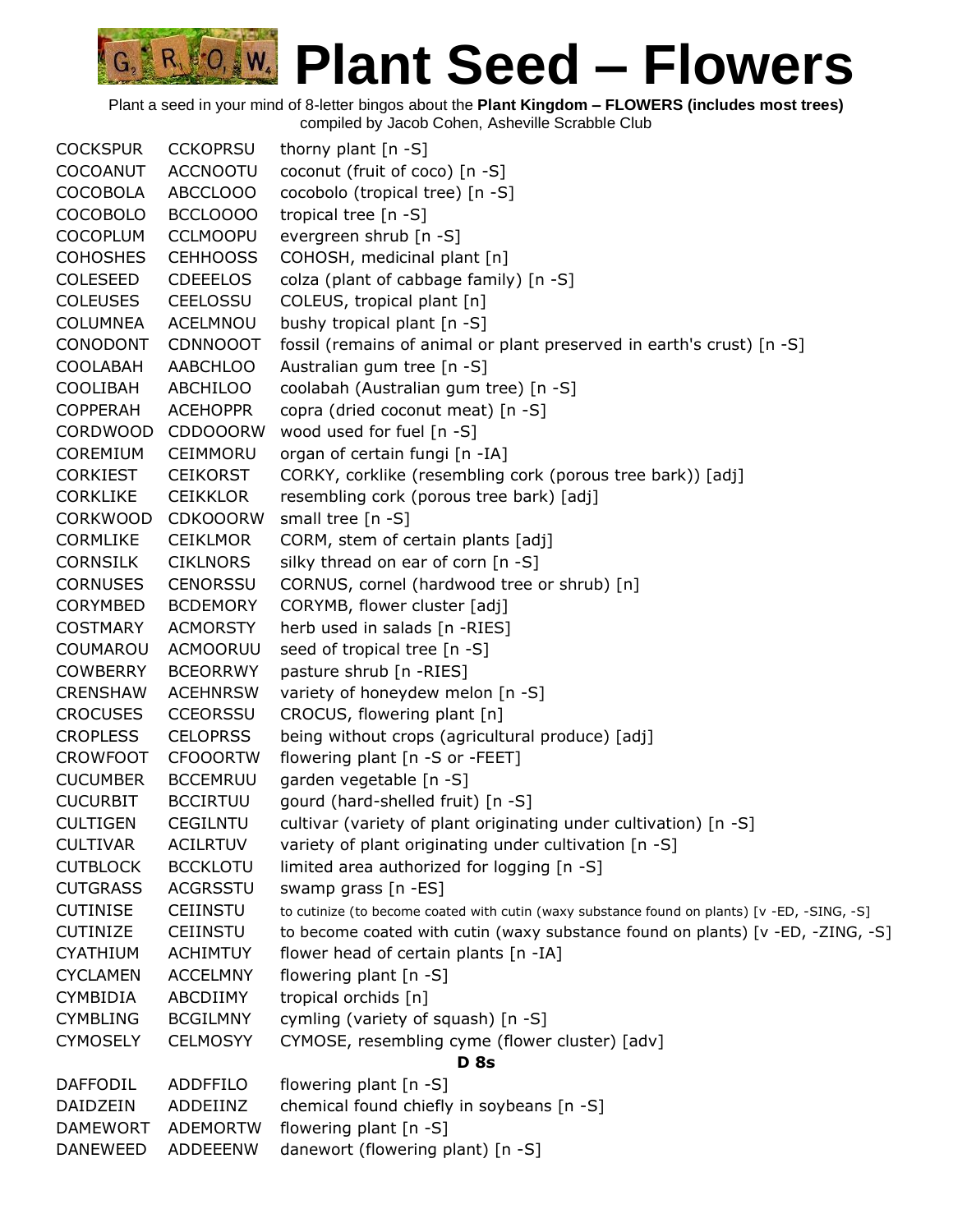| <b>DANEWORT</b> | <b>ADENORTW</b> | flowering plant [n -S]                                          |
|-----------------|-----------------|-----------------------------------------------------------------|
| <b>DEATHCUP</b> | <b>ACDEHPTU</b> | poisonous mushroom [n -S]                                       |
| <b>DEBARKER</b> | ABDEEKRR        | one that removes bark (outer covering of woody plants) [n -S]   |
| <b>DEERWEED</b> | <b>DDEEEERW</b> | bushlike herb [n -S]                                            |
| <b>DEFLOWER</b> | <b>DEEFLORW</b> | to deprive of flowers [v -ED, -ING, -S]                         |
| <b>DEFOREST</b> | <b>DEEFORST</b> | to clear of forests [v -ED, -ING, -S]                           |
| DENDROID        | <b>DDDEINOR</b> | shaped like tree [adj]                                          |
| <b>DERRISES</b> | <b>DEEIRRSS</b> | DERRIS, climbing plant [n]                                      |
| <b>DEWBERRY</b> | <b>BDEERRWY</b> | edible berry [n -RIES]                                          |
| <b>DIANTHUS</b> | ADHINSTU        | ornamental herb [n -ES]                                         |
| <b>DICENTRA</b> | <b>ACDEINRT</b> | perennial herb [n -S]                                           |
| <b>DICHASIA</b> | <b>AACDHIIS</b> | flower clusters [n]                                             |
| <b>DILLWEED</b> | <b>DDEEILLW</b> | leaves of dill plant [n -S]                                     |
| <b>DOGBERRY</b> | <b>BDEGORRY</b> | wild berry [n -RIES]                                            |
| <b>DOGSTAIL</b> | ADGILOST        | grass with spiky flower heads [n -S]                            |
| <b>DOWNLAND</b> | <b>ADDLNNOW</b> | rolling treeless upland [n -S]                                  |
| <b>DRACAENA</b> | AAACDENR        | tropical plant $[n -S]$                                         |
| <b>DROPSEED</b> | <b>DDEEOPRS</b> | type of grass [n -S]                                            |
| <b>DRUPELET</b> | <b>DEELPRTU</b> | small drupe (fleshy fruit) [n -S]                               |
| <b>DUCKWEED</b> | <b>CDDEEKUW</b> | aquatic plant [n -S]                                            |
| <b>DUMBCANE</b> | ABCDEMNU        | tropical plant $[n -S]$                                         |
|                 |                 | E <sub>8s</sub>                                                 |
| <b>EARTHNUT</b> | AEHNRTTU        | European herb [n -S]                                            |
| <b>EARTHPEA</b> | AAEEHPRT        | twining plant [n -S]                                            |
| <b>ECESISES</b> | <b>CEEEISSS</b> | ECESIS, establishment of plant or animal in new environment [n] |
| <b>ECHINATE</b> | <b>ACEEHINT</b> | spiny (bearing or covered with thorns) [adj]                    |
| <b>EELGRASS</b> | <b>AEEGLRSS</b> | aquatic plant [n -ES]                                           |
| <b>EGGFRUIT</b> | <b>EFGGIRTU</b> | tropical tree [n -S]                                            |
| <b>EGGPLANT</b> | AEGGLNPT        | perennial herb yielding edible fruit [n -S]                     |
| <b>EGLATERE</b> | AEEEGLRT        | wild rose [n -S]                                                |
| <b>EMBOSKED</b> | <b>BDEEKMOS</b> | EMBOSK, to conceal with foliage [v]                             |
| <b>EMERGENT</b> | <b>EEEGMNRT</b> | type of aquatic plant [n -S]                                    |
| <b>ENDOCARP</b> | <b>ACDENOPR</b> | inner layer of pericarp (wall of plant ovary or fruit) [n -S]   |
| <b>EPICALYX</b> | <b>ACEILPXY</b> | set of bracts close to and resembling calyx [n -ES, -LYCES]     |
| EPICOTYL        | <b>CEILOPTY</b> | part of plant embryo [n -S]                                     |
| <b>EPINASTY</b> | <b>AEINPSTY</b> | downward bending of plant parts [n -TIES]                       |
| <b>EPIPHYTE</b> | <b>EEHIPPTY</b> | plant growing upon another plant [n -S]                         |
| <b>EQUISETA</b> | AEEIQSTU        | rushlike plants [n]                                             |
| <b>EREMURUS</b> | EEMRRSUU        | perennial herb [n -ES or -RI]                                   |
| ERIGERON        | <b>EEGINORR</b> | herb (flowering plant with nonwoody stem) [n -S]                |
| <b>ERINGOES</b> | <b>EEGINORS</b> | ERINGO, eryngo (medicinal herb) [n]                             |
| <b>ERYNGIUM</b> | EGIMNRUY        | plant of parsley family [n -S]                                  |
| <b>ERYNGOES</b> | <b>EEGNORSY</b> | ERYNGO, medicinal herb [n]                                      |
| <b>ESCAROLE</b> | <b>ACEELORS</b> | variety of endive [n -S]                                        |
| <b>ESCHALOT</b> | <b>ACEHLOST</b> | shallot (plant resembling onion) [n -S]                         |
| <b>ESTRAGON</b> | <b>AEGNORST</b> | tarragon (perennial herb) [n -S]                                |
| <b>ETHEPHON</b> | <b>EEHHNOPT</b> | synthetic plant growth regulator [n -S]                         |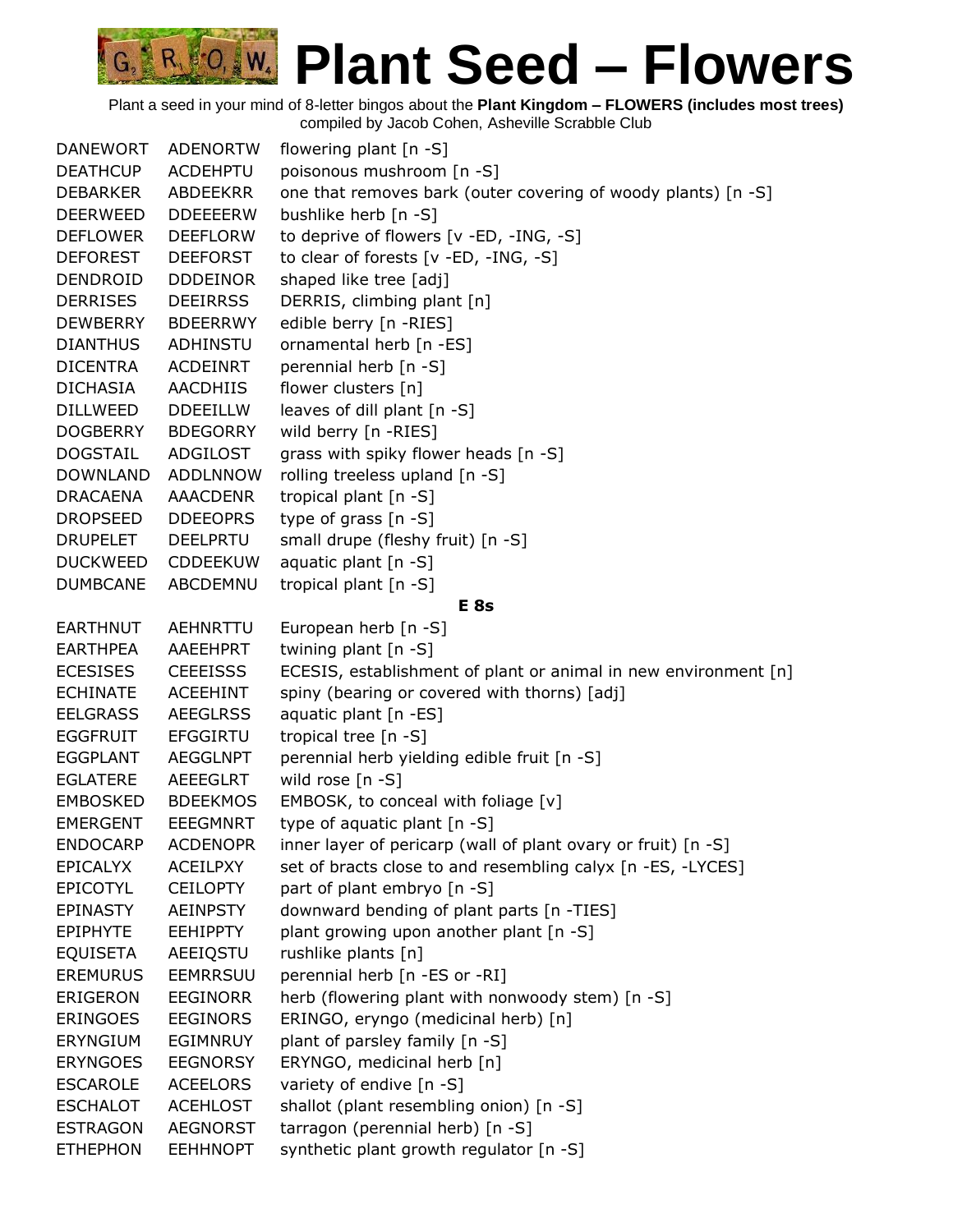| <b>EUCALYPT</b> | <b>ACELPTUY</b> | evergreen tree [n -S]                                                                                            |
|-----------------|-----------------|------------------------------------------------------------------------------------------------------------------|
| <b>EUCHARIS</b> | <b>ACEHIRSU</b> | flowering plant [n -ES]                                                                                          |
| <b>EUONYMUS</b> | <b>EMNOSUUY</b> | any of genus of shrubs or small trees [n -ES]                                                                    |
| <b>EUPHRASY</b> | <b>AEHPRSUY</b> | annual herb [n -SIES]                                                                                            |
| <b>EVONYMUS</b> | <b>EMNOSUVY</b> | euonymus (any of genus of shrubs or small trees) [n -ES]                                                         |
|                 |                 | F <sub>8s</sub>                                                                                                  |
| <b>FAUNLIKE</b> | AEFIKLNU        | FAUN, woodland deity of Roman mythology [adj]                                                                    |
| <b>FERACITY</b> | <b>ACEFIRTY</b> | state of being fruitful (producing abundantly) [n -TIES]                                                         |
| <b>FEVERFEW</b> | <b>EEEFFRVW</b> | perennial herb [n -S]                                                                                            |
| <b>FINOCHIO</b> | <b>CFHIINOO</b> | perennial herb [n -S]                                                                                            |
| <b>FIREPINK</b> | <b>EFIIKNPR</b> | flowering plant [n -S]                                                                                           |
| <b>FIREWEED</b> | <b>DEEEFIRW</b> | perennial herb [n -S]                                                                                            |
| <b>FLAXSEED</b> | <b>ADEEFLSX</b> | seed of flax [n -S]                                                                                              |
| <b>FLEABANE</b> | AABEEFLN        | flowering plant [n -S]                                                                                           |
| <b>FLIXWEED</b> | <b>DEEFILWX</b> | plant of mustard family [n -S]                                                                                   |
| <b>FLORALLY</b> | AFLLLORY        | in manner like that of flower [adv]                                                                              |
| <b>FLOWERED</b> | <b>DEEFLORW</b> | FLOWER, to put forth flowers (reproductive structures of seed-bearing plants) [v]                                |
| <b>FLOWERER</b> | <b>EEFLORRW</b> | plant that flowers at certain time [n -S]                                                                        |
| <b>FLOWERET</b> | <b>EEFLORTW</b> | floret (small flower) [n -S]                                                                                     |
| <b>FOGFRUIT</b> | <b>FFGIORTU</b> | flowering plant [n -S]                                                                                           |
| <b>FOLIAGED</b> | ADEFGILO        | FOLIAGE, growth of leaves of plant [adj]                                                                         |
| <b>FORESTAL</b> | <b>AEFLORST</b> | of or pertaining to forest [adj]                                                                                 |
| <b>FORESTED</b> | <b>DEEFORST</b> | FOREST, to convert into forest (densely wooded area) [v]                                                         |
| <b>FORESTER</b> | <b>EEFORRST</b> | one skilled in forestry [n -S]                                                                                   |
| <b>FORESTRY</b> | <b>EFORRSTY</b> | science of planting and managing forests [n -RIES]                                                               |
| <b>FOXBERRY</b> | <b>BEFORRXY</b> | cowberry (pasture shrub) [n -RIES]                                                                               |
| <b>FOXGLOVE</b> | <b>EFGLOOVX</b> | flowering plant [n -S]                                                                                           |
| <b>FRONDOSE</b> | <b>DEFNOORS</b> | FROND, type of leaf (usually green, flattened organ of vascular plants) [adj]                                    |
| <b>FRUCTIFY</b> | <b>CFFIRTUY</b> | to bear fruit [v -FIED, -ING, -FIES]                                                                             |
| <b>FRUCTOSE</b> | <b>CEFORSTU</b> | sugar found in various fruits [n -S]                                                                             |
| <b>FRUITAGE</b> | <b>AEFGIRTU</b> | process of bearing fruit [n -S]                                                                                  |
| <b>FRUITFUL</b> | <b>FFILRTUU</b> | producing abundantly [adj -LLER, -LLEST]                                                                         |
| <b>FRUITIER</b> | EFIIRRTU        | FRUITY, suggestive of fruit [adj]                                                                                |
| <b>FRUITILY</b> | <b>FIILRTUY</b> | FRUITY, suggestive of fruit [adv]                                                                                |
| <b>FRUITING</b> | <b>FGIINRTU</b> | production of fruit on tree [n -S] / FRUIT, to bear fruit (usually edible reproductive bodies of seed plant) [v] |
| <b>FRUITLET</b> | EFILRTTU        | small fruit [n -S]                                                                                               |
| <b>FUCOIDAL</b> | ACDFILOU        | FUCOID, brown seaweed [adj]                                                                                      |
| <b>FUMITORY</b> | <b>FIMORTUY</b> | climbing plant [n -RIES]                                                                                         |
| <b>FURCRAEA</b> | <b>AACEFRRU</b> | tropical plant [n -S]                                                                                            |
| <b>FURZIEST</b> | <b>EFIRSTUZ</b> | FURZY, abounding in furze (spiny shrub) [adj]                                                                    |
|                 |                 | G <sub>8s</sub>                                                                                                  |
| <b>GALANGAL</b> | AAAGGLLN        | medicinal plant [n -S]                                                                                           |
| <b>GARBANZO</b> | AABGNORZ        | chickpea (Asian herb) [n -S]                                                                                     |
| <b>GARDENED</b> | <b>ADDEEGNR</b> | GARDEN, to cultivate plot of ground [v]                                                                          |
| <b>GARDENER</b> | <b>ADEEGNRR</b> | one that gardens (to cultivate plot of ground) [n -S]                                                            |
| GARDENIA        | AADEGINR        | tropical shrub or tree [n -S]                                                                                    |
| <b>GAYWINGS</b> | <b>AGGINSWY</b> | perennial herb [n GAYWINGS]                                                                                      |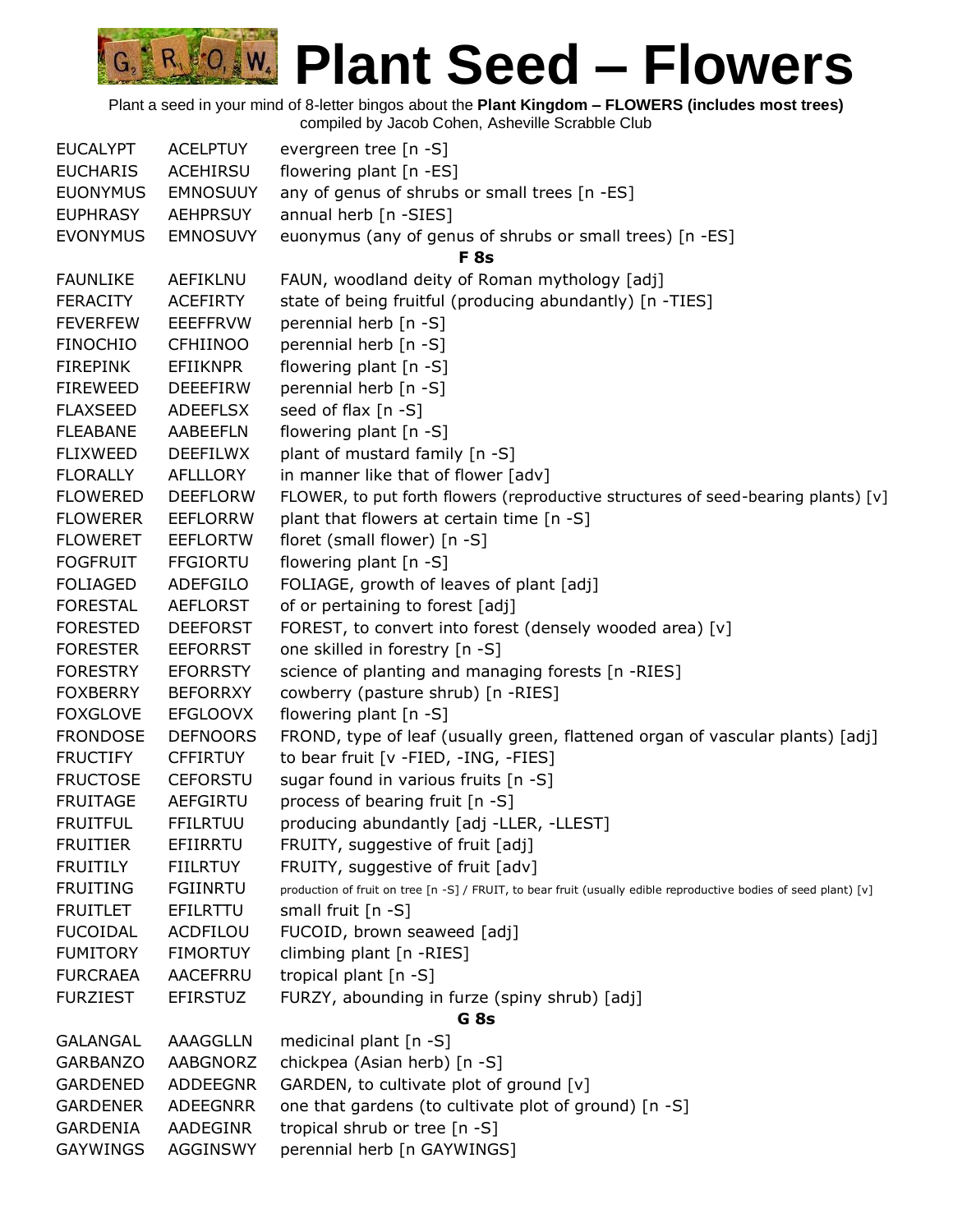| <b>GELSEMIA</b> | <b>AEEGILMS</b> | medicinal plant roots [n]                                             |
|-----------------|-----------------|-----------------------------------------------------------------------|
| <b>GENIPAPO</b> | <b>AEGINOPP</b> | genipap (tropical tree) [n -S]                                        |
| <b>GEOPHYTE</b> | <b>EEGHOPTY</b> | plant having underground buds [n -S]                                  |
| <b>GERANIUM</b> | AEGIMNRU        | flowering plant [n -S]                                                |
| <b>GERARDIA</b> | AADEGIRR        | herb (flowering plant with nonwoody stem) [n -S]                      |
| GESNERIA        | <b>AEEGINRS</b> | designating type of flowering plant [adj]                             |
| GINGELEY        | <b>EEGGILNY</b> | gingelly (sesame seed or its oil) [n -S]                              |
| <b>GINGELLI</b> | <b>EGGIILLN</b> | gingelly (sesame seed or its oil) [n -S]                              |
| <b>GINGELLY</b> | <b>EGGILLNY</b> | sesame seed or its oil [n -LLIES]                                     |
| <b>GINGILLI</b> | <b>GGIIILLN</b> | gingelly (sesame seed or its oil) [n -S]                              |
| GLADIOLA        | AADGILLO        | flowering plant [n -S]                                                |
| GLOXINIA        | <b>AGIILNOX</b> | tropical plant [n -S]                                                 |
| <b>GORSIEST</b> | <b>EGIORSST</b> | GORSY, abounding in gorse (furze (spiny shrub)) [adj]                 |
| <b>GOUTWEED</b> | <b>DEEGOTUW</b> | plant with white flowers [n -S]                                       |
| <b>GRAFTAGE</b> | AAEFGGRT        | process of grafting (to unite with growing plant by insertion) [n -S] |
| <b>GRAFTING</b> | AFGGINRT        | GRAFT, to unite with growing plant by insertion [v]                   |
| GRAPIEST        | <b>AEGIPRST</b> | GRAPY, resembling grapes (edible berry) [adj] / GRAPEY, grapy [adj]   |
| <b>GRASSIER</b> | <b>AEGIRRSS</b> | GRASSY, pertaining to or resembling grass (herbaceous plants) [adj]   |
| <b>GRASSING</b> | <b>AGGINRSS</b> | GRASS, to cover with grass (herbaceous plants) [v]                    |
| <b>GREENERY</b> | <b>EEEGNRRY</b> | green vegetation [n -RIES]                                            |
| <b>GREENING</b> | <b>EEGGINNR</b> | variety of apple [n -S]                                               |
| <b>GROMWELL</b> | <b>EGLLMORW</b> | herb (flowering plant with nonwoody stem) [n -S]                      |
| <b>GROVIEST</b> | <b>EGIORSTV</b> | GROVY, suggestive of grove (small forested area) [adj]                |
| <b>GULFWEED</b> | <b>DEEFGLUW</b> | brownish seaweed [n -S]                                               |
| <b>GUMMOSIS</b> | <b>GIMMOSSU</b> | disease of plants [n -SES]                                            |
| <b>GYNAECEA</b> | <b>AACEEGNY</b> | gynecia (pistil of flower) [n]                                        |
| GYNAECIA        | AACEGINY        | gynecia (pistil of flower) [n]                                        |
| <b>GYNECIUM</b> | <b>CEGIMNUY</b> | pistil of flower [n -IA]                                              |
| <b>GYNOECIA</b> | <b>ACEGINOY</b> | gynecia (pistil of flower) [n]                                        |
|                 |                 | <b>H</b> 8s                                                           |
| <b>HAGBERRY</b> | <b>ABEGHRRY</b> | small cherry (fruit) [n -RIES]                                        |
| <b>HARDHACK</b> | <b>AACDHHKR</b> | woody plant [n -S]                                                    |
| <b>HARDWOOD</b> | <b>ADDHOORW</b> | hard, compact wood of various trees [n -S]                            |
| <b>HAREBELL</b> | ABEEHLLR        | perennial herb [n -S]                                                 |
| <b>HAREWOOD</b> | <b>ADEHOORW</b> | sycamore wood used for furniture [n -S]                               |
| <b>HAWKWEED</b> | ADEEHKWW        | weedlike herb [n -S]                                                  |
| <b>HAWTHORN</b> | <b>AHHNORTW</b> | thorny shrub [n -S]                                                   |
| <b>HAYFIELD</b> | <b>ADEFHILY</b> | field where grasses for hay are grown [n -S]                          |
| <b>HAZELNUT</b> | <b>AEHLNTUZ</b> | edible nut [n -S]                                                     |
| <b>HEATHERY</b> | <b>AEEHHRTY</b> | HEATHER, evergreen shrub [adj -RIER, -RIEST]                          |
| <b>HEATHIER</b> | AEEHHIRT        | HEATHY, abounding in heath [adj]                                      |
| <b>HEDGEROW</b> | <b>DEEGHORW</b> | row of bushes [n -S]                                                  |
| <b>HEDGIEST</b> | <b>DEEGHIST</b> | HEDGY, abounding in hedges [adj]                                      |
| <b>HELENIUM</b> | EEHILMNU        | plant with daisy-like flowers [n -S]                                  |
| <b>HEMPLIKE</b> | <b>EEHIKLMP</b> | resembling hemp (tall herb) [adj]                                     |
| <b>HEMPSEED</b> | <b>DEEEHMPS</b> | seed of hemp [n -S]                                                   |
| <b>HEMPWEED</b> | <b>DEEEHMPW</b> | climbing plant [n -S]                                                 |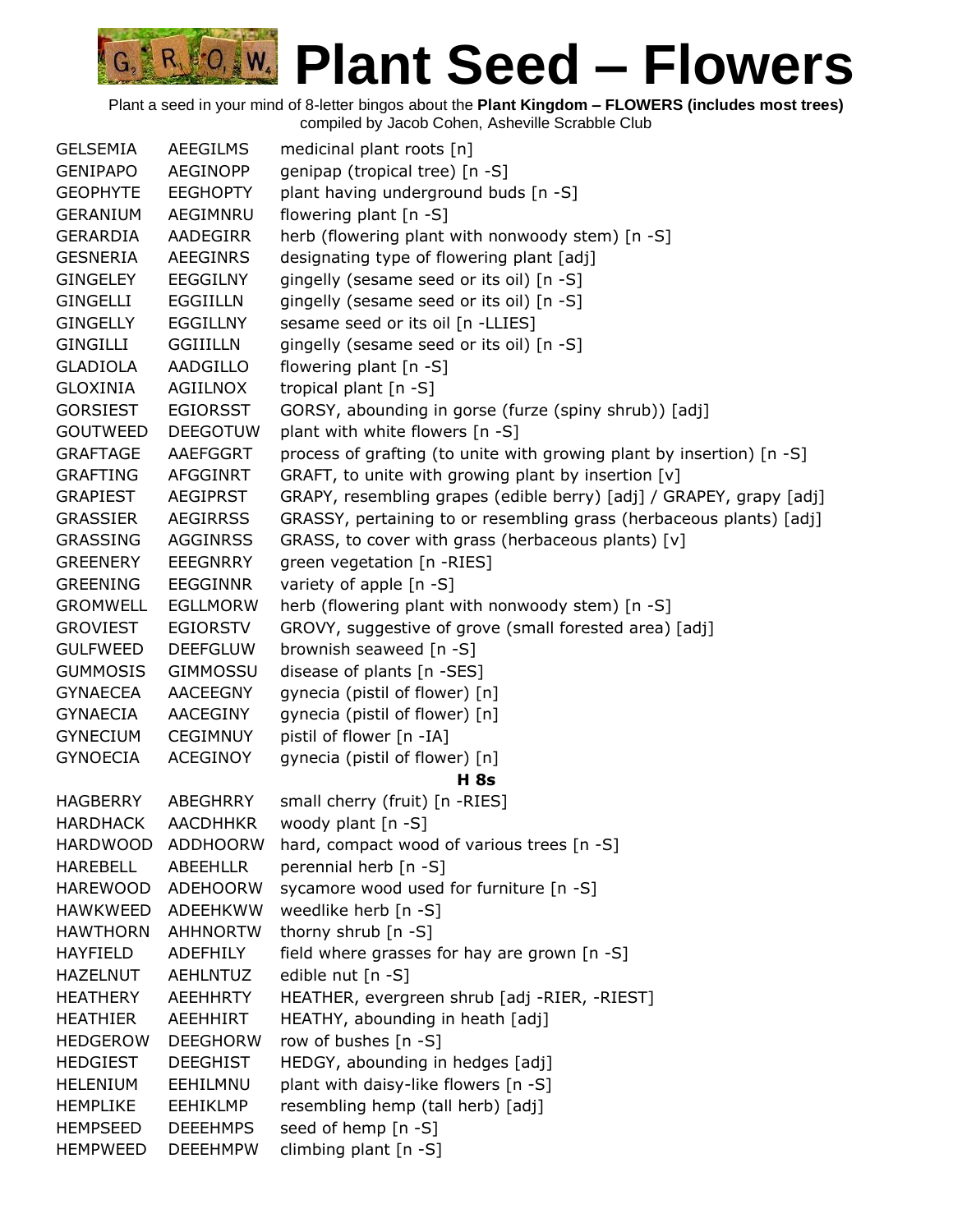|     | AACEHIPT                                                                                                                                                                                                                                                                                                                                                                                                                                                                                                                                                                                                                                                                                                                                                                                                                 | perennial herb [n -S or -E]                                                                                                                                                                                                                                                                                                                                                                                                                          |  |  |
|-----|--------------------------------------------------------------------------------------------------------------------------------------------------------------------------------------------------------------------------------------------------------------------------------------------------------------------------------------------------------------------------------------------------------------------------------------------------------------------------------------------------------------------------------------------------------------------------------------------------------------------------------------------------------------------------------------------------------------------------------------------------------------------------------------------------------------------------|------------------------------------------------------------------------------------------------------------------------------------------------------------------------------------------------------------------------------------------------------------------------------------------------------------------------------------------------------------------------------------------------------------------------------------------------------|--|--|
|     |                                                                                                                                                                                                                                                                                                                                                                                                                                                                                                                                                                                                                                                                                                                                                                                                                          | HERBAGE, nonwoody plant life [adj]                                                                                                                                                                                                                                                                                                                                                                                                                   |  |  |
|     |                                                                                                                                                                                                                                                                                                                                                                                                                                                                                                                                                                                                                                                                                                                                                                                                                          | collections of dried plants [n]                                                                                                                                                                                                                                                                                                                                                                                                                      |  |  |
|     |                                                                                                                                                                                                                                                                                                                                                                                                                                                                                                                                                                                                                                                                                                                                                                                                                          | HERBY, abounding in herbs [adj]                                                                                                                                                                                                                                                                                                                                                                                                                      |  |  |
|     |                                                                                                                                                                                                                                                                                                                                                                                                                                                                                                                                                                                                                                                                                                                                                                                                                          | lacking herbs [adj]                                                                                                                                                                                                                                                                                                                                                                                                                                  |  |  |
|     |                                                                                                                                                                                                                                                                                                                                                                                                                                                                                                                                                                                                                                                                                                                                                                                                                          | resembling herb (flowering plant with nonwoody stem) [adj]                                                                                                                                                                                                                                                                                                                                                                                           |  |  |
|     |                                                                                                                                                                                                                                                                                                                                                                                                                                                                                                                                                                                                                                                                                                                                                                                                                          | North American plant [n -S]                                                                                                                                                                                                                                                                                                                                                                                                                          |  |  |
|     |                                                                                                                                                                                                                                                                                                                                                                                                                                                                                                                                                                                                                                                                                                                                                                                                                          | tropical plant [n -ES]                                                                                                                                                                                                                                                                                                                                                                                                                               |  |  |
|     |                                                                                                                                                                                                                                                                                                                                                                                                                                                                                                                                                                                                                                                                                                                                                                                                                          | forming tall bush [adj] / [n -ES]                                                                                                                                                                                                                                                                                                                                                                                                                    |  |  |
|     |                                                                                                                                                                                                                                                                                                                                                                                                                                                                                                                                                                                                                                                                                                                                                                                                                          | interior plant tissue [n -S]                                                                                                                                                                                                                                                                                                                                                                                                                         |  |  |
|     |                                                                                                                                                                                                                                                                                                                                                                                                                                                                                                                                                                                                                                                                                                                                                                                                                          | animal or plant specimen [n -S]                                                                                                                                                                                                                                                                                                                                                                                                                      |  |  |
|     |                                                                                                                                                                                                                                                                                                                                                                                                                                                                                                                                                                                                                                                                                                                                                                                                                          | bearing of sexually similar flowers [n -MIES]                                                                                                                                                                                                                                                                                                                                                                                                        |  |  |
|     |                                                                                                                                                                                                                                                                                                                                                                                                                                                                                                                                                                                                                                                                                                                                                                                                                          | condition of having flowers with uniform stamens and pistils [n -NIES]                                                                                                                                                                                                                                                                                                                                                                               |  |  |
|     |                                                                                                                                                                                                                                                                                                                                                                                                                                                                                                                                                                                                                                                                                                                                                                                                                          | HOPPY, having taste of hops (catkins of particular vine) [adj]                                                                                                                                                                                                                                                                                                                                                                                       |  |  |
|     |                                                                                                                                                                                                                                                                                                                                                                                                                                                                                                                                                                                                                                                                                                                                                                                                                          | small tree $[n -S]$                                                                                                                                                                                                                                                                                                                                                                                                                                  |  |  |
|     |                                                                                                                                                                                                                                                                                                                                                                                                                                                                                                                                                                                                                                                                                                                                                                                                                          | to grow in hothouse (heated greenhouse) [v -D, -SING, -S]                                                                                                                                                                                                                                                                                                                                                                                            |  |  |
|     |                                                                                                                                                                                                                                                                                                                                                                                                                                                                                                                                                                                                                                                                                                                                                                                                                          | flowering plant [n -S]                                                                                                                                                                                                                                                                                                                                                                                                                               |  |  |
|     |                                                                                                                                                                                                                                                                                                                                                                                                                                                                                                                                                                                                                                                                                                                                                                                                                          | flowering plant [n -S]                                                                                                                                                                                                                                                                                                                                                                                                                               |  |  |
|     |                                                                                                                                                                                                                                                                                                                                                                                                                                                                                                                                                                                                                                                                                                                                                                                                                          | aquatic Asian plant [n -S]                                                                                                                                                                                                                                                                                                                                                                                                                           |  |  |
|     |                                                                                                                                                                                                                                                                                                                                                                                                                                                                                                                                                                                                                                                                                                                                                                                                                          | condition of having flowers with organs situated below ovary [n -NIES]                                                                                                                                                                                                                                                                                                                                                                               |  |  |
|     |                                                                                                                                                                                                                                                                                                                                                                                                                                                                                                                                                                                                                                                                                                                                                                                                                          | I8s                                                                                                                                                                                                                                                                                                                                                                                                                                                  |  |  |
|     |                                                                                                                                                                                                                                                                                                                                                                                                                                                                                                                                                                                                                                                                                                                                                                                                                          | small shrub (low, woody plant) [n -RIES]                                                                                                                                                                                                                                                                                                                                                                                                             |  |  |
|     |                                                                                                                                                                                                                                                                                                                                                                                                                                                                                                                                                                                                                                                                                                                                                                                                                          | alcohol found in plant and animal tissue [n -S]                                                                                                                                                                                                                                                                                                                                                                                                      |  |  |
|     |                                                                                                                                                                                                                                                                                                                                                                                                                                                                                                                                                                                                                                                                                                                                                                                                                          | timber tree $[n - S]$                                                                                                                                                                                                                                                                                                                                                                                                                                |  |  |
|     |                                                                                                                                                                                                                                                                                                                                                                                                                                                                                                                                                                                                                                                                                                                                                                                                                          | shrub (low, woody plant) [n -S]                                                                                                                                                                                                                                                                                                                                                                                                                      |  |  |
|     |                                                                                                                                                                                                                                                                                                                                                                                                                                                                                                                                                                                                                                                                                                                                                                                                                          | hardwood tree [n -S]                                                                                                                                                                                                                                                                                                                                                                                                                                 |  |  |
|     |                                                                                                                                                                                                                                                                                                                                                                                                                                                                                                                                                                                                                                                                                                                                                                                                                          | to transplant from one individual to another of same species [v -ED, -ING, -S]                                                                                                                                                                                                                                                                                                                                                                       |  |  |
|     |                                                                                                                                                                                                                                                                                                                                                                                                                                                                                                                                                                                                                                                                                                                                                                                                                          | J <sub>8s</sub>                                                                                                                                                                                                                                                                                                                                                                                                                                      |  |  |
|     | AACIJNOP                                                                                                                                                                                                                                                                                                                                                                                                                                                                                                                                                                                                                                                                                                                                                                                                                 | Asian shrub [n -S]                                                                                                                                                                                                                                                                                                                                                                                                                                   |  |  |
|     | <b>AEGJLNOR</b>                                                                                                                                                                                                                                                                                                                                                                                                                                                                                                                                                                                                                                                                                                                                                                                                          | variety of pear [n -S]                                                                                                                                                                                                                                                                                                                                                                                                                               |  |  |
|     | AEIJORVZ                                                                                                                                                                                                                                                                                                                                                                                                                                                                                                                                                                                                                                                                                                                                                                                                                 | to hasten flowering of plant [v -D, -ZING, -S]                                                                                                                                                                                                                                                                                                                                                                                                       |  |  |
|     | <b>EGJLNOTU</b>                                                                                                                                                                                                                                                                                                                                                                                                                                                                                                                                                                                                                                                                                                                                                                                                          | tropical tree [n -S]                                                                                                                                                                                                                                                                                                                                                                                                                                 |  |  |
|     | AAIIJJPP                                                                                                                                                                                                                                                                                                                                                                                                                                                                                                                                                                                                                                                                                                                                                                                                                 | tropical plant [n -S]                                                                                                                                                                                                                                                                                                                                                                                                                                |  |  |
|     | <b>EGIJLNRU</b>                                                                                                                                                                                                                                                                                                                                                                                                                                                                                                                                                                                                                                                                                                                                                                                                          | JUNGLY, resembling jungle (land covered with dense tropical vegetation) [adj]                                                                                                                                                                                                                                                                                                                                                                        |  |  |
|     | EEIJKLTU                                                                                                                                                                                                                                                                                                                                                                                                                                                                                                                                                                                                                                                                                                                                                                                                                 | resembling jute (strong, coarse fiber) [adj]                                                                                                                                                                                                                                                                                                                                                                                                         |  |  |
|     |                                                                                                                                                                                                                                                                                                                                                                                                                                                                                                                                                                                                                                                                                                                                                                                                                          | K <sub>8s</sub>                                                                                                                                                                                                                                                                                                                                                                                                                                      |  |  |
|     | <b>AAAAKKVV</b>                                                                                                                                                                                                                                                                                                                                                                                                                                                                                                                                                                                                                                                                                                                                                                                                          | kava (tropical shrub) [n -S]                                                                                                                                                                                                                                                                                                                                                                                                                         |  |  |
|     | <b>DEEEKLNR</b>                                                                                                                                                                                                                                                                                                                                                                                                                                                                                                                                                                                                                                                                                                                                                                                                          | KERNEL, to envelop as kernel (inner part of nut) [v]                                                                                                                                                                                                                                                                                                                                                                                                 |  |  |
|     | <b>DGIKNOOW</b>                                                                                                                                                                                                                                                                                                                                                                                                                                                                                                                                                                                                                                                                                                                                                                                                          | hardwood tree [n -S]                                                                                                                                                                                                                                                                                                                                                                                                                                 |  |  |
|     | <b>ADEEKNPW</b>                                                                                                                                                                                                                                                                                                                                                                                                                                                                                                                                                                                                                                                                                                                                                                                                          | meadow plant [n -S]                                                                                                                                                                                                                                                                                                                                                                                                                                  |  |  |
|     | <b>BEIKNNOT</b>                                                                                                                                                                                                                                                                                                                                                                                                                                                                                                                                                                                                                                                                                                                                                                                                          | comfrey (coarse herb) [n -S]                                                                                                                                                                                                                                                                                                                                                                                                                         |  |  |
|     | <b>DEEKNOTW</b>                                                                                                                                                                                                                                                                                                                                                                                                                                                                                                                                                                                                                                                                                                                                                                                                          | common weed [n -S]                                                                                                                                                                                                                                                                                                                                                                                                                                   |  |  |
|     | ABHIKLOR                                                                                                                                                                                                                                                                                                                                                                                                                                                                                                                                                                                                                                                                                                                                                                                                                 | variety of cabbage [n -ES]                                                                                                                                                                                                                                                                                                                                                                                                                           |  |  |
| L8s |                                                                                                                                                                                                                                                                                                                                                                                                                                                                                                                                                                                                                                                                                                                                                                                                                          |                                                                                                                                                                                                                                                                                                                                                                                                                                                      |  |  |
|     | AABDLMNU                                                                                                                                                                                                                                                                                                                                                                                                                                                                                                                                                                                                                                                                                                                                                                                                                 | fragrant resin [n -S]                                                                                                                                                                                                                                                                                                                                                                                                                                |  |  |
|     | ABELLLMU                                                                                                                                                                                                                                                                                                                                                                                                                                                                                                                                                                                                                                                                                                                                                                                                                 | lower petal of orchid [n -LLA]                                                                                                                                                                                                                                                                                                                                                                                                                       |  |  |
|     | ABLMNRUU                                                                                                                                                                                                                                                                                                                                                                                                                                                                                                                                                                                                                                                                                                                                                                                                                 | ornamental tree [n -S]                                                                                                                                                                                                                                                                                                                                                                                                                               |  |  |
|     | <b>HEPATICA</b><br><b>HERBAGED</b><br><b>HERBARIA</b><br><b>HERBIEST</b><br><b>HERBLESS</b><br><b>HERBLIKE</b><br><b>HEUCHERA</b><br><b>HIBISCUS</b><br><b>HIGHBUSH</b><br><b>HISTOGEN</b><br><b>HOLOTYPE</b><br><b>HOMOGAMY</b><br><b>HOMOGONY</b><br><b>HOPPIEST</b><br><b>HORNBEAM</b><br><b>HOTHOUSE</b><br><b>HUISACHE</b><br><b>HYACINTH</b><br><b>HYDRILLA</b><br><b>HYPOGYNY</b><br><b>INKBERRY</b><br><b>INOSITOL</b><br><b>IRONBARK</b><br><b>IRONWEED</b><br><b>IRONWOOD</b><br><b>ISOGRAFT</b><br><b>JAPONICA</b><br><b>JARGONEL</b><br><b>JAROVIZE</b><br><b>JELUTONG</b><br><b>JIPIJAPA</b><br><b>JUNGLIER</b><br><b>JUTELIKE</b><br><b>KAVAKAVA</b><br><b>KERNELED</b><br><b>KINGWOOD</b><br><b>KNAPWEED</b><br><b>KNITBONE</b><br><b>KNOTWEED</b><br>KOHLRABI<br>LABDANUM<br>LABELLUM<br><b>LABURNUM</b> | ABDEEGHR<br>AABEHIRR<br><b>BEEHIRST</b><br><b>BEEHLRSS</b><br><b>BEEHIKLR</b><br>ACEEHHRU<br><b>BCHIISSU</b><br><b>BGHHHISU</b><br><b>EGHINOST</b><br><b>EHLOOPTY</b><br><b>AGHMMOOY</b><br><b>GHMNOOOY</b><br><b>EHIOPPST</b><br><b>ABEHMNOR</b><br><b>EHHOOSTU</b><br><b>ACEHHISU</b><br><b>ACHHINTY</b><br>ADHILLRY<br><b>GHNOPYYY</b><br><b>BEIKNRRY</b><br><b>IILNOOST</b><br>ABIKNORR<br><b>DEEINORW</b><br><b>DINOOORW</b><br><b>AFGIORST</b> |  |  |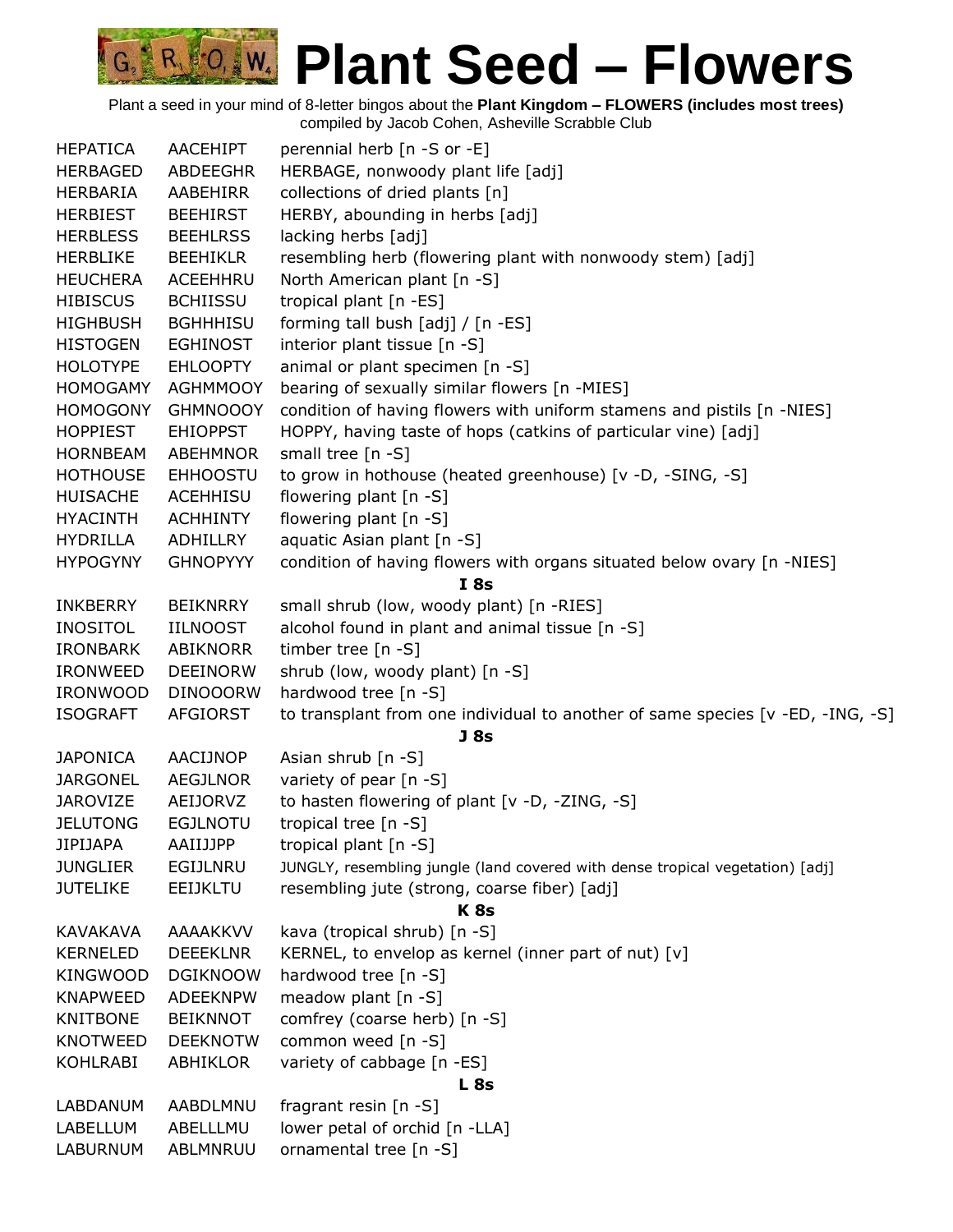| <b>LACEWOOD</b> | <b>ACDELOOW</b> | Australian tree [n -S]                                                    |
|-----------------|-----------------|---------------------------------------------------------------------------|
| LADYPALM        | <b>AADLLMPY</b> | palm tree [n -S]                                                          |
| <b>LAMBKILL</b> | ABIKLLLM        | evergreen shrub [n -S]                                                    |
| <b>LARKSPUR</b> | <b>AKLPRRSU</b> | flowering plant [n -S]                                                    |
| LATEWOOD        | <b>ADELOOTW</b> | part of annual ring of wood [n -S]                                        |
| LAUREATE        | AAEELRTU        | to laurel (to crown with wreath of evergreen leaves) [v -D, -TING, -S]    |
| LAURELED        | ADEELLRU        | LAUREL, to crown with wreath of evergreen leaves [v]                      |
| LAVATERA        | <b>AAAELRTV</b> | plant of mallow family [n -S]                                             |
| LAYERAGE        | AAEEGLRY        | method of plant propagation [n -S]                                        |
| LAYERING        | AEGILNRY        | layerage (method of plant propagation) [n -S]                             |
| <b>LEAFIEST</b> | <b>AEEFILST</b> | LEAFY, covered with leaves [adj]                                          |
| <b>LEAFLESS</b> | <b>AEEFLLSS</b> | having no leaves [adj]                                                    |
| <b>LEAFLIKE</b> | <b>AEEFIKLL</b> | resembling leaf (usually green, flattened organ of vascular plants) [adj] |
| <b>LEAFMOLD</b> | <b>ADEFLLMO</b> | soil composed mostly of decayed leaves [n -S]                             |
| <b>LEAFROLL</b> | <b>AEFLLLOR</b> | virus disease of potatoes [n -S]                                          |
| <b>LEAFWORM</b> | <b>AEFLMORW</b> | moth larva that feeds on leaves [n -S]                                    |
| <b>LEAVIEST</b> | <b>AEEILSTV</b> | LEAVY, leafy (covered with leaves) [adj]                                  |
| <b>LECITHIN</b> | <b>CEHIILNT</b> | any of group of fatty substances found in plant and animal tissues [n -S] |
| <b>LECYTHIS</b> | <b>CEHILSTY</b> | designating family of tropical shrubs [adj]                               |
| <b>LEMONIER</b> | <b>EEILMNOR</b> | LEMONY, LEMON, citrus fruit [adj]                                         |
| <b>LEMONISH</b> | <b>EHILMNOS</b> | LEMON, citrus fruit [adj]                                                 |
| <b>LENTICEL</b> | <b>CEEILLNT</b> | mass of cells on plant stem [n -S]                                        |
| <b>LEPIDOTE</b> | <b>DEEILOPT</b> | flowering shrub [n -S]                                                    |
| <b>LICHENED</b> | <b>CDEEHILN</b> | LICHEN, to cover with lichens (flowerless plants) [v]                     |
| <b>LICORICE</b> | <b>CCEIILOR</b> | perennial herb [n -S]                                                     |
| <b>LIGNEOUS</b> | <b>EGILNOSU</b> | of or resembling wood [adj]                                               |
| LILYLIKE        | EIIKLLLY        | LILY, flowering plant [adj]                                               |
| <b>LIMONIUM</b> | IILMMNOU        | sea plant of brightly colored funnel-like flowers [n -S]                  |
| <b>LOBSTICK</b> | <b>BCIKLOST</b> | tree with its lower branches trimmed [n -S]                               |
| LOCOWEED        | <b>CDEELOOW</b> | plant that causes poisoning when eaten by livestock [n -S]                |
| <b>LODICULE</b> | CDEILLOU        | scale at base of ovary of grass [n -S]                                    |
| <b>LOMENTUM</b> | <b>ELMMNOTU</b> | loment (type of plant pod) [n -S or -TA]                                  |
| LONICERA        | <b>ACEILNOR</b> | shrub with fragrant flowers [n -S]                                        |
| <b>LOPSTICK</b> | <b>CIKLOPST</b> | lobstick (tree with its lower branches trimmed) [n -S]                    |
| <b>LOVEVINE</b> | EEILNOVV        | twining herb [n -S]                                                       |
| LUMBERED        | <b>BDEELMRU</b> | LUMBER, to cut down and prepare timber for market [v]                     |
| <b>LUMBERER</b> | <b>BEELMRRU</b> | one that lumbers (to cut down and prepare timber for market) [n -S]       |
| <b>LUSHNESS</b> | <b>EHLNSSSU</b> | state of being lush (abounding in vegetation) [n -ES]                     |
|                 |                 | <b>M</b> 8s                                                               |
| MAGNOLIA        | AAGILMNO        | flowering shrub or tree [n -S]                                            |
| <b>MAHOGANY</b> | <b>AAGHMNOY</b> | tropical tree [n -NIES]                                                   |
| MANDARIN        | AADIMNNR        | citrus fruit [n -S]                                                       |
| MANDIOCA        | AACDIMNO        | manioc (tropical plant) [n -S]                                            |
| <b>MANDRAKE</b> | <b>AADEKMNR</b> | European herb [n -S]                                                      |
| <b>MANGROVE</b> | <b>AEGMNORV</b> | tropical tree or shrub [n -S]                                             |
| MARIGOLD        | ADGILMOR        | flowering plant [n -S]                                                    |
| MARIPOSA        | <b>AAIMOPRS</b> | flowering plant [n -S]                                                    |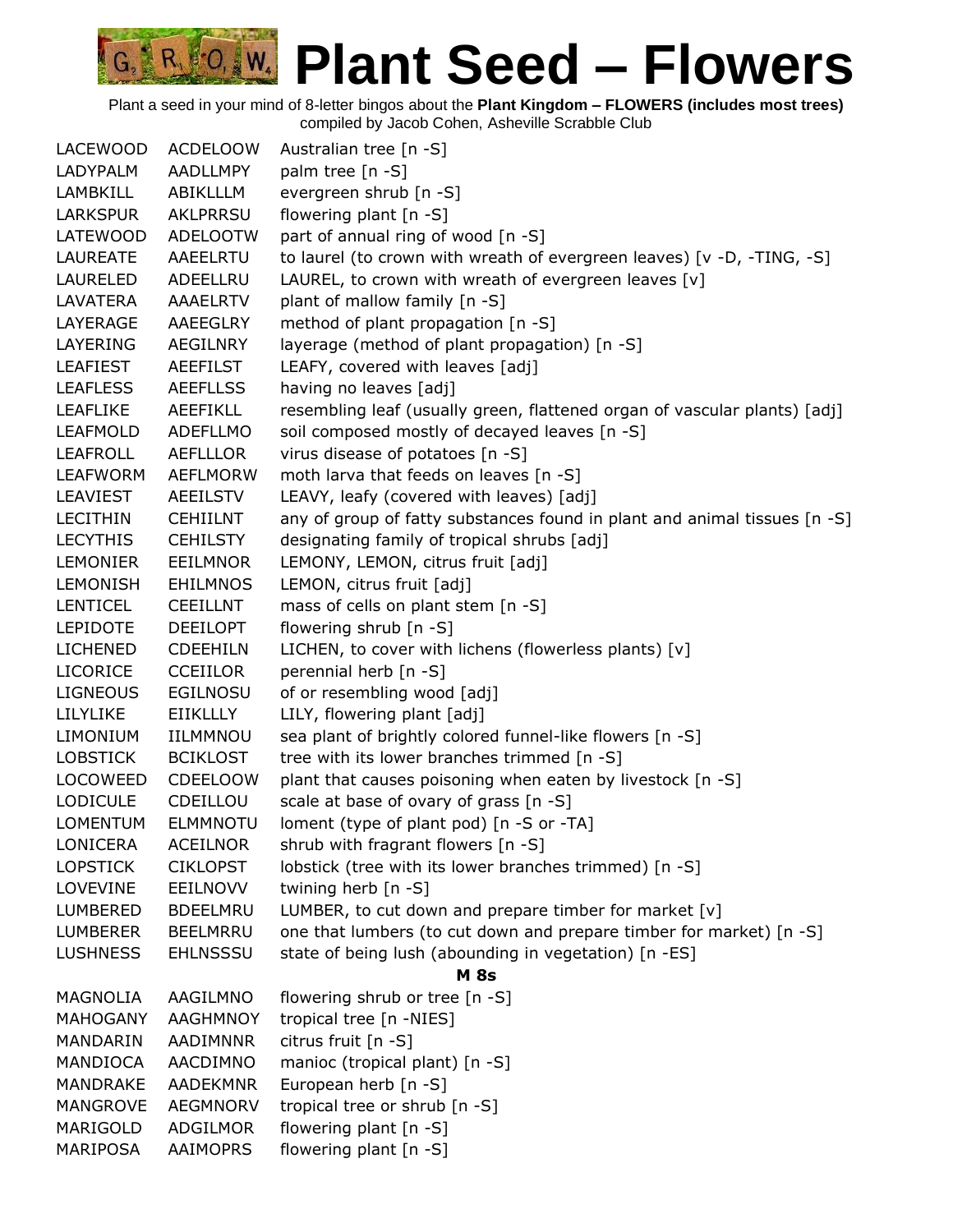| <b>MARJORAM</b> | <b>AAJMMORR</b> | fragrant herb $[n - S]$                                          |
|-----------------|-----------------|------------------------------------------------------------------|
| <b>MARTAGON</b> | <b>AAGMNORT</b> | flowering plant [n -S]                                           |
| <b>MAYAPPLE</b> | AAELMPPY        | perennial herb [n -S]                                            |
| MELLIFIC        | <b>CEFIILLM</b> | producing honey [adj]                                            |
| <b>MERISTEM</b> | <b>EEIMMRST</b> | formative plant tissue [n -S]                                    |
| <b>MESOPHYL</b> | <b>EHLMOPSY</b> | soft tissue of leaf [n -S]                                       |
| <b>MESQUITE</b> | EEIMQSTU        | spiny tree or shrub [n -S]                                       |
| <b>MEZEREON</b> | <b>EEEMNORZ</b> | flowering shrub [n -S]                                           |
| <b>MEZEREUM</b> | EEEMMRUZ        | mezereon (flowering shrub) [n -S]                                |
| MEZQUITE        | EEIMQTUZ        | mesquite (spiny tree or shrub) [n -S]                            |
| MILKWEED        | <b>DEEIKLMW</b> | plant that secretes milky juice [n -S]                           |
| <b>MILKWOOD</b> | <b>DIKLMOOW</b> | tropical tree [n -S]                                             |
| <b>MILKWORT</b> | <b>IKLMORTW</b> | flowering plant [n -S]                                           |
| MILLCAKE        | <b>ACEIKLLM</b> | residue from pressed linseed [n -S]                              |
| MINTIEST        | <b>EIIMNSTT</b> | MINTY, having flavor of mint (aromatic herb) [adj]               |
| MIRLITON        | IILMNORT        | chayote (tropical vine) [n -S]                                   |
| <b>MONELLIN</b> | <b>EILLMNNO</b> | protein extracted from West African red berry [n -S]             |
| <b>MONOCARP</b> | <b>ACMNOOPR</b> | plant that yields fruit only once before dying [n -S]            |
| <b>MONOCROP</b> | <b>CMNOOOPR</b> | to plant same crop in same field each year [v -PPED, -PPING, -S] |
| <b>MONOGERM</b> | <b>EGMMNOOR</b> | being fruit that produces single plant [adj]                     |
| <b>MONSTERA</b> | AEMNORST        | tropical American plant [n -S]                                   |
| <b>MOONSEED</b> | <b>DEEMNOOS</b> | climbing plant [n -S]                                            |
| <b>MOONWORT</b> | <b>MNOOORTW</b> | flowering plant [n -S]                                           |
| <b>MUCRONES</b> | <b>CEMNORSU</b> | MUCRO, sharp point at end of certain plant and animal organs [n] |
| <b>MULBERRY</b> | <b>BELMRRUY</b> | tree bearing edible, berrylike fruit [n -RIES]                   |
| <b>MURPHIES</b> | <b>EHIMPRSU</b> | MURPHY, potato (edible tuber of cultivated plant) [n]            |
| <b>MUSKROOT</b> | <b>KMOORSTU</b> | perennial herb [n -S]                                            |
| <b>MYOSOTIS</b> | <b>IMOOSSTY</b> | flowering plant [n -ES]                                          |
|                 |                 | <b>N</b> 8s                                                      |
| <b>NARCISSI</b> | <b>ACIINRSS</b> | bulbous flowering plants [n]                                     |
| <b>NINEBARK</b> | <b>ABEIKNNR</b> | flowering shrub [n -S]                                           |
| <b>NONLEAFY</b> | <b>AEFLNNOY</b> | not having leaves [adj]                                          |
| <b>NONWOODY</b> | <b>DNNOOOWY</b> | not woody [adj]                                                  |
| <b>NOPALITO</b> | <b>AILNOOPT</b> | stem of nopal used as food [n -S]                                |
| <b>NUCELLAR</b> | ACELLNRU        | NUCELLUS, essential part of plant ovule [adj]                    |
| <b>NUCELLUS</b> | <b>CELLNSUU</b> | essential part of plant ovule [n -LLI]                           |
| NUDICAUL        | ACDILNUU        | having leafless stems [adj]                                      |
| <b>NUTGRASS</b> | <b>AGNRSSTU</b> | perennial herb [n -ES]                                           |
| <b>NUTMEGGY</b> | <b>EGGMNTUY</b> | NUTMEG, aromatic seed used as spice [adj -GGIER, -GGIEST]        |
| <b>NUTSEDGE</b> | <b>DEEGNSTU</b> | nutgrass (perennial herb) [n -S]                                 |
| <b>NUTSHELL</b> | <b>EHLLNSTU</b> | shell of nut [n -S]                                              |
|                 |                 | O 8s                                                             |
| <b>OAKINESS</b> | <b>AEIKNOSS</b> | quality or state of being oaky [n -ES]                           |
| <b>OCOTILLO</b> | <b>CILLOOOT</b> | Mexican shrub [n -S]                                             |
| <b>OFFSHOOT</b> | <b>FFHOOOST</b> | lateral shoot from main stem [n -S]                              |
| <b>OITICICA</b> | <b>ACCIIIOT</b> | South American tree [n -S]                                       |
| <b>OLEANDER</b> | <b>ADEELNOR</b> | flowering shrub [n -S]                                           |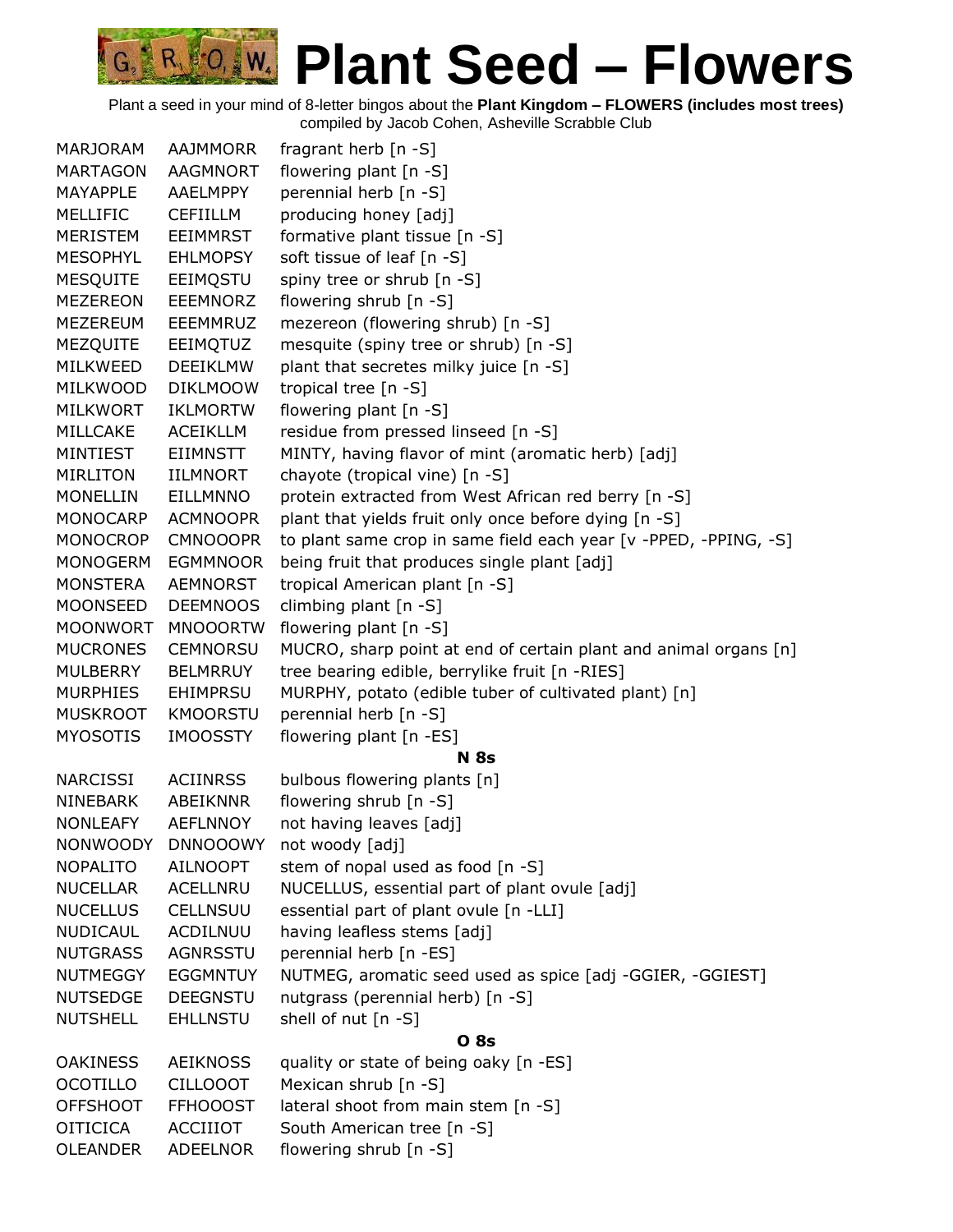| fragrant resin $[n -S]$<br>OLIBANUM<br>ABILMNOU<br>tropical orchid [n -S]<br><b>ONCIDIUM</b><br>CDIIMNOU<br><b>OOPHYTIC</b><br><b>CHIOOPTY</b><br>OOPHYTE, stage of development in certain plants [adj]<br>place where orange trees are cultivated [n -RIES]<br><b>ORANGERY</b><br><b>AEGNORRY</b><br>ORCHIS, orchid (flowering plant) [n]<br><b>ORCHISES</b><br><b>CEHIORSS</b><br>any form of animal or plant life [n -S]<br>ORGANISM<br>AGIMNORS<br>aromatic herb [n -S]<br>ORIGANUM<br>AGIMNORU<br><b>OUTBLOOM</b><br><b>BLMOOOTU</b><br>to surpass in blooming [v -ED, -ING, -S]<br><b>OUTBREED</b><br><b>BDEEORTU</b><br>to interbreed relatively unrelated stocks [v -RED, -ING, -S]<br>to seed to excess [v -ED, -ING, -S]<br><b>OVERSEED</b><br><b>DEEEORSV</b><br><b>OXALISES</b><br>AEILOSSX<br>OXALIS, flowering plant [n]<br><b>OXTONGUE</b><br><b>EGNOOTUX</b><br>European herb [n -S]<br><b>OXYTROPE</b><br><b>EOOPRTXY</b><br>flowering plant [n -S]<br><b>P</b> 8s<br>ACHILOPU<br>East Indian herb [n -S]<br><b>PACHOULI</b><br>tropical tree [n -S or -ES]<br><b>AELMOPTT</b><br><b>PALMETTO</b><br>resembling palm tree [adj]<br>PALMLIKE<br>AEIKLLMP<br>tropical plant [n -ES or -NI]<br><b>PANDANUS</b><br><b>AADNNPSU</b><br>PANICLE, loosely branched flower cluster [adj]<br>PANICLED<br><b>ACDEILNP</b><br>PAPYRUS, tall aquatic plant [adj]<br>PAPYRIAN<br>AAINPPRY<br>PAPYRUS, tall aquatic plant [adj]<br>PAPYRINE<br>AEINPPRY<br>weed killer [n -S]<br>PARAQUAT<br>AAAPQRTU<br><b>PARKLAND</b><br><b>AADKLNPR</b><br>grassland region with isolated or grouped trees [n -S]<br>PARSLEY, cultivated herb [adj]<br><b>PARSLIED</b><br><b>ADEILPRS</b><br>coffee berry having single round seed [n -RIES]<br>PEABERRY<br>ABEEPRRY<br>having taste of peanuts [n -TTIER, -TTIEST]<br><b>PEANUTTY</b><br><b>AENPTTUY</b><br>AAEIMNPR<br>variety of apple [n -S]<br>PEARMAIN<br>wood of pear tree [n -S]<br><b>PEARWOOD</b><br><b>ADEOOPRW</b><br>flower stalk [n -S]<br><b>PEDUNCLE</b><br><b>CDEELNPU</b><br>PELORIA, abnormal regularity of flower form [adj]<br>PELORIAN<br><b>AEILNOPR</b><br>pepo (fruit having fleshy interior and hard rind) [n -S]<br>PEPONIDA<br><b>ADEINOPP</b><br>EIMNOPPU<br>PEPONIUM<br>pepo (fruit having fleshy interior and hard rind) [n -S]<br>PERIANTH<br><b>AEHINPRT</b><br>outer covering of flower [n -S]<br>region of plant tissue [n -S]<br>PERIBLEM<br><b>BEEILMPR</b><br>PERICARP<br><b>ACEIPPRR</b><br>wall of ripened plant ovary or fruit [n -S]<br>outer layer of plant tissue [n -S]<br>PERIDERM<br><b>DEEIMPRR</b><br>PETALINE<br>AEEILNPT<br>resembling petal (leaflike part of corolla) [adj]<br>PETALLED<br>PETAL, leaflike part of corolla [adj]<br><b>ADEELLPT</b><br>metamorphosis of various floral organs into petals [n -DIES]<br>PETALODY<br><b>ADELOPTY</b><br>PETALOID<br>ADEILOPT<br>resembling petal (leaflike part of corolla) [adj]<br><b>PETALOUS</b><br><b>AELOPSTU</b><br>having petals [adj]<br>PETIOLAR<br><b>AEILOPRT</b><br>pertaining to petiole (stalk of leaf) [adj]<br>PETIOLED<br>PETIOLE, stalk of leaf [adj]<br><b>DEEILOPT</b><br>PEYOTISM<br><b>EIMOPSTY</b><br>Native American ritual in which peyote is used [n -S]<br>PHARMING<br>AGHIMNPR<br>production of pharmaceuticals from genetically altered plants or animals [n -S]<br>bract of certain plants [n -RIES]<br>PHYLLARY<br>AHLLPRYY | <b>OLEASTER</b> | AEELORST | flowering shrub $[n - S]$ |
|-------------------------------------------------------------------------------------------------------------------------------------------------------------------------------------------------------------------------------------------------------------------------------------------------------------------------------------------------------------------------------------------------------------------------------------------------------------------------------------------------------------------------------------------------------------------------------------------------------------------------------------------------------------------------------------------------------------------------------------------------------------------------------------------------------------------------------------------------------------------------------------------------------------------------------------------------------------------------------------------------------------------------------------------------------------------------------------------------------------------------------------------------------------------------------------------------------------------------------------------------------------------------------------------------------------------------------------------------------------------------------------------------------------------------------------------------------------------------------------------------------------------------------------------------------------------------------------------------------------------------------------------------------------------------------------------------------------------------------------------------------------------------------------------------------------------------------------------------------------------------------------------------------------------------------------------------------------------------------------------------------------------------------------------------------------------------------------------------------------------------------------------------------------------------------------------------------------------------------------------------------------------------------------------------------------------------------------------------------------------------------------------------------------------------------------------------------------------------------------------------------------------------------------------------------------------------------------------------------------------------------------------------------------------------------------------------------------------------------------------------------------------------------------------------------------------------------------------------------------------------------------------------------------------------------------------------------------------------------------------------------------------------------------------------------------------------------------------------------------------------------------------------------------------------------------------------------------------------------------------------------------------------------------------------------------------------------------------------------------------------------------------------------|-----------------|----------|---------------------------|
|                                                                                                                                                                                                                                                                                                                                                                                                                                                                                                                                                                                                                                                                                                                                                                                                                                                                                                                                                                                                                                                                                                                                                                                                                                                                                                                                                                                                                                                                                                                                                                                                                                                                                                                                                                                                                                                                                                                                                                                                                                                                                                                                                                                                                                                                                                                                                                                                                                                                                                                                                                                                                                                                                                                                                                                                                                                                                                                                                                                                                                                                                                                                                                                                                                                                                                                                                                                                       |                 |          |                           |
|                                                                                                                                                                                                                                                                                                                                                                                                                                                                                                                                                                                                                                                                                                                                                                                                                                                                                                                                                                                                                                                                                                                                                                                                                                                                                                                                                                                                                                                                                                                                                                                                                                                                                                                                                                                                                                                                                                                                                                                                                                                                                                                                                                                                                                                                                                                                                                                                                                                                                                                                                                                                                                                                                                                                                                                                                                                                                                                                                                                                                                                                                                                                                                                                                                                                                                                                                                                                       |                 |          |                           |
|                                                                                                                                                                                                                                                                                                                                                                                                                                                                                                                                                                                                                                                                                                                                                                                                                                                                                                                                                                                                                                                                                                                                                                                                                                                                                                                                                                                                                                                                                                                                                                                                                                                                                                                                                                                                                                                                                                                                                                                                                                                                                                                                                                                                                                                                                                                                                                                                                                                                                                                                                                                                                                                                                                                                                                                                                                                                                                                                                                                                                                                                                                                                                                                                                                                                                                                                                                                                       |                 |          |                           |
|                                                                                                                                                                                                                                                                                                                                                                                                                                                                                                                                                                                                                                                                                                                                                                                                                                                                                                                                                                                                                                                                                                                                                                                                                                                                                                                                                                                                                                                                                                                                                                                                                                                                                                                                                                                                                                                                                                                                                                                                                                                                                                                                                                                                                                                                                                                                                                                                                                                                                                                                                                                                                                                                                                                                                                                                                                                                                                                                                                                                                                                                                                                                                                                                                                                                                                                                                                                                       |                 |          |                           |
|                                                                                                                                                                                                                                                                                                                                                                                                                                                                                                                                                                                                                                                                                                                                                                                                                                                                                                                                                                                                                                                                                                                                                                                                                                                                                                                                                                                                                                                                                                                                                                                                                                                                                                                                                                                                                                                                                                                                                                                                                                                                                                                                                                                                                                                                                                                                                                                                                                                                                                                                                                                                                                                                                                                                                                                                                                                                                                                                                                                                                                                                                                                                                                                                                                                                                                                                                                                                       |                 |          |                           |
|                                                                                                                                                                                                                                                                                                                                                                                                                                                                                                                                                                                                                                                                                                                                                                                                                                                                                                                                                                                                                                                                                                                                                                                                                                                                                                                                                                                                                                                                                                                                                                                                                                                                                                                                                                                                                                                                                                                                                                                                                                                                                                                                                                                                                                                                                                                                                                                                                                                                                                                                                                                                                                                                                                                                                                                                                                                                                                                                                                                                                                                                                                                                                                                                                                                                                                                                                                                                       |                 |          |                           |
|                                                                                                                                                                                                                                                                                                                                                                                                                                                                                                                                                                                                                                                                                                                                                                                                                                                                                                                                                                                                                                                                                                                                                                                                                                                                                                                                                                                                                                                                                                                                                                                                                                                                                                                                                                                                                                                                                                                                                                                                                                                                                                                                                                                                                                                                                                                                                                                                                                                                                                                                                                                                                                                                                                                                                                                                                                                                                                                                                                                                                                                                                                                                                                                                                                                                                                                                                                                                       |                 |          |                           |
|                                                                                                                                                                                                                                                                                                                                                                                                                                                                                                                                                                                                                                                                                                                                                                                                                                                                                                                                                                                                                                                                                                                                                                                                                                                                                                                                                                                                                                                                                                                                                                                                                                                                                                                                                                                                                                                                                                                                                                                                                                                                                                                                                                                                                                                                                                                                                                                                                                                                                                                                                                                                                                                                                                                                                                                                                                                                                                                                                                                                                                                                                                                                                                                                                                                                                                                                                                                                       |                 |          |                           |
|                                                                                                                                                                                                                                                                                                                                                                                                                                                                                                                                                                                                                                                                                                                                                                                                                                                                                                                                                                                                                                                                                                                                                                                                                                                                                                                                                                                                                                                                                                                                                                                                                                                                                                                                                                                                                                                                                                                                                                                                                                                                                                                                                                                                                                                                                                                                                                                                                                                                                                                                                                                                                                                                                                                                                                                                                                                                                                                                                                                                                                                                                                                                                                                                                                                                                                                                                                                                       |                 |          |                           |
|                                                                                                                                                                                                                                                                                                                                                                                                                                                                                                                                                                                                                                                                                                                                                                                                                                                                                                                                                                                                                                                                                                                                                                                                                                                                                                                                                                                                                                                                                                                                                                                                                                                                                                                                                                                                                                                                                                                                                                                                                                                                                                                                                                                                                                                                                                                                                                                                                                                                                                                                                                                                                                                                                                                                                                                                                                                                                                                                                                                                                                                                                                                                                                                                                                                                                                                                                                                                       |                 |          |                           |
|                                                                                                                                                                                                                                                                                                                                                                                                                                                                                                                                                                                                                                                                                                                                                                                                                                                                                                                                                                                                                                                                                                                                                                                                                                                                                                                                                                                                                                                                                                                                                                                                                                                                                                                                                                                                                                                                                                                                                                                                                                                                                                                                                                                                                                                                                                                                                                                                                                                                                                                                                                                                                                                                                                                                                                                                                                                                                                                                                                                                                                                                                                                                                                                                                                                                                                                                                                                                       |                 |          |                           |
|                                                                                                                                                                                                                                                                                                                                                                                                                                                                                                                                                                                                                                                                                                                                                                                                                                                                                                                                                                                                                                                                                                                                                                                                                                                                                                                                                                                                                                                                                                                                                                                                                                                                                                                                                                                                                                                                                                                                                                                                                                                                                                                                                                                                                                                                                                                                                                                                                                                                                                                                                                                                                                                                                                                                                                                                                                                                                                                                                                                                                                                                                                                                                                                                                                                                                                                                                                                                       |                 |          |                           |
|                                                                                                                                                                                                                                                                                                                                                                                                                                                                                                                                                                                                                                                                                                                                                                                                                                                                                                                                                                                                                                                                                                                                                                                                                                                                                                                                                                                                                                                                                                                                                                                                                                                                                                                                                                                                                                                                                                                                                                                                                                                                                                                                                                                                                                                                                                                                                                                                                                                                                                                                                                                                                                                                                                                                                                                                                                                                                                                                                                                                                                                                                                                                                                                                                                                                                                                                                                                                       |                 |          |                           |
|                                                                                                                                                                                                                                                                                                                                                                                                                                                                                                                                                                                                                                                                                                                                                                                                                                                                                                                                                                                                                                                                                                                                                                                                                                                                                                                                                                                                                                                                                                                                                                                                                                                                                                                                                                                                                                                                                                                                                                                                                                                                                                                                                                                                                                                                                                                                                                                                                                                                                                                                                                                                                                                                                                                                                                                                                                                                                                                                                                                                                                                                                                                                                                                                                                                                                                                                                                                                       |                 |          |                           |
|                                                                                                                                                                                                                                                                                                                                                                                                                                                                                                                                                                                                                                                                                                                                                                                                                                                                                                                                                                                                                                                                                                                                                                                                                                                                                                                                                                                                                                                                                                                                                                                                                                                                                                                                                                                                                                                                                                                                                                                                                                                                                                                                                                                                                                                                                                                                                                                                                                                                                                                                                                                                                                                                                                                                                                                                                                                                                                                                                                                                                                                                                                                                                                                                                                                                                                                                                                                                       |                 |          |                           |
|                                                                                                                                                                                                                                                                                                                                                                                                                                                                                                                                                                                                                                                                                                                                                                                                                                                                                                                                                                                                                                                                                                                                                                                                                                                                                                                                                                                                                                                                                                                                                                                                                                                                                                                                                                                                                                                                                                                                                                                                                                                                                                                                                                                                                                                                                                                                                                                                                                                                                                                                                                                                                                                                                                                                                                                                                                                                                                                                                                                                                                                                                                                                                                                                                                                                                                                                                                                                       |                 |          |                           |
|                                                                                                                                                                                                                                                                                                                                                                                                                                                                                                                                                                                                                                                                                                                                                                                                                                                                                                                                                                                                                                                                                                                                                                                                                                                                                                                                                                                                                                                                                                                                                                                                                                                                                                                                                                                                                                                                                                                                                                                                                                                                                                                                                                                                                                                                                                                                                                                                                                                                                                                                                                                                                                                                                                                                                                                                                                                                                                                                                                                                                                                                                                                                                                                                                                                                                                                                                                                                       |                 |          |                           |
|                                                                                                                                                                                                                                                                                                                                                                                                                                                                                                                                                                                                                                                                                                                                                                                                                                                                                                                                                                                                                                                                                                                                                                                                                                                                                                                                                                                                                                                                                                                                                                                                                                                                                                                                                                                                                                                                                                                                                                                                                                                                                                                                                                                                                                                                                                                                                                                                                                                                                                                                                                                                                                                                                                                                                                                                                                                                                                                                                                                                                                                                                                                                                                                                                                                                                                                                                                                                       |                 |          |                           |
|                                                                                                                                                                                                                                                                                                                                                                                                                                                                                                                                                                                                                                                                                                                                                                                                                                                                                                                                                                                                                                                                                                                                                                                                                                                                                                                                                                                                                                                                                                                                                                                                                                                                                                                                                                                                                                                                                                                                                                                                                                                                                                                                                                                                                                                                                                                                                                                                                                                                                                                                                                                                                                                                                                                                                                                                                                                                                                                                                                                                                                                                                                                                                                                                                                                                                                                                                                                                       |                 |          |                           |
|                                                                                                                                                                                                                                                                                                                                                                                                                                                                                                                                                                                                                                                                                                                                                                                                                                                                                                                                                                                                                                                                                                                                                                                                                                                                                                                                                                                                                                                                                                                                                                                                                                                                                                                                                                                                                                                                                                                                                                                                                                                                                                                                                                                                                                                                                                                                                                                                                                                                                                                                                                                                                                                                                                                                                                                                                                                                                                                                                                                                                                                                                                                                                                                                                                                                                                                                                                                                       |                 |          |                           |
|                                                                                                                                                                                                                                                                                                                                                                                                                                                                                                                                                                                                                                                                                                                                                                                                                                                                                                                                                                                                                                                                                                                                                                                                                                                                                                                                                                                                                                                                                                                                                                                                                                                                                                                                                                                                                                                                                                                                                                                                                                                                                                                                                                                                                                                                                                                                                                                                                                                                                                                                                                                                                                                                                                                                                                                                                                                                                                                                                                                                                                                                                                                                                                                                                                                                                                                                                                                                       |                 |          |                           |
|                                                                                                                                                                                                                                                                                                                                                                                                                                                                                                                                                                                                                                                                                                                                                                                                                                                                                                                                                                                                                                                                                                                                                                                                                                                                                                                                                                                                                                                                                                                                                                                                                                                                                                                                                                                                                                                                                                                                                                                                                                                                                                                                                                                                                                                                                                                                                                                                                                                                                                                                                                                                                                                                                                                                                                                                                                                                                                                                                                                                                                                                                                                                                                                                                                                                                                                                                                                                       |                 |          |                           |
|                                                                                                                                                                                                                                                                                                                                                                                                                                                                                                                                                                                                                                                                                                                                                                                                                                                                                                                                                                                                                                                                                                                                                                                                                                                                                                                                                                                                                                                                                                                                                                                                                                                                                                                                                                                                                                                                                                                                                                                                                                                                                                                                                                                                                                                                                                                                                                                                                                                                                                                                                                                                                                                                                                                                                                                                                                                                                                                                                                                                                                                                                                                                                                                                                                                                                                                                                                                                       |                 |          |                           |
|                                                                                                                                                                                                                                                                                                                                                                                                                                                                                                                                                                                                                                                                                                                                                                                                                                                                                                                                                                                                                                                                                                                                                                                                                                                                                                                                                                                                                                                                                                                                                                                                                                                                                                                                                                                                                                                                                                                                                                                                                                                                                                                                                                                                                                                                                                                                                                                                                                                                                                                                                                                                                                                                                                                                                                                                                                                                                                                                                                                                                                                                                                                                                                                                                                                                                                                                                                                                       |                 |          |                           |
|                                                                                                                                                                                                                                                                                                                                                                                                                                                                                                                                                                                                                                                                                                                                                                                                                                                                                                                                                                                                                                                                                                                                                                                                                                                                                                                                                                                                                                                                                                                                                                                                                                                                                                                                                                                                                                                                                                                                                                                                                                                                                                                                                                                                                                                                                                                                                                                                                                                                                                                                                                                                                                                                                                                                                                                                                                                                                                                                                                                                                                                                                                                                                                                                                                                                                                                                                                                                       |                 |          |                           |
|                                                                                                                                                                                                                                                                                                                                                                                                                                                                                                                                                                                                                                                                                                                                                                                                                                                                                                                                                                                                                                                                                                                                                                                                                                                                                                                                                                                                                                                                                                                                                                                                                                                                                                                                                                                                                                                                                                                                                                                                                                                                                                                                                                                                                                                                                                                                                                                                                                                                                                                                                                                                                                                                                                                                                                                                                                                                                                                                                                                                                                                                                                                                                                                                                                                                                                                                                                                                       |                 |          |                           |
|                                                                                                                                                                                                                                                                                                                                                                                                                                                                                                                                                                                                                                                                                                                                                                                                                                                                                                                                                                                                                                                                                                                                                                                                                                                                                                                                                                                                                                                                                                                                                                                                                                                                                                                                                                                                                                                                                                                                                                                                                                                                                                                                                                                                                                                                                                                                                                                                                                                                                                                                                                                                                                                                                                                                                                                                                                                                                                                                                                                                                                                                                                                                                                                                                                                                                                                                                                                                       |                 |          |                           |
|                                                                                                                                                                                                                                                                                                                                                                                                                                                                                                                                                                                                                                                                                                                                                                                                                                                                                                                                                                                                                                                                                                                                                                                                                                                                                                                                                                                                                                                                                                                                                                                                                                                                                                                                                                                                                                                                                                                                                                                                                                                                                                                                                                                                                                                                                                                                                                                                                                                                                                                                                                                                                                                                                                                                                                                                                                                                                                                                                                                                                                                                                                                                                                                                                                                                                                                                                                                                       |                 |          |                           |
|                                                                                                                                                                                                                                                                                                                                                                                                                                                                                                                                                                                                                                                                                                                                                                                                                                                                                                                                                                                                                                                                                                                                                                                                                                                                                                                                                                                                                                                                                                                                                                                                                                                                                                                                                                                                                                                                                                                                                                                                                                                                                                                                                                                                                                                                                                                                                                                                                                                                                                                                                                                                                                                                                                                                                                                                                                                                                                                                                                                                                                                                                                                                                                                                                                                                                                                                                                                                       |                 |          |                           |
|                                                                                                                                                                                                                                                                                                                                                                                                                                                                                                                                                                                                                                                                                                                                                                                                                                                                                                                                                                                                                                                                                                                                                                                                                                                                                                                                                                                                                                                                                                                                                                                                                                                                                                                                                                                                                                                                                                                                                                                                                                                                                                                                                                                                                                                                                                                                                                                                                                                                                                                                                                                                                                                                                                                                                                                                                                                                                                                                                                                                                                                                                                                                                                                                                                                                                                                                                                                                       |                 |          |                           |
|                                                                                                                                                                                                                                                                                                                                                                                                                                                                                                                                                                                                                                                                                                                                                                                                                                                                                                                                                                                                                                                                                                                                                                                                                                                                                                                                                                                                                                                                                                                                                                                                                                                                                                                                                                                                                                                                                                                                                                                                                                                                                                                                                                                                                                                                                                                                                                                                                                                                                                                                                                                                                                                                                                                                                                                                                                                                                                                                                                                                                                                                                                                                                                                                                                                                                                                                                                                                       |                 |          |                           |
|                                                                                                                                                                                                                                                                                                                                                                                                                                                                                                                                                                                                                                                                                                                                                                                                                                                                                                                                                                                                                                                                                                                                                                                                                                                                                                                                                                                                                                                                                                                                                                                                                                                                                                                                                                                                                                                                                                                                                                                                                                                                                                                                                                                                                                                                                                                                                                                                                                                                                                                                                                                                                                                                                                                                                                                                                                                                                                                                                                                                                                                                                                                                                                                                                                                                                                                                                                                                       |                 |          |                           |
|                                                                                                                                                                                                                                                                                                                                                                                                                                                                                                                                                                                                                                                                                                                                                                                                                                                                                                                                                                                                                                                                                                                                                                                                                                                                                                                                                                                                                                                                                                                                                                                                                                                                                                                                                                                                                                                                                                                                                                                                                                                                                                                                                                                                                                                                                                                                                                                                                                                                                                                                                                                                                                                                                                                                                                                                                                                                                                                                                                                                                                                                                                                                                                                                                                                                                                                                                                                                       |                 |          |                           |
|                                                                                                                                                                                                                                                                                                                                                                                                                                                                                                                                                                                                                                                                                                                                                                                                                                                                                                                                                                                                                                                                                                                                                                                                                                                                                                                                                                                                                                                                                                                                                                                                                                                                                                                                                                                                                                                                                                                                                                                                                                                                                                                                                                                                                                                                                                                                                                                                                                                                                                                                                                                                                                                                                                                                                                                                                                                                                                                                                                                                                                                                                                                                                                                                                                                                                                                                                                                                       |                 |          |                           |
|                                                                                                                                                                                                                                                                                                                                                                                                                                                                                                                                                                                                                                                                                                                                                                                                                                                                                                                                                                                                                                                                                                                                                                                                                                                                                                                                                                                                                                                                                                                                                                                                                                                                                                                                                                                                                                                                                                                                                                                                                                                                                                                                                                                                                                                                                                                                                                                                                                                                                                                                                                                                                                                                                                                                                                                                                                                                                                                                                                                                                                                                                                                                                                                                                                                                                                                                                                                                       |                 |          |                           |
|                                                                                                                                                                                                                                                                                                                                                                                                                                                                                                                                                                                                                                                                                                                                                                                                                                                                                                                                                                                                                                                                                                                                                                                                                                                                                                                                                                                                                                                                                                                                                                                                                                                                                                                                                                                                                                                                                                                                                                                                                                                                                                                                                                                                                                                                                                                                                                                                                                                                                                                                                                                                                                                                                                                                                                                                                                                                                                                                                                                                                                                                                                                                                                                                                                                                                                                                                                                                       |                 |          |                           |
|                                                                                                                                                                                                                                                                                                                                                                                                                                                                                                                                                                                                                                                                                                                                                                                                                                                                                                                                                                                                                                                                                                                                                                                                                                                                                                                                                                                                                                                                                                                                                                                                                                                                                                                                                                                                                                                                                                                                                                                                                                                                                                                                                                                                                                                                                                                                                                                                                                                                                                                                                                                                                                                                                                                                                                                                                                                                                                                                                                                                                                                                                                                                                                                                                                                                                                                                                                                                       |                 |          |                           |
|                                                                                                                                                                                                                                                                                                                                                                                                                                                                                                                                                                                                                                                                                                                                                                                                                                                                                                                                                                                                                                                                                                                                                                                                                                                                                                                                                                                                                                                                                                                                                                                                                                                                                                                                                                                                                                                                                                                                                                                                                                                                                                                                                                                                                                                                                                                                                                                                                                                                                                                                                                                                                                                                                                                                                                                                                                                                                                                                                                                                                                                                                                                                                                                                                                                                                                                                                                                                       |                 |          |                           |
|                                                                                                                                                                                                                                                                                                                                                                                                                                                                                                                                                                                                                                                                                                                                                                                                                                                                                                                                                                                                                                                                                                                                                                                                                                                                                                                                                                                                                                                                                                                                                                                                                                                                                                                                                                                                                                                                                                                                                                                                                                                                                                                                                                                                                                                                                                                                                                                                                                                                                                                                                                                                                                                                                                                                                                                                                                                                                                                                                                                                                                                                                                                                                                                                                                                                                                                                                                                                       |                 |          |                           |
|                                                                                                                                                                                                                                                                                                                                                                                                                                                                                                                                                                                                                                                                                                                                                                                                                                                                                                                                                                                                                                                                                                                                                                                                                                                                                                                                                                                                                                                                                                                                                                                                                                                                                                                                                                                                                                                                                                                                                                                                                                                                                                                                                                                                                                                                                                                                                                                                                                                                                                                                                                                                                                                                                                                                                                                                                                                                                                                                                                                                                                                                                                                                                                                                                                                                                                                                                                                                       |                 |          |                           |
|                                                                                                                                                                                                                                                                                                                                                                                                                                                                                                                                                                                                                                                                                                                                                                                                                                                                                                                                                                                                                                                                                                                                                                                                                                                                                                                                                                                                                                                                                                                                                                                                                                                                                                                                                                                                                                                                                                                                                                                                                                                                                                                                                                                                                                                                                                                                                                                                                                                                                                                                                                                                                                                                                                                                                                                                                                                                                                                                                                                                                                                                                                                                                                                                                                                                                                                                                                                                       |                 |          |                           |
|                                                                                                                                                                                                                                                                                                                                                                                                                                                                                                                                                                                                                                                                                                                                                                                                                                                                                                                                                                                                                                                                                                                                                                                                                                                                                                                                                                                                                                                                                                                                                                                                                                                                                                                                                                                                                                                                                                                                                                                                                                                                                                                                                                                                                                                                                                                                                                                                                                                                                                                                                                                                                                                                                                                                                                                                                                                                                                                                                                                                                                                                                                                                                                                                                                                                                                                                                                                                       |                 |          |                           |
|                                                                                                                                                                                                                                                                                                                                                                                                                                                                                                                                                                                                                                                                                                                                                                                                                                                                                                                                                                                                                                                                                                                                                                                                                                                                                                                                                                                                                                                                                                                                                                                                                                                                                                                                                                                                                                                                                                                                                                                                                                                                                                                                                                                                                                                                                                                                                                                                                                                                                                                                                                                                                                                                                                                                                                                                                                                                                                                                                                                                                                                                                                                                                                                                                                                                                                                                                                                                       |                 |          |                           |
|                                                                                                                                                                                                                                                                                                                                                                                                                                                                                                                                                                                                                                                                                                                                                                                                                                                                                                                                                                                                                                                                                                                                                                                                                                                                                                                                                                                                                                                                                                                                                                                                                                                                                                                                                                                                                                                                                                                                                                                                                                                                                                                                                                                                                                                                                                                                                                                                                                                                                                                                                                                                                                                                                                                                                                                                                                                                                                                                                                                                                                                                                                                                                                                                                                                                                                                                                                                                       |                 |          |                           |
|                                                                                                                                                                                                                                                                                                                                                                                                                                                                                                                                                                                                                                                                                                                                                                                                                                                                                                                                                                                                                                                                                                                                                                                                                                                                                                                                                                                                                                                                                                                                                                                                                                                                                                                                                                                                                                                                                                                                                                                                                                                                                                                                                                                                                                                                                                                                                                                                                                                                                                                                                                                                                                                                                                                                                                                                                                                                                                                                                                                                                                                                                                                                                                                                                                                                                                                                                                                                       |                 |          |                           |
|                                                                                                                                                                                                                                                                                                                                                                                                                                                                                                                                                                                                                                                                                                                                                                                                                                                                                                                                                                                                                                                                                                                                                                                                                                                                                                                                                                                                                                                                                                                                                                                                                                                                                                                                                                                                                                                                                                                                                                                                                                                                                                                                                                                                                                                                                                                                                                                                                                                                                                                                                                                                                                                                                                                                                                                                                                                                                                                                                                                                                                                                                                                                                                                                                                                                                                                                                                                                       |                 |          |                           |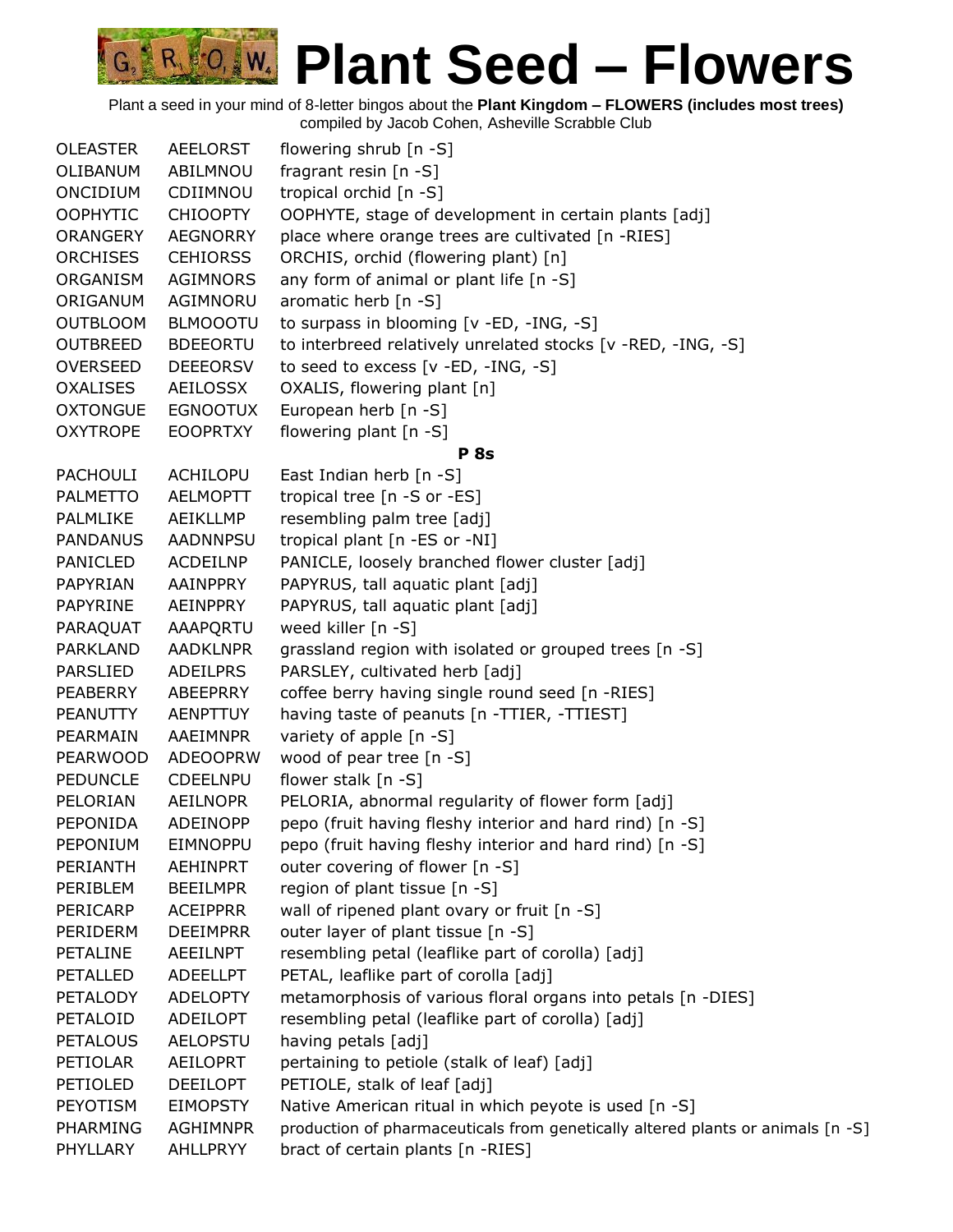| PHYLLODE        | <b>DEHLLOPY</b> | flattened petiole that serves as leaf [n -S]                                     |
|-----------------|-----------------|----------------------------------------------------------------------------------|
| PHYLLOID        | <b>DHILLOPY</b> | leaflike plant part [n -S]                                                       |
| PHYLLOME        | <b>EHLLMOPY</b> | leaf of plant $[n - S]$                                                          |
| <b>PHYSALIS</b> | <b>AHILPSSY</b> | plant bearing edible yellow fruit [n -ES]                                        |
| <b>PHYTONIC</b> | <b>CHINOPTY</b> | PHYTON, structural unit of plant [adj]                                           |
| PICLORAM        | <b>ACILMOPR</b> | herbicide [n -S]                                                                 |
| PIEPLANT        | AEILNPPT        | rhubarb (perennial herb) [n -S]                                                  |
| <b>PINERIES</b> | <b>EEIINPRS</b> | PINERY, area where pineapples are grown [n]                                      |
| <b>PINGRASS</b> | <b>AGINPRSS</b> | European weed [n -ES]                                                            |
| <b>PINKROOT</b> | <b>IKNOOPRT</b> | medicinal plant root [n -S]                                                      |
| PINOTAGE        | <b>AEGINOPT</b> | variety of red wine grape [n -S]                                                 |
| PITAHAYA        | AAAHIPTY        | cactus of southwestern U.S. and Mexico [n -S]                                    |
| <b>PLANKTIC</b> | <b>ACIKLNPT</b> | PLANKTON, minute animal and plant life of body of water [adj]                    |
| <b>PLANKTON</b> | <b>AKLNNOPT</b> | minute animal and plant life of body of water [n -S]                             |
| <b>PLANTAIN</b> | <b>AAILNNPT</b> | short-stemmed herb [n -S]                                                        |
| <b>PLANTING</b> | <b>AGILNNPT</b> | area where plants are grown [n -S] / PLANT, to place in ground for growing $[v]$ |
| <b>PLANTLET</b> | <b>AELLNPTT</b> | small plant [n -S]                                                               |
| <b>PLEUSTON</b> | <b>ELNOPSTU</b> | aquatic vegetation [n -S]                                                        |
| PLUMERIA        | AEILMPRU        | flowering shrub [n -S]                                                           |
| PLUMLIKE        | <b>EIKLLMPU</b> | resembling plum (fleshy fruit) [adj]                                             |
| PLUMULAR        | ALLMPRUU        | PLUMULE, primary bud of plant embryo [adj]                                       |
| <b>POACEOUS</b> | <b>ACEOOPSU</b> | pertaining to plants of grass family [adj]                                       |
| <b>POKEROOT</b> | <b>EKOOOPRT</b> | pokeweed (perennial herb) [n -S]                                                 |
| <b>POKEWEED</b> | <b>DEEEKOPW</b> | perennial herb [n -S]                                                            |
| <b>POLLENED</b> | <b>DEELLNOP</b> | POLLEN, to convey pollen (fertilizing element in seed plant) to [v]              |
| POLLINIA        | AIILLNOP        | masses of pollen grains [n]                                                      |
| <b>POLLINIC</b> | <b>CIILLNOP</b> | pertaining to pollen [adj]                                                       |
| POLYBRID        | <b>BDILOPRY</b> | type of hybrid plant [n -S]                                                      |
| POLYGALA        | <b>AAGLLOPY</b> | flowering plant [n -S]                                                           |
| <b>POLYGONY</b> | <b>GLNOOPYY</b> | herb (flowering plant with nonwoody stem) [n -NIES]                              |
| <b>POLYPODY</b> | <b>DLOOPPYY</b> | fern (flowerless vascular plant) [n -DIES]                                       |
| <b>POLYPORE</b> | <b>ELOOPPRY</b> | type of fungus (any of major group of lower plants) [n -S]                       |
| <b>POMOLOGY</b> | <b>GLMOOOPY</b> | study of fruits [n -GIES]                                                        |
| <b>PONDWEED</b> | <b>DDEENOPW</b> | aquatic plant [n -S]                                                             |
| <b>PORKWOOD</b> | <b>DKOOOPRW</b> | tropical tree [n -S]                                                             |
| <b>POTATOES</b> | <b>AEOOPSTT</b> | POTATO, edible tuber of cultivated plant [n]                                     |
| PREPLANT        | <b>AELNPPRT</b> | occurring before planting [adj]                                                  |
| PRIMROSE        | <b>EIMOPRRS</b> | perennial herb [n -S]                                                            |
| <b>PRUNUSES</b> | <b>ENPRSSUU</b> | PRUNUS, flowering tree [n]                                                       |
| <b>PSORALEA</b> | <b>AAELOPRS</b> | plant of bean family [n -S]                                                      |
| <b>PUFFBALL</b> | <b>ABFFLLPU</b> | any of various globular fungi [n -S]                                             |
| <b>PULPWOOD</b> | <b>DLOOPPUW</b> | soft wood used in making paper [n -S]                                            |
| <b>PULVINAR</b> | AILNPRUV        | PULVINUS, swelling at base of leaf [adj]                                         |
| <b>PULVINUS</b> | <b>ILNPSUUV</b> | swelling at base of leaf [n -NI]                                                 |
| <b>PURSLANE</b> | <b>AELNPRSU</b> | common garden herb [n -S]                                                        |
| <b>PUSSLIES</b> | <b>EILPSSSU</b> | PUSSLY, pussley (purslane (common garden herb)) [n]                              |
| PYXIDIUM        | <b>DIIMPUXY</b> | type of seed vessel [n -IA]                                                      |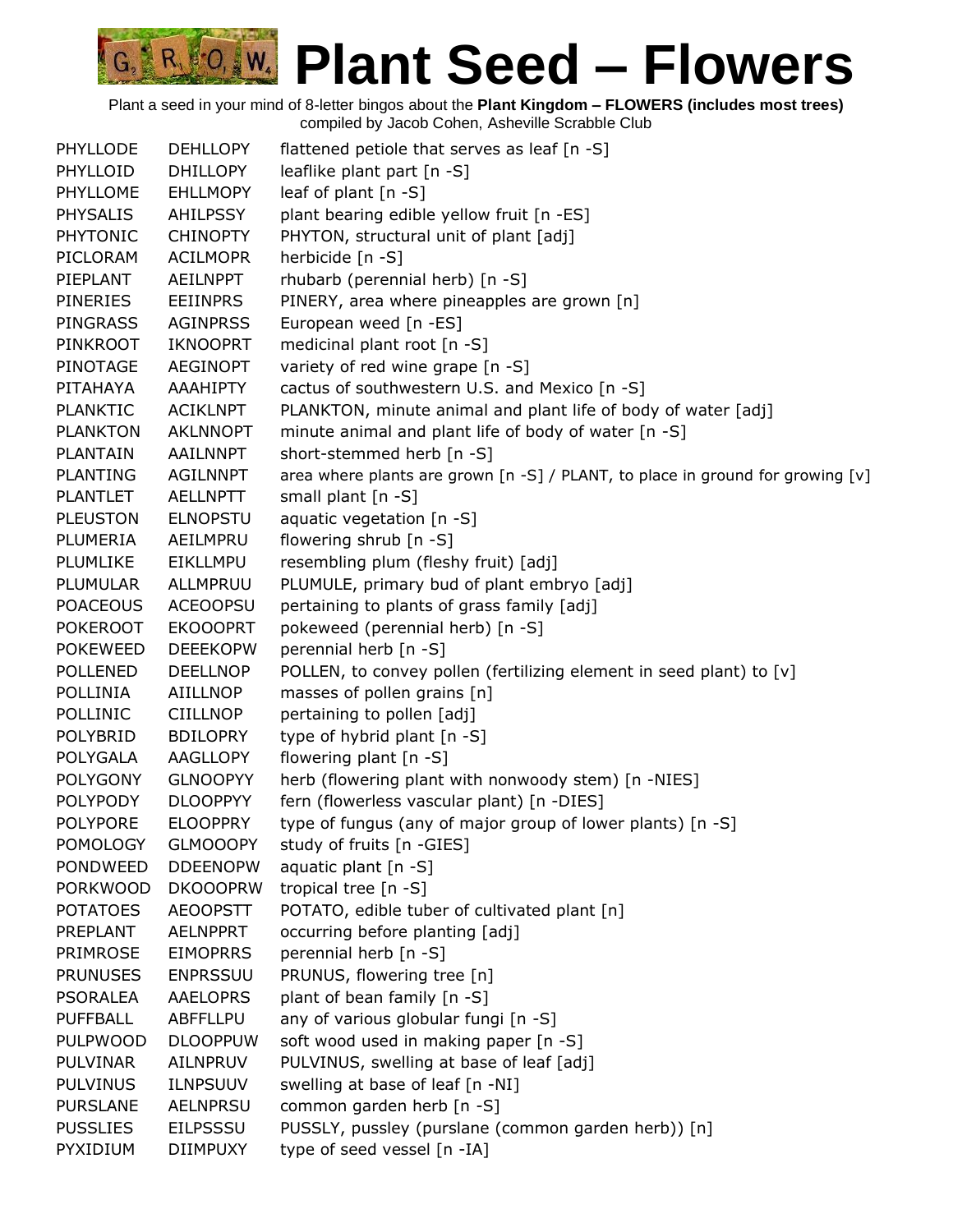Plant a seed in your mind of 8-letter bingos about the **Plant Kingdom – FLOWERS (includes most trees)** compiled by Jacob Cohen, Asheville Scrabble Club

#### **Q 8s**

| QUANDANG        | AADGNNQU        | quandong (Australian tree) [n -S]                                                               |
|-----------------|-----------------|-------------------------------------------------------------------------------------------------|
| QUANDONG        | ADGNNOQU        | Australian tree [n -S]                                                                          |
| QUANTONG        | AGNNOQTU        | quandong (Australian tree) [n -S]                                                               |
| <b>QUEENCUP</b> | CEENPQUU        | flowering plant [n -S]                                                                          |
| QUERCINE        | CEEINQRU        | pertaining to oaks (hardwood tree or shrub) [adj]                                               |
| QUICKSET        | <b>CEIKQSTU</b> | plant suitable for hedges [n -S]                                                                |
| QUILLAIA        | AAIILLQU        | quillai (evergreen tree) [n -S]                                                                 |
| QUILLAJA        | AAIJLLQU        | quillai (evergreen tree) [n -S]                                                                 |
| <b>QUITCHES</b> | <b>CEHIQSTU</b> | QUITCH, perennial grass [n]                                                                     |
|                 |                 | <b>R</b> 8s                                                                                     |
| RACEMOID        | <b>ACDEIMOR</b> | pertaining to raceme (mode of arrangement of flowers along axis) [adj]                          |
| <b>RACHILLA</b> | <b>AACHILLR</b> | central stalk of grass spikelet [n -E]                                                          |
| <b>RADICATE</b> | AACDEIRT        | to cause to take root [v -D, -TING, -S]                                                         |
| <b>RADISHES</b> | <b>ADEHIRSS</b> | RADISH, pungent, edible root [n]                                                                |
| <b>RAMBUTAN</b> | AABMNRTU        | edible fruit of Malayan tree [n -S]                                                             |
| <b>RAMENTUM</b> | <b>AEMMNRTU</b> | scale formed on surface of leaves [n -TA]                                                       |
| RAMTILLA        | AAILLMRT        | ramtil (tropical plant) [n -S]                                                                  |
| <b>RAPESEED</b> | <b>ADEEEPRS</b> | seed of European herb [n -S]                                                                    |
| RARERIPE        | AEEIPRRR        | fruit that ripens early [n -S]                                                                  |
| <b>RATANIES</b> | <b>AAEINRST</b> | RATANY, rhatany (South American shrub) [n]                                                      |
| <b>RATOONED</b> | <b>ADENOORT</b> | RATOON, to sprout from root planted previous year [v]                                           |
| <b>RATOONER</b> | <b>AENOORRT</b> | plant that ratoons [n -S]                                                                       |
| <b>REEDIEST</b> | <b>DEEEIRST</b> | REEDY, abounding in reeds [adj]                                                                 |
| <b>REEDLIKE</b> | <b>DEEEIKLR</b> | resembling reed [adj]                                                                           |
| <b>REFLOWER</b> | <b>EEFLORRW</b> | FLOWER, to put forth flowers (reproductive structures of seed-bearing plants) [v -ED, -ING, -S] |
| <b>REFOREST</b> | <b>EEFORRST</b> | to replant with trees [v -ED, -ING, -S]                                                         |
| <b>RESEEDED</b> | <b>DDEEEERS</b> | RESEED, SEED, to plant seeds (propagative plant structures) in [v]                              |
| <b>RESODDED</b> | <b>DDDEEORS</b> | RESOD, to sod again [v]                                                                         |
| <b>RESOWING</b> | <b>EGINORSW</b> | RESOW, SOW, to scatter over land for growth, as seed [v]                                        |
| <b>RESPROUT</b> | <b>EOPRRSTU</b> | SPROUT, to begin to grow [v -ED, -TING, -S]                                                     |
| <b>RHAMNOSE</b> | <b>AEHMNORS</b> | sugar found in plants [n -S]                                                                    |
| RHIZOMIC        | <b>CHIIMORZ</b> | RHIZOME, rootlike, underground stem [adj]                                                       |
| <b>RIBGRASS</b> | <b>ABGIRRSS</b> | weedy plant [n -ES]                                                                             |
| <b>RICHWEED</b> | CDEEHIRW        | flowering plant [n -S]                                                                          |
| RINGBARK        | ABGIKNRR        | to make encircling cut through bark of [v -ED, -ING, -S]                                        |
| <b>ROCKROSE</b> | <b>CEKOORRS</b> | flowering plant [n -S]                                                                          |
| <b>ROCKWEED</b> | <b>CDEEKORW</b> | brown seaweed [n -S]                                                                            |
| <b>ROOTBALL</b> | ABLLOORT        | mass of plant's roots and surrounding soil [n -S]                                               |
| <b>ROOTHOLD</b> | <b>DHLOOORT</b> | embedding of plant to soil through growing of roots [n -S]                                      |
| <b>ROOTIEST</b> | <b>EIOORSTT</b> | ROOTY, full of roots [adj]                                                                      |
| <b>ROOTLESS</b> | <b>ELOORSST</b> | having no roots [adj]                                                                           |
| <b>ROOTLIKE</b> | <b>EIKLOORT</b> | resembling root [adj]                                                                           |
| <b>ROOTWORM</b> | <b>MOOORRTW</b> | beetle whose larvae feed on roots of crop plants [n -S]                                         |
| <b>ROQUETTE</b> | EEOQRTTU        | arugula (European annual herb) [n -S]                                                           |
| <b>ROSARIAN</b> | AAINORRS        | cultivator of roses [n -S]                                                                      |
| ROSARIUM        | AIMORRSU        | rose garden [n -IA, -S]                                                                         |
|                 |                 |                                                                                                 |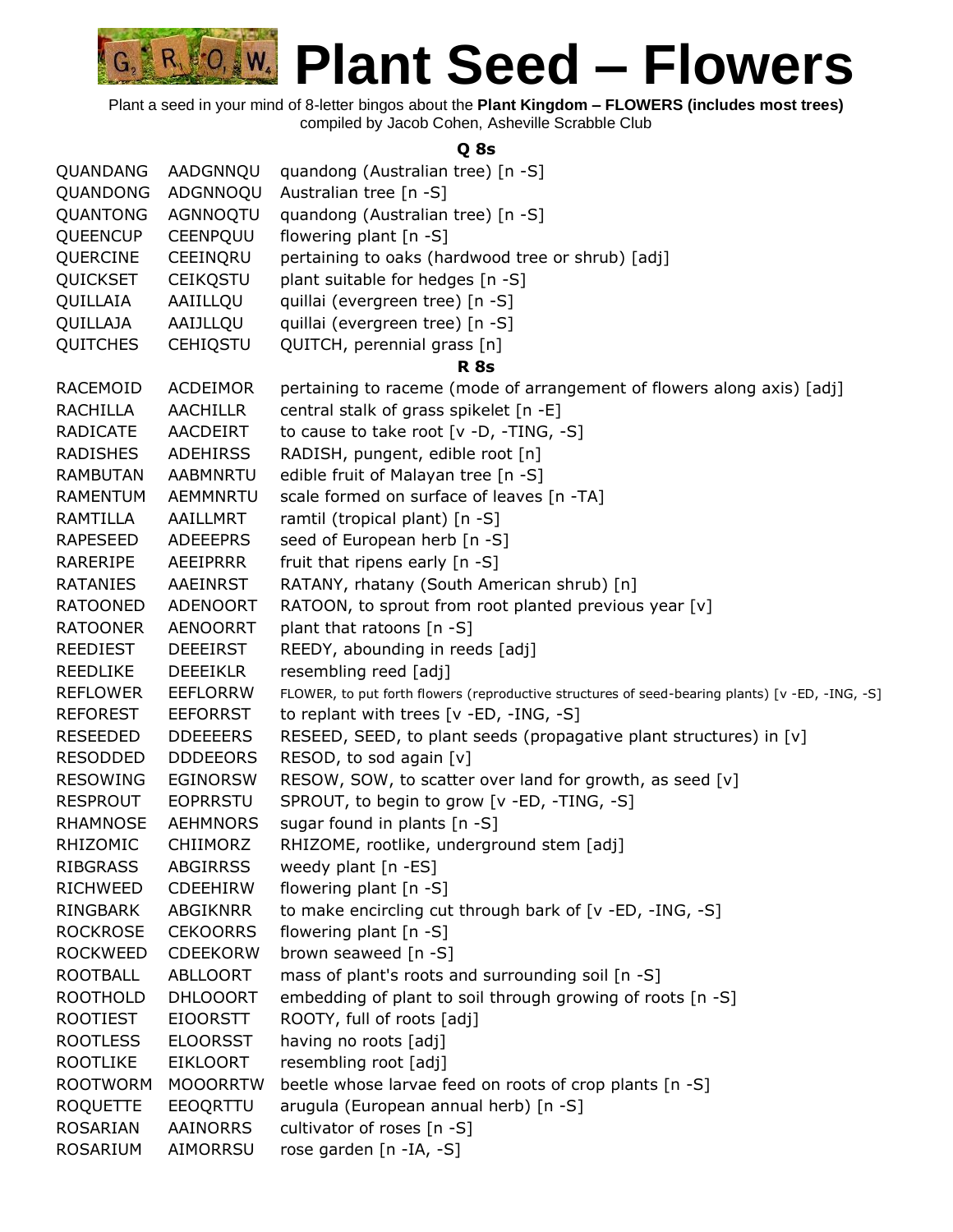Plant a seed in your mind of 8-letter bingos about the **Plant Kingdom – FLOWERS (includes most trees)** compiled by Jacob Cohen, Asheville Scrabble Club

R 0, W

| <b>ROSEBOWL</b> | <b>BELOORSW</b> | bowl for displaying cut roses [n -S]                                    |
|-----------------|-----------------|-------------------------------------------------------------------------|
| <b>ROSEBUSH</b> | <b>BEHORSSU</b> | shrub that bears roses [n -ES]                                          |
| ROSEMARY        | <b>AEMORRSY</b> | evergreen shrub [n -RIES]                                               |
| <b>ROSERIES</b> | <b>EEIORRSS</b> | ROSERY, place where roses are grown [n]                                 |
| <b>ROSEROOT</b> | <b>EOOORRST</b> | perennial herb [n -S]                                                   |
| <b>ROSESLUG</b> | <b>EGLORSSU</b> | larval sawfly that eats rose leaves [n -S]                              |
| ROSETTED        | <b>DEEORSTT</b> | ROSETTE, ornament resembling rose [adj]                                 |
| <b>ROSEWOOD</b> | <b>DEOOORSW</b> | tropical tree $[n - S]$                                                 |
| <b>ROSINESS</b> | <b>EINORSSS</b> | state of being rosy (rose-colored) [n -ES]                              |
| <b>RUSHLIKE</b> | <b>EHIKLRSU</b> | resembling rush (grasslike marsh plant) [adj]                           |
| RUTABAGA        | AAABGRTU        | plant having thick, edible root [n -S]                                  |
| <b>RYEGRASS</b> | <b>AEGRRSSY</b> | European grass [n -ES]                                                  |
|                 |                 | S <sub>8s</sub>                                                         |
| <b>SACCULAR</b> | <b>AACCLRSU</b> | resembling sac (pouch-shaped structure in animal or plant) [adj]        |
| <b>SACCULUS</b> | <b>ACCLSSUU</b> | saccule (small sac (pouch-shaped structure in animal or plant)) [n -LI] |
| SAFFRONY        | <b>AFFNORSY</b> | resembling saffron (flowering plant) [adj -NIER, -NIEST]                |
| SAINFOIN        | AFIINNOS        | perennial herb [n -S]                                                   |
| SALSILLA        | AAILLLSS        | tropical plant [n -S]                                                   |
| <b>SALTBUSH</b> | ABHLSSTU        | salt-tolerant plant [n -ES]                                             |
| SAMPHIRE        | <b>AEHIMPRS</b> | European herb [n -S]                                                    |
| <b>SANDARAC</b> | <b>AAACDNRS</b> | aromatic resin [n -S]                                                   |
| <b>SANDBURR</b> | <b>ABDNRRSU</b> | sandbur (annual herb) [n -S]                                            |
| <b>SANDSPUR</b> | <b>ADNPRSSU</b> | sandbur (annual herb) [n -S]                                            |
| SANDWORT        | <b>ADNORSTW</b> | flowering plant [n -S]                                                  |
| SANTALIC        | <b>AACILNST</b> | pertaining to sandalwood [adj]                                          |
| SANTALOL        | AALLNOST        | sandalwood oil [n -S]                                                   |
| SAPONINE        | AEINNOPS        | saponin (soapy substance obtained from plants) [n -S]                   |
| <b>SARGASSO</b> | <b>AAGORSSS</b> | brownish seaweed [n -S or -ES or -SSA]                                  |
| <b>SARMENTA</b> | AAEMNRST        | sarments (type of plant stem) [n]                                       |
| SASANQUA        | AAANQSSU        | Japanese camellia [n -S]                                                |
| SASSWOOD        | <b>ADOOSSSW</b> | African tree [n -S]                                                     |
| SATINPOD        | ADINOPST        | flowering plant [n -S]                                                  |
| <b>SAVANNAH</b> | <b>AAAHNNSV</b> | savanna (flat, treeless grassland) [n -S]                               |
| <b>SAWGRASS</b> | <b>AAGRSSSW</b> | sedge with spiny-edged leaves [n -ES]                                   |
| <b>SCABIOSA</b> | <b>AABCIOSS</b> | scabious (flowering plant) [n -S]                                       |
| <b>SCABIOUS</b> | ABCIOSSU        | flowering plant [n -ES]                                                 |
| <b>SCAMMONY</b> | <b>ACMMNOSY</b> | climbing plant [n -NIES]                                                |
| <b>SCANDENT</b> | <b>ACDENNST</b> | climbing, as plant [adj]                                                |
| <b>SCLEREID</b> | <b>CDEEILRS</b> | type of plant cell [n -S]                                               |
| <b>SCUTCHED</b> | <b>CCDEHSTU</b> | SCUTCH, to separate woody fiber from by beating [v]                     |
| <b>SCUTCHER</b> | <b>CCEHRSTU</b> | one that scutches (to separate woody fiber from by beating) [n -S]      |
| <b>SCUTCHES</b> | <b>CCEHSSTU</b> | SCUTCH, to separate woody fiber from by beating [v]                     |
| <b>SEAGRASS</b> | <b>AAEGRSSS</b> | grasslike plant living in or close to sea [n -ES]                       |
| <b>SEAWEEDY</b> | <b>ADEEESWY</b> | SEAWEED, plant growing in sea [adj -DIER, -DIEST]                       |
| <b>SEDGIEST</b> | <b>DEEGISST</b> | SEDGY, abounding in sedge (marsh plant) [adj]                           |
| <b>SEEDCASE</b> | <b>ACDEEESS</b> | pericarp (wall of ripened plant ovary or fruit) [n -S]                  |
| <b>SEEDIEST</b> | <b>DEEEISST</b> | SEEDY, containing seeds; inferior in condition or quality [adj]         |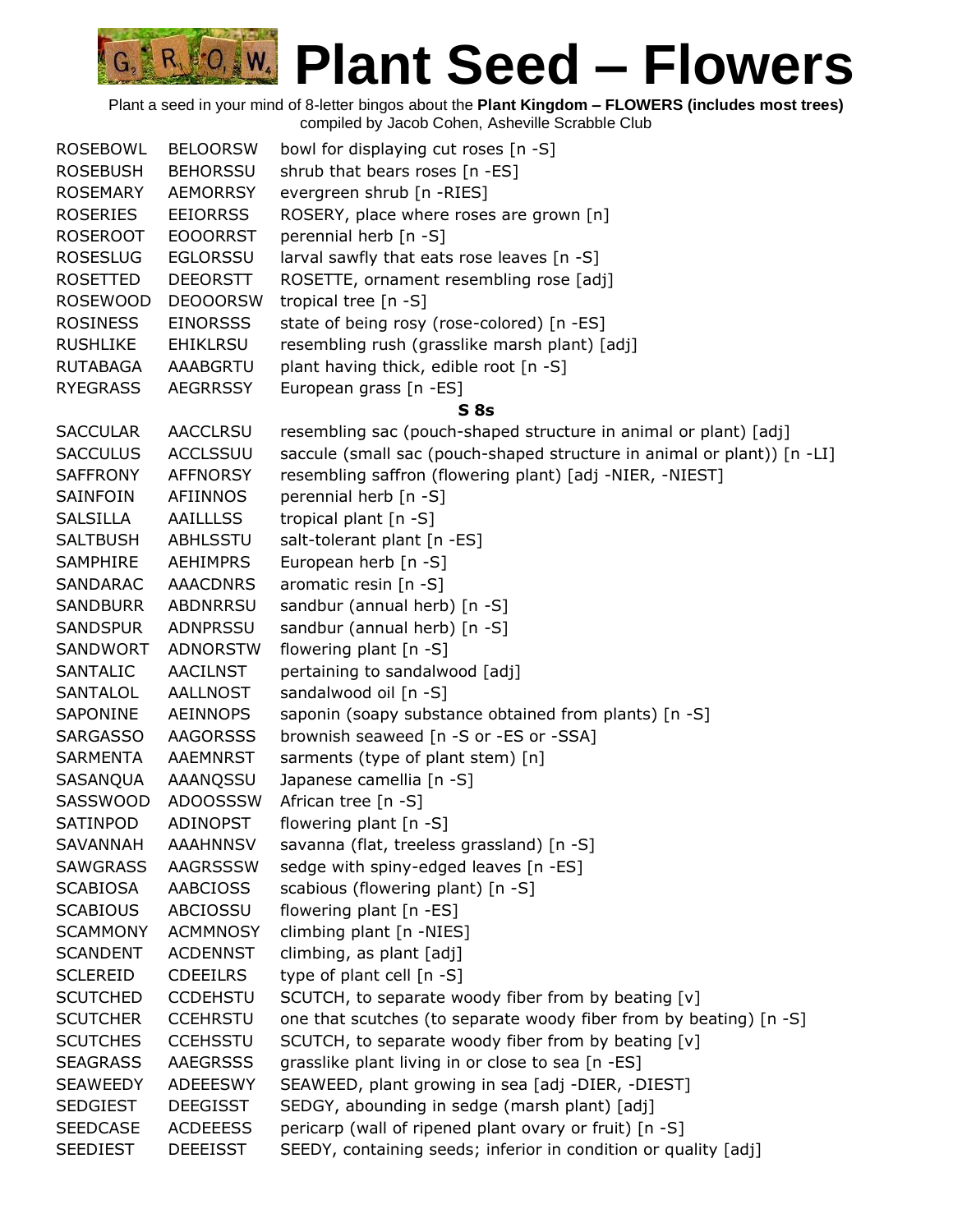| <b>SEEDLESS</b> | <b>DEEELSSS</b> | having no seeds [adj]                                        |
|-----------------|-----------------|--------------------------------------------------------------|
| <b>SEEDLIKE</b> | <b>DEEEIKLS</b> | resembling seed [adj]                                        |
| <b>SEEDLING</b> | <b>DEEGILNS</b> | young plant [n -S]                                           |
| <b>SEEDSMAN</b> | <b>ADEEMNSS</b> | dealer in seeds [n -MEN]                                     |
| <b>SEEDTIME</b> | <b>DEEEIMST</b> | season for sowing seeds [n -S]                               |
| <b>SELFHEAL</b> | <b>AEEFHLLS</b> | perennial herb [n -S]                                        |
| SEMIWILD        | <b>DEIILMSW</b> | somewhat wild [adj]                                          |
| <b>SEPALINE</b> | <b>AEEILNPS</b> | SEPAL, one of individual leaves of calyx [adj]               |
| <b>SEPALLED</b> | <b>ADEELLPS</b> | SEPAL, one of individual leaves of calyx [adj]               |
| SEPALOID        | <b>ADEILOPS</b> | SEPAL, one of individual leaves of calyx [adj]               |
| <b>SEPALOUS</b> | <b>AELOPSSU</b> | SEPAL, one of individual leaves of calyx [adj]               |
| <b>SEPTORIA</b> | <b>AEIOPRST</b> | type of fungus (any of major group of lower plants) [n -S]   |
| <b>SEROTINY</b> | <b>EINORSTY</b> | condition of having late or gradual seed dispersal [n -NIES] |
| SHADBLOW        | ABDHLOSW        | shadbush (flowering tree or shrub) [n -S]                    |
| SHADBUSH        | ABDHRSSU        | flowering tree or shrub [n -ES]                              |
| SHADDOCK        | <b>ACDDHKOS</b> | citrus fruit [n -S]                                          |
| SHAGBARK        | <b>AABGHKRS</b> | hardwood tree [n -S]                                         |
| <b>SHAMROCK</b> | <b>ACHKMORS</b> | three-leaved plant [n -S]                                    |
| <b>SHIITAKE</b> | <b>AEHIIKST</b> | dark Oriental mushroom [n -S]                                |
| <b>SHINLEAF</b> | <b>AEFHILNS</b> | perennial herb [n -S or -AVES]                               |
| SHINNERY        | <b>EHINNRSY</b> | dense growth of small trees [n -RIES]                        |
| <b>SIDALCEA</b> | AACDEILS        | North American herb [n -S]                                   |
| <b>SILKWEED</b> | <b>DEEIKLSW</b> | milkweed (plant that secretes milky juice) [n -S]            |
| <b>SILVEXES</b> | <b>EEILSSVX</b> | SILVEX, herbicide [n]                                        |
| <b>SILVICAL</b> | <b>ACIILLSV</b> | pertaining to silvics (study of forest trees) [adj]          |
| SIMARUBA        | AABIMRSU        | tropical tree $[n - S]$                                      |
| SIMAZINE        | AEIIMNSZ        | herbicide [n -S]                                             |
| <b>SLIMIEST</b> | <b>EIILMSST</b> | slimy, resembling slime [adj]                                |
| <b>SMILAXES</b> | <b>AEILMSSX</b> | SMILAX, twining plant [n]                                    |
| SNAPWEED        | <b>ADEENPSW</b> | flowering plant $[n - S]$                                    |
| SNOWBELL        | <b>BELLNOSW</b> | flowering shrub [n -S]                                       |
| <b>SNOWBUSH</b> | <b>BHONSSUW</b> | flowering shrub [n -ES]                                      |
| <b>SNOWDROP</b> | <b>DNOOPRSW</b> | European herb [n -S]                                         |
| <b>SOAPBARK</b> | <b>AABKOPRS</b> | tropical tree [n -S]                                         |
| <b>SOFTWOOD</b> | <b>DFOOOSTW</b> | soft wood of various trees [n -S]                            |
| <b>SOLIDAGO</b> | ADGILOOS        | flowering plant $[n -S]$                                     |
| SOURWOOD        | <b>DOOORSUW</b> | flowering tree [n -S]                                        |
| SOWBREAD        | <b>ABDEORSW</b> | flowering plant [n -S]                                       |
| <b>SPADICES</b> | <b>ACDEIPSS</b> | SPADIX, flower cluster [n]                                   |
| <b>SPADIXES</b> | <b>ADEIPSSX</b> | SPADIX, flower cluster [n]                                   |
| <b>SPARTINA</b> | <b>AAINPRST</b> | salt-marsh grass of coastal regions [n -S]                   |
| <b>SPATHOSE</b> | <b>AEHOPSST</b> | SPATHE, leaflike organ of certain plants [adj]               |
| <b>SPELTZES</b> | <b>EELPSSTZ</b> | SPELTZ, spelt (variety of wheat) [n]                         |
| <b>SPICULAR</b> | <b>ACILPRSU</b> | SPICULA, spicule (needlelike structure) [adj]                |
| SPICULUM        | <b>CILMPSUU</b> | spicule (needlelike structure) [n -LA]                       |
| <b>SPIKELET</b> | <b>EEIKLPST</b> | type of flower cluster [n -S]                                |
| <b>SPINACHY</b> | <b>ACHINPSY</b> | SPINACH, cultivated herb [adj -HIER, -HIEST]                 |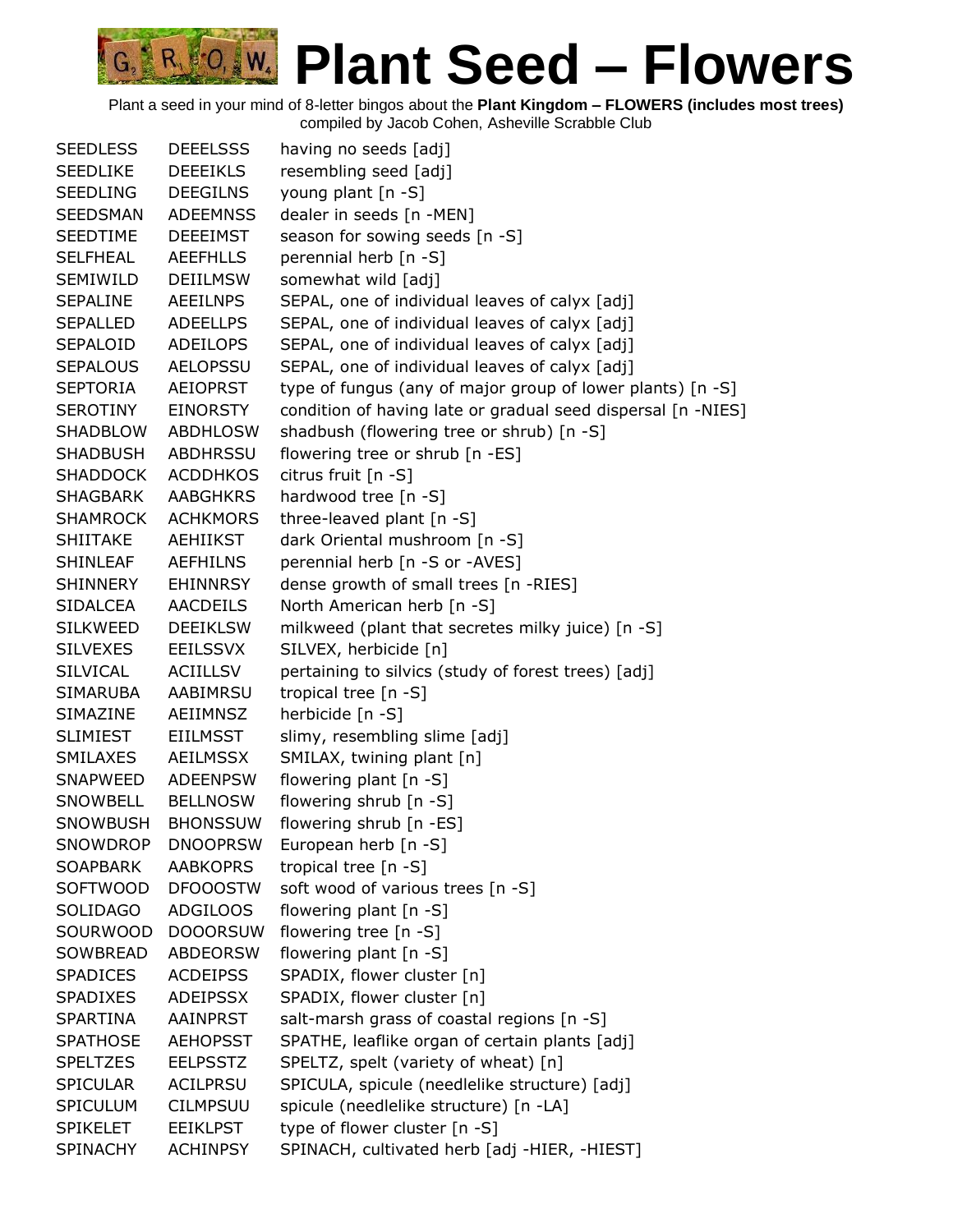| <b>SPINIEST</b> | <b>EIINPSST</b> | SPINY, bearing or covered with thorns [adj]                            |
|-----------------|-----------------|------------------------------------------------------------------------|
| <b>SPINIFEX</b> | <b>EFIINPSX</b> | Australian grass [n -ES]                                               |
| <b>SPINNIES</b> | <b>EIINNPSS</b> | SPINNY, spinney (thicket (dense growth of shrubs or small trees)) [n]  |
| <b>SPROUTED</b> | <b>DEOPRSTU</b> | SPROUT, to begin to grow [v]                                           |
| <b>SPURRIES</b> | <b>EIPRRSSU</b> | SPURRY, European weed [n]                                              |
| <b>STAMENED</b> | <b>ADEEMNST</b> | STAMEN, pollen-bearing organ of flowering plants [adj]                 |
| <b>STAPELIA</b> | AAEILPST        | African plant [n -S]                                                   |
| <b>STARWORT</b> | <b>AORRSTTW</b> | flowering plant [n -S]                                                 |
| <b>STEMLESS</b> | <b>EELMSSST</b> | having no stem [adj]                                                   |
| <b>STEMLIKE</b> | <b>EEIKLMST</b> | resembling stem [adj]                                                  |
| <b>STEMMERY</b> | <b>EEMMRSTY</b> | place where tobacco leaves are stripped [n -RIES]                      |
| <b>STEMMIER</b> | <b>EEIMMRST</b> | STEMMY, abounding in stems [adj]                                       |
| <b>STEMMING</b> | <b>EGIMMNST</b> | STEM, to remove stems (ascending axes of plant) from [v]               |
| <b>STIPITES</b> | <b>EIIPSSTT</b> | STIPES, stipe (slender supporting part of plant) [n]                   |
| <b>STIPULAR</b> | AILPRSTU        | STIPULE, appendage at base of leaf in certain plants [adj]             |
| <b>STIPULED</b> | <b>DEILPSTU</b> | STIPULE, appendage at base of leaf in certain plants [adj]             |
| <b>STOKESIA</b> | <b>AEIKOSST</b> | perennial herb [n -S]                                                  |
| <b>STOLONIC</b> | <b>CILNOOST</b> | STOLON, type of plant stem [adj]                                       |
| <b>STOMATAL</b> | <b>AALMOSTT</b> | pertaining to stoma (minute opening in epidermis of plant organ) [adj] |
| <b>STRAMONY</b> | <b>AMNORSTY</b> | poisonous weed [n -NIES]                                               |
| <b>STRAWIER</b> | <b>AEIRRSTW</b> | STRAWY, resembling straw [adj]                                         |
| <b>STRAWING</b> | <b>AGINRSTW</b> | STRAW, to cover with straw (stalks of threshed grain) [v]              |
| <b>STROBILE</b> | <b>BEILORST</b> | conical, multiple fruit of certain trees [n -S]                        |
| <b>STROBILI</b> | <b>BIILORST</b> | strobile (conical, multiple fruit of certain trees) [n]                |
| <b>STUMPAGE</b> | <b>AGEMPSTU</b> | uncut marketable timber [n -S]                                         |
| <b>SUBERISE</b> | <b>BEEIRSSU</b> | to suberize (to convert into cork tissue) [v -D, -SING, -S]            |
| <b>SUBERIZE</b> | <b>BEEIRSUZ</b> | to convert into cork tissue [v -D, -ZING, -S]                          |
| <b>SUBEROSE</b> | <b>BEEORSSU</b> | corky (corklike (resembling cork (porous tree bark))) [adj]            |
| <b>SUBEROUS</b> | <b>BEORSSUU</b> | suberose (corky (corklike (resembling cork (porous tree bark)))) [adj] |
| <b>SUBSHRUB</b> | <b>BBHRSSUU</b> | low shrub [n -S]                                                       |
| <b>SUCCINIC</b> | CCCIINSU        | pertaining to amber (fossil resin) [adj]                               |
| <b>SUCKERED</b> | <b>CDEEKRSU</b> | SUCKER, to strip of lower shoots or branches [v]                       |
| <b>SUGARING</b> | AGGINRSU        | process of boiling down maple sap into syrup [n -S]                    |
| <b>SUMPWEED</b> | <b>DEEMPSUW</b> | marsh plant $[n - S]$                                                  |
| <b>SUNCHOKE</b> | <b>CEHKNOSU</b> | type of sunflower [n -S]                                               |
| <b>SUNDROPS</b> | <b>DNOPRSSU</b> | flowering plant [n -S]                                                 |
| <b>SUNSCALD</b> | <b>ACDLNSSU</b> | injury of woody plants caused by sun [n -S]                            |
| <b>SWEETSOP</b> | <b>EEOPSSTW</b> | tropical tree [n -S]                                                   |
| <b>SYCAMINE</b> | <b>ACEIMNSY</b> | mulberry tree [n -S]                                                   |
| <b>SYCAMORE</b> | <b>ACEMORSY</b> | North American tree [n -S]                                             |
| <b>SYCOMORE</b> | <b>CEMOORSY</b> | sycamore (North American tree) [n -S]                                  |
| <b>SYCONIUM</b> | <b>CIMNOSUY</b> | fleshy multiple fruit [n -IA]                                          |
| <b>SYLVATIC</b> | ACILSTVY        | pertaining to forest [adj]                                             |
| SYMPODIA        | ADIMOPSY        | plant stems made up of series of superposed branches [n]               |
| SYNERGID        | <b>DEGINRSY</b> | cell found in embryo sac of seed plant [n -S]                          |
|                 |                 | <b>T</b> 8s                                                            |
| TAMARACK        | AAACKMRT        | timber tree [n -S]                                                     |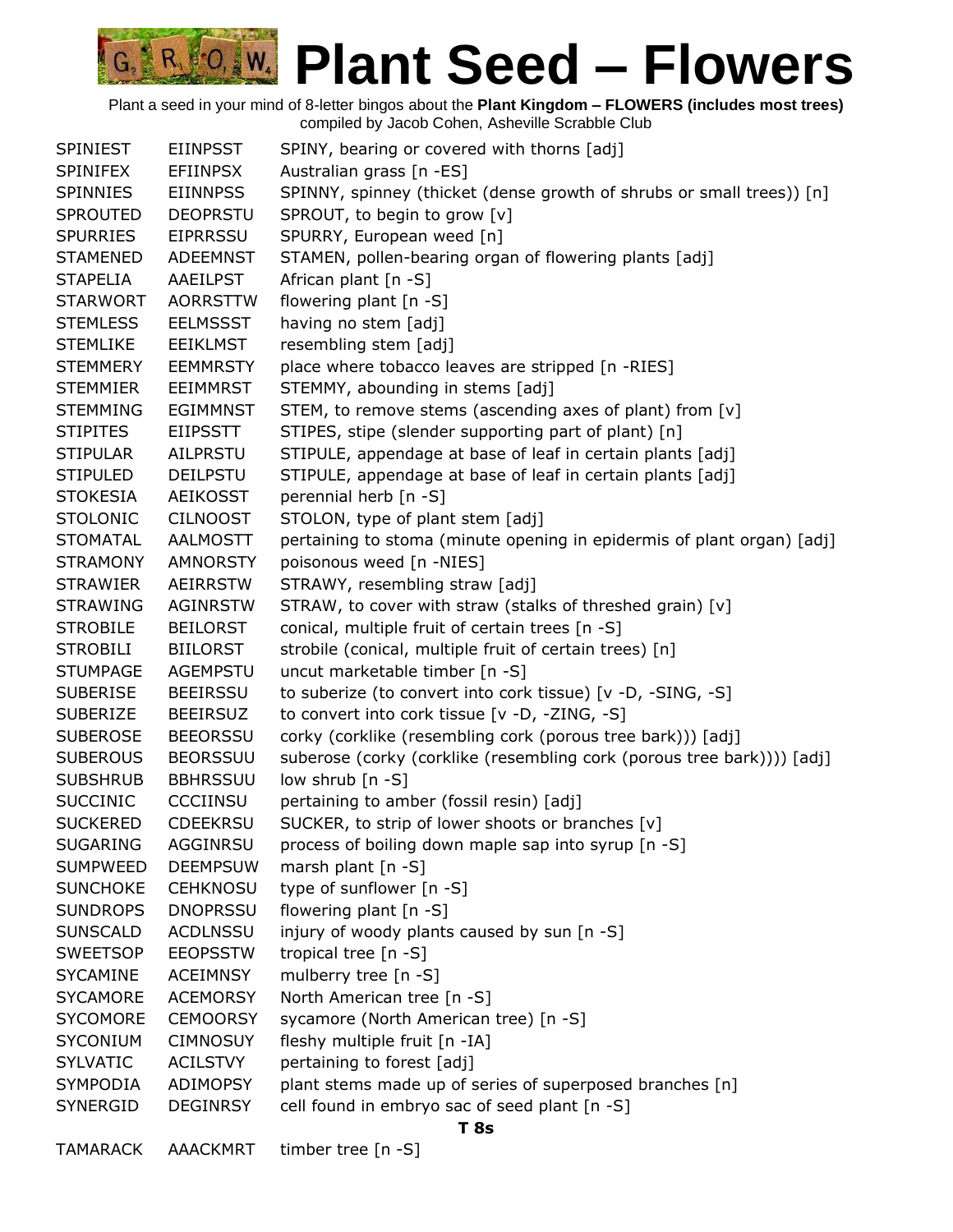| TAMARIND                           | AADIMNRT                           | tropical tree [n -S]                                                                                                                                                   |
|------------------------------------|------------------------------------|------------------------------------------------------------------------------------------------------------------------------------------------------------------------|
| TAMARISK                           | AAIKMRST                           | evergreen shrub [n -S]                                                                                                                                                 |
| <b>TARRAGON</b>                    | <b>AAGNORRT</b>                    | perennial herb [n -S]                                                                                                                                                  |
| <b>TAYBERRY</b>                    | ABERRTYY                           | dark red fruit that is cross between blackberry and raspberry [n -RIES]                                                                                                |
| <b>TEABERRY</b>                    |                                    | North American shrub [n -RIES]                                                                                                                                         |
|                                    | ABEERRTY                           |                                                                                                                                                                        |
| <b>TEAKWOOD</b>                    | <b>ADEKOOTW</b>                    | wood of teak [n -S]                                                                                                                                                    |
| <b>TEASELED</b><br><b>TEASELER</b> | ADEEELST                           | TEASEL, to raise soft surface on fabric with bristly flower head [v]                                                                                                   |
|                                    | <b>AEEELRST</b><br>ADEEELTZ        | one that teasels (to raise soft surface on fabric with bristly flower head) [n -S]<br>TEAZEL, to teasel (to raise soft surface on fabric with bristly flower head) [v] |
| <b>TEAZELED</b><br><b>TEAZLING</b> | <b>AEGILNTZ</b>                    |                                                                                                                                                                        |
|                                    |                                    | TEAZLE, to teasel (to raise soft surface on fabric with bristly flower head) [v]<br>annual grass $[n - S]$                                                             |
| <b>TEOSINTE</b>                    | <b>EEINOSTT</b>                    |                                                                                                                                                                        |
| TERRARIA                           | AAEIRRRT                           | glass enclosures for plants or small animals [n]                                                                                                                       |
| <b>THACKING</b>                    | <b>ACGHIKNT</b>                    | THACK, to thatch (to cover with thatch (plant stalks or foliage)) [v]                                                                                                  |
| <b>THALLOID</b>                    | ADHILLOT                           | THALLUS, plant body without true root, stem, or leaf [adj]                                                                                                             |
| <b>THATCHED</b><br><b>THATCHER</b> | <b>ACDEHHTT</b>                    | THATCH, to cover with thatch (plant stalks or foliage) [v]                                                                                                             |
| <b>THATCHES</b>                    | <b>ACEHHRTT</b>                    | one that thatches (to cover with thatch (plant stalks or foliage)) [n -S]                                                                                              |
|                                    | <b>ACEHHSTT</b>                    | THATCH, to cover with thatch (plant stalks or foliage) [v]                                                                                                             |
| <b>THICKETY</b>                    | <b>CEHIKTTY</b>                    | THICKET, dense growth of shrubs or small trees [adj]                                                                                                                   |
| THICKSET                           | <b>CEHIKSTT</b>                    | thicket (dense growth of shrubs or small trees) [n -S]                                                                                                                 |
| <b>THORNIER</b>                    | <b>EHINORRT</b>                    | THORNY, full of thorns [adj]                                                                                                                                           |
| <b>THORNILY</b><br><b>THORNING</b> | <b>HILNORTY</b><br><b>GHINNORT</b> | THORNY, full of thorns [adv]                                                                                                                                           |
|                                    |                                    | THORN, to prick with thorn (sharp, rigid projection on plant) [v]                                                                                                      |
| <b>THRESHED</b>                    | <b>DEEHHRST</b>                    | THRESH, to separate grain or seeds from plant mechanically [v]                                                                                                         |
| <b>THRESHER</b>                    | <b>EEHHRRST</b>                    | one that threshes (to separate grain or seeds from plant mechanically) [n -S]                                                                                          |
| <b>THRESHES</b>                    | <b>EEHHRSST</b>                    | THRESH, to separate grain or seeds from plant mechanically [v]                                                                                                         |
| <b>THYRSOID</b><br><b>TICKSEED</b> | <b>DHIORSTY</b><br><b>CDEEIKST</b> | THYRSUS, type of flower cluster [adj]<br>flowering plant [n -S]                                                                                                        |
| <b>TIDYTIPS</b>                    | <b>DIIPSTTY</b>                    |                                                                                                                                                                        |
| <b>TILLERED</b>                    | <b>DEEILLRT</b>                    | annual herb $[n - S]$<br>TILLER, to put forth stems from root [v]                                                                                                      |
| TIMBERED                           | <b>BDEEIMRT</b>                    | TIMBER, to furnish with timber (wood used as building material) [v]                                                                                                    |
| <b>TITHONIA</b>                    | AHIINOTT                           | tall herb $[n -S]$                                                                                                                                                     |
| <b>TOADFLAX</b>                    | <b>AADFLOTX</b>                    | perennial herb [n -ES]                                                                                                                                                 |
| <b>TOMATOES</b>                    | <b>AEMOOSTT</b>                    | TOMATO, fleshy, edible fruit of perennial plant [n]                                                                                                                    |
| <b>TOMATOEY</b>                    | <b>AEMOOTTY</b>                    | TOMATO, fleshy, edible fruit of perennial plant [adj]                                                                                                                  |
| <b>TOQUILLA</b>                    | <b>AILLOOTU</b>                    | palmlike plant of South America [n -S]                                                                                                                                 |
| <b>TORNILLO</b>                    | <b>ILLNOORT</b>                    | flowering shrub [n -S]                                                                                                                                                 |
| <b>TRACHEID</b>                    | <b>ACDEHIRT</b>                    | long, tubular plant cell [n -S]                                                                                                                                        |
| TREELAWN                           | <b>AEELNRTW</b>                    | strip of lawn between street and sidewalk [n -S]                                                                                                                       |
| <b>TREELESS</b>                    | <b>EEELRSST</b>                    | having no tree [adj]                                                                                                                                                   |
| <b>TREELIKE</b>                    | <b>EEEIKLRT</b>                    | resembling tree [adj]                                                                                                                                                  |
| <b>TREELINE</b>                    | <b>EEEILNRT</b>                    | limit north of which trees do not grow [n -S]                                                                                                                          |
| <b>TREENAIL</b>                    | <b>AEEILNRT</b>                    | wooden peg used for fastening timbers [n -S]                                                                                                                           |
| TRILLIUM                           | <b>IILLMRTU</b>                    | flowering plant [n -S]                                                                                                                                                 |
| <b>TRISTEZA</b>                    | AEIRSTTZ                           | disease of citrus trees [n -S]                                                                                                                                         |
| <b>TROPICAL</b>                    | <b>ACILOPRT</b>                    | plant of region lying between tropics [n -S]                                                                                                                           |
| <b>TUBEROID</b>                    | <b>BDEIORTU</b>                    | pertaining to tuber (thick underground stem) [adj]                                                                                                                     |
| <b>TUBEROSE</b>                    | <b>BEEORSTU</b>                    | Mexican herb [n -S]                                                                                                                                                    |
|                                    |                                    |                                                                                                                                                                        |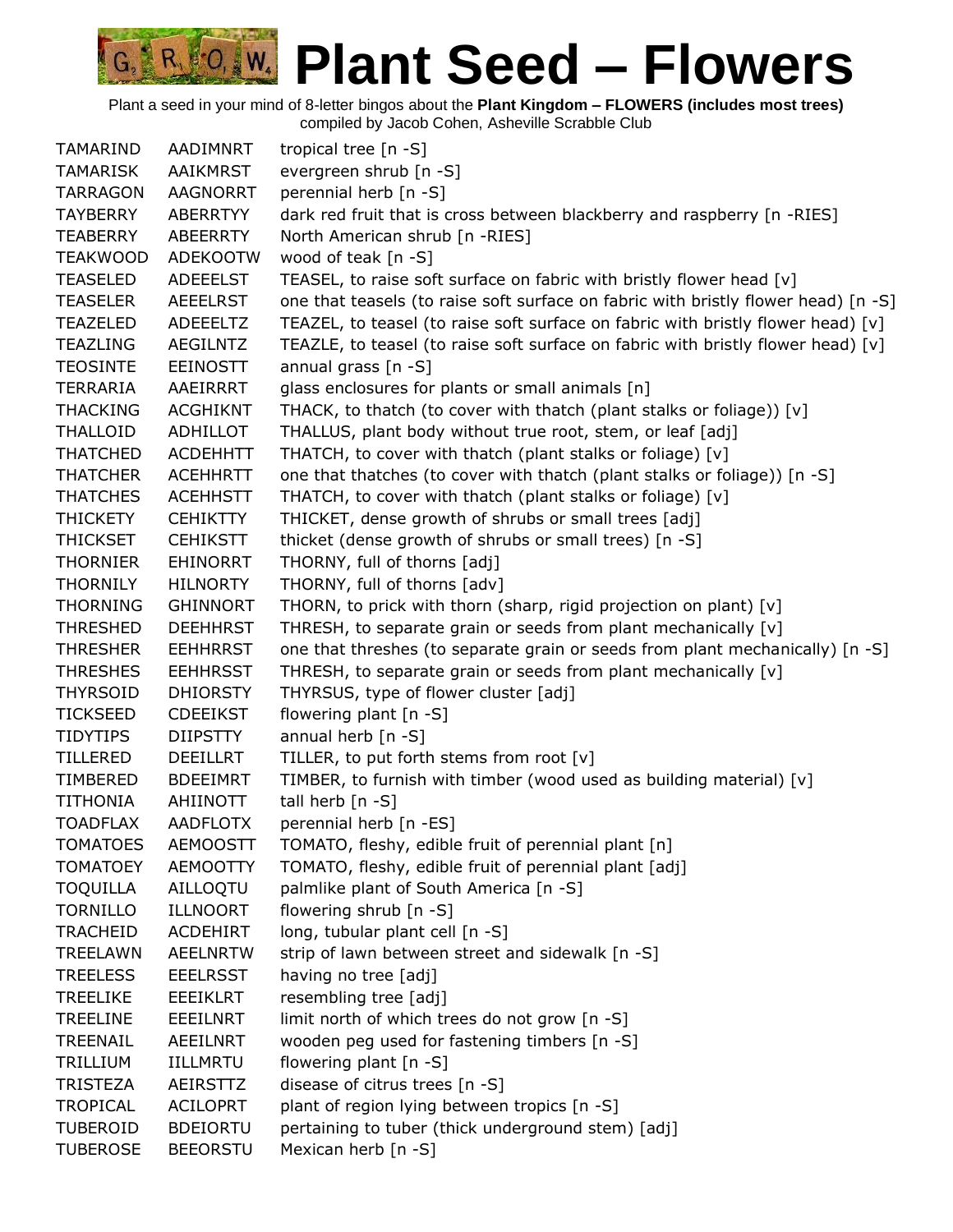Plant a seed in your mind of 8-letter bingos about the **Plant Kingdom – FLOWERS (includes most trees)** compiled by Jacob Cohen, Asheville Scrabble Club

R 0, W

| <b>TUBEROUS</b> | <b>BEORSTUU</b> | pertaining to tuber (thick underground stem) [adj]                              |
|-----------------|-----------------|---------------------------------------------------------------------------------|
| <b>TUCKAHOE</b> | <b>ACEHKOTU</b> | edible root of certain arums [n -S]                                             |
| <b>TURFIEST</b> | EFIRSTTU        | TURFY, covered with turf [adj]                                                  |
| <b>TURFLESS</b> | <b>EFLRSSTU</b> | having no turf [adj]                                                            |
| <b>TURFLIKE</b> | <b>EFIKLRTU</b> | resembling turf (surface layer of earth containing dense growth of grass) [adj] |
| <b>TURMERIC</b> | <b>CEIMRRTU</b> | East Indian herb [n -S]                                                         |
| <b>TURNSOLE</b> | <b>ELNORSTU</b> | plant that turns with sun [n -S]                                                |
| <b>TWANKIES</b> | <b>AEIKNSTW</b> | TWANKY, variety of green tea [n]                                                |
| <b>TWIGGIER</b> | <b>EGGIIRTW</b> | TWIGGY, twiglike (resembling twig) [adj]                                        |
| <b>TWIGLESS</b> | <b>EGILSSTW</b> | having no twigs [adj]                                                           |
| <b>TWIGLIKE</b> | <b>EGIIKLTW</b> | resembling twig [adj]                                                           |
|                 |                 | <b>U</b> 8s                                                                     |
| <b>UMBELLAR</b> | ABELLMRU        | UMBEL, type of flower cluster [adj]                                             |
| <b>UMBELLED</b> | <b>BDEELLMU</b> | UMBEL, type of flower cluster [adj]                                             |
| <b>UMBELLET</b> | <b>BEELLMTU</b> | small umbel (type of flower cluster) [n -S]                                     |
| <b>UMBELULE</b> | BEELLMUU        | secondary umbel [n -S]                                                          |
| <b>UNDERBUD</b> | <b>BDDENRUU</b> | to bud from beneath [v -DDED, -DDING, -S]                                       |
| <b>UNDERSOW</b> | <b>DENORSUW</b> | to sow land already seeded with later-growing crop [v -ED, -N, -ING, -S]        |
| <b>UNHEDGED</b> | <b>DDEEGHNU</b> | HEDGE, to surround with hedge (dense row of shrubs) [adj]                       |
| <b>UNHUSKED</b> | <b>DEHKNSUU</b> | UNHUSK, to remove husk from [v]                                                 |
| <b>UNPOTTED</b> | <b>DENOPTTU</b> | not potted (to put in pot (round, fairly deep container)) [adj]                 |
| <b>UNPRUNED</b> | <b>DENNPRUU</b> | not pruned (to cut off branches or parts from) [adj]                            |
| <b>UNROOTED</b> | <b>DENOORTU</b> | UNROOT, to uproot (to pull up by roots) [v]                                     |
| <b>UNSEEDED</b> | <b>DDEEENSU</b> | SEED, to plant seeds (propagative plant structures) in [adj]                    |
| <b>UNSEEDED</b> | <b>DDEEENSU</b> | SEED, to plant seeds (propagative plant structures) in [adj]                    |
| <b>UNWEEDED</b> | <b>DDEEENUW</b> | WEED, to remove weeds (undesirable plants) [adj]                                |
| <b>UNWOODED</b> | <b>DDENOOUW</b> | WOOD, to furnish with wood [adj]                                                |
| <b>UPROOTAL</b> | <b>ALOOPRTU</b> | act of uprooting (to pull up by roots) [n -S]                                   |
| <b>UPROOTED</b> | <b>DEOOPRTU</b> | UPROOT, to pull up by roots [v]                                                 |
| <b>UPROOTER</b> | <b>EOOPRRTU</b> | one that uproots (to pull up by roots) [n -S]                                   |
|                 |                 | <b>V 8s</b>                                                                     |
| VALERIAN        | AAEILNRV        | perennial herb [n -S]                                                           |
| <b>VASCULUM</b> | <b>ACLMSUUV</b> | box used to hold plant specimens [n -S or -LA]                                  |
| VEGANISM        | <b>AEGIMNSV</b> | practice of eating only plant products [n -S]                                   |
| <b>VEGETANT</b> | AEEGNTTV        | characteristic of plant life [adj]                                              |
| <b>VEGETATE</b> | AEEEGTTV        | to grow in manner of plant [v -D, -TING, -S]                                    |
| <b>VEGETIST</b> | <b>EEGISTTV</b> | one that eats only plant products [n -S]                                        |
| <b>VERATRUM</b> | <b>AEMRRTUV</b> | poisonous herb [n -S]                                                           |
| <b>VERDERER</b> | <b>DEEERRRV</b> | officer in charge of royal forests of England [n -S]                            |
| <b>VERDEROR</b> | <b>DEEORRRV</b> | verderer (officer in charge of royal forests of England) [n -S]                 |
| <b>VERDURED</b> | <b>DDEERRUV</b> | VERDURE, green vegetation [adj]                                                 |
| <b>VERJUICE</b> | <b>CEEIJRUV</b> | juice of sour or unripe fruit [n -S]                                            |
| <b>VERJUSES</b> | <b>EEJRSSUV</b> | VERJUS, verjuice (juice of sour or unripe fruit) [n]                            |
| <b>VERTICIL</b> | <b>CEIILRTV</b> | circular arrangement, as of flowers or leaves, about point on axis [n -S]       |
| <b>VIBURNUM</b> | <b>BIMNRUUV</b> | flowering shrub [n -S]                                                          |
| <b>VINERIES</b> | <b>EEIINRSV</b> | VINERY, place in which grapevines are grown [n]                                 |
| VINEYARD        | ADEINRVY        | area planted with grapevines [n -S]                                             |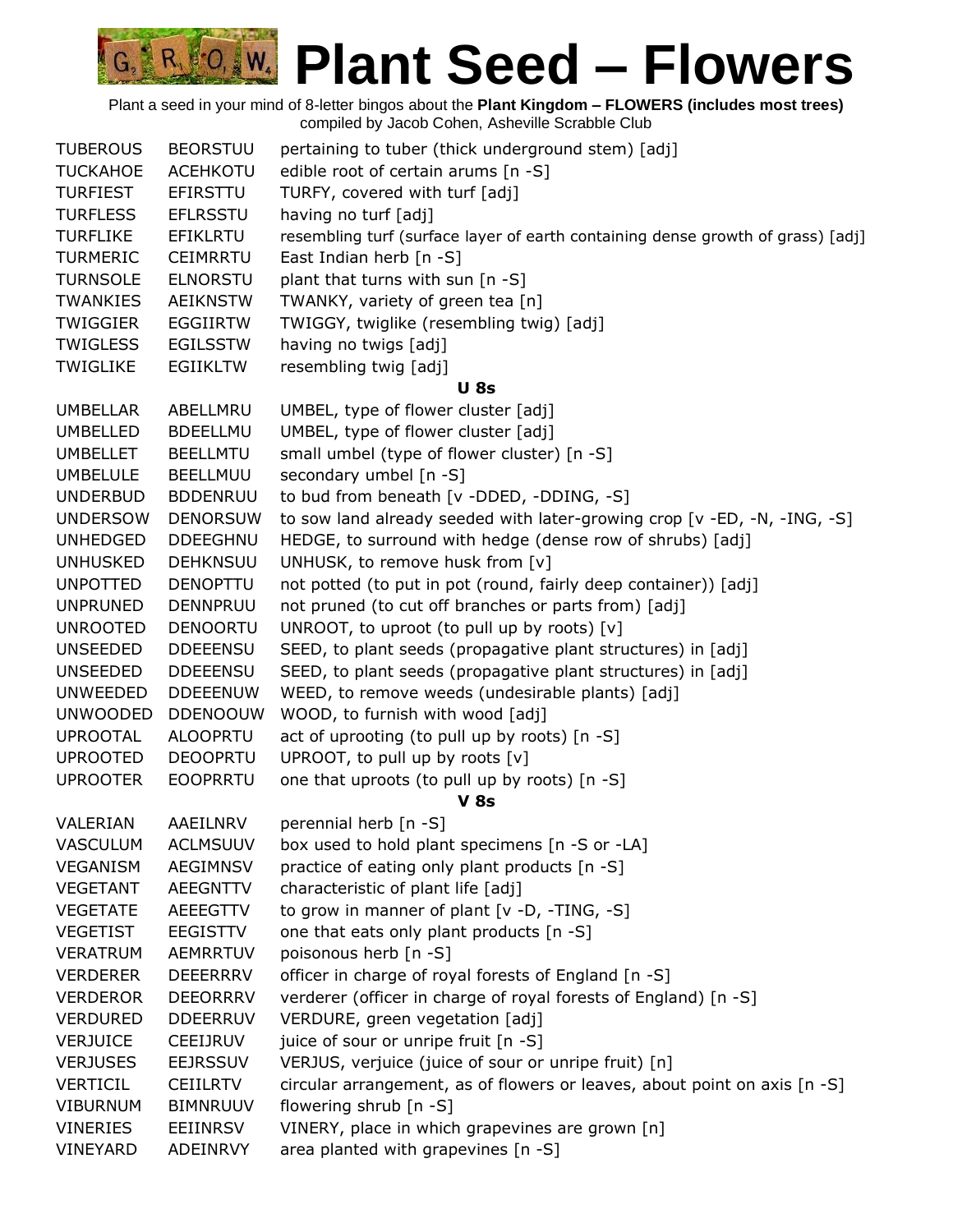# **CO. W. Plant Seed – Flowers**

| <b>VINIFERA</b> | AEFIINRV        | European grape [n -S]                                                  |
|-----------------|-----------------|------------------------------------------------------------------------|
| VINIFIED        | DEFIIINV        | VINIFY, to convert into wine by fermentation [v]                       |
| <b>VINIFIES</b> | EFIIINSV        | VINIFY, to convert into wine by fermentation [v]                       |
| <b>VINOSITY</b> | IINOSTVY        | character of wine [n -TIES]                                            |
| <b>VINOUSLY</b> | <b>ILNOSUVY</b> | VINOUS, pertaining to wine [adv]                                       |
| VINTAGER        | <b>AEGINRTV</b> | one that harvests wine grapes [n -S]                                   |
| <b>VIRUSOID</b> | <b>DIIORSUV</b> | particle of RNA associated with some plant viruses [n -S]              |
|                 |                 | <b>W</b> 8s                                                            |
| WAXBERRY        | ABERRWXY        | berry with waxy coating [n -RRIES]                                     |
| WAXPLANT        | <b>AALNPTWX</b> | tropical plant [n -S]                                                  |
| WEEDIEST        | <b>DEEEISTW</b> | WEEDY, resembling weed [adj]                                           |
| <b>WEEDLESS</b> | <b>DEEELSSW</b> | having no weeds [adj]                                                  |
| WEEDLIKE        | <b>DEEEIKLW</b> | resembling weed [adj]                                                  |
| WEEDLINE        | <b>DEEEILNW</b> | edge of weedbed [n -S]                                                 |
| WEIGELIA        | AEEGIILW        | weigela (flowering shrub) [n -S]                                       |
| WHINNIER        | EHIINNRW        | WHINNY, abounding in whin (furze (spiny shrub)) [adj]                  |
| <b>WICOPIES</b> | <b>CEIIOPSW</b> | WICOPY, flowering shrub [n]                                            |
| WILDLIFE        | DEFIILLW        | wild animals and vegetation [n WILDLIFE]                               |
| WILDLING        | <b>DGIILLNW</b> | wilding (wild plant or animal) [n -S]                                  |
| WILDWOOD        | <b>DDILOOWW</b> | natural forest land [n -S]                                             |
| WISTARIA        | AAIIRSTW        | wisteria (flowering shrub) [n -S]                                      |
| WISTERIA        | AEIIRSTW        | flowering shrub [n -S]                                                 |
| WITHEROD        | <b>DEHIORTW</b> | North American shrub [n -S]                                            |
| <b>WOODBIND</b> | <b>BDDINOOW</b> | woodbine (European shrub) [n -S]                                       |
| <b>WOODBINE</b> | <b>BDEINOOW</b> | European shrub [n -S]                                                  |
| <b>WOODIEST</b> | <b>DEIOOSTW</b> | WOODY, containing or resembling wood [adj]                             |
| <b>WOODLAND</b> | <b>ADDLNOOW</b> | land covered with trees [n -S]                                         |
| <b>WOODLESS</b> | <b>DELOOSSW</b> | having no wood [adj]                                                   |
| <b>WOODLORE</b> | <b>DELOOORW</b> | knowledge of forest [n -S]                                             |
| <b>WOODRUFF</b> | <b>DFFOORUW</b> | aromatic herb [n -S]                                                   |
| <b>WOODRUSH</b> | <b>DHOORSUW</b> | grasslike plant having leaves fringed with long hairs [n -ES]          |
| <b>WOODSIER</b> | <b>DEIOORSW</b> | WOODSY, suggestive of forest [adj]                                     |
| <b>WOODSMAN</b> | ADMNOOSW        | one who works or lives in forest [n -MEN]                              |
| <b>WORMROOT</b> | <b>MOOORRTW</b> | pinkroot (medicinal plant root) [n -S]                                 |
| WORMSEED        | <b>DEEMORSW</b> | tropical plant [n -S]                                                  |
| <b>WORMWOOD</b> | <b>DMOOORWW</b> | European herb [n -S]                                                   |
|                 |                 | $X$ 8s                                                                 |
| <b>XANTHEIN</b> | <b>AEHINNTX</b> | water-soluble part of coloring matter in yellow flowers [n -S]         |
| <b>XENOGAMY</b> | <b>AEGMNOXY</b> | transfer of pollen from one plant to another [n -MIES]                 |
| <b>XYLOCARP</b> | <b>ACLOPRXY</b> | hard, woody fruit [n -S]                                               |
| <b>XYLOTOMY</b> | <b>LMOOTXYY</b> | preparation of sections of wood for microscopic examination [n -MIES]  |
|                 |                 | <b>Y 8s</b>                                                            |
| YARDWORK        | <b>ADKORRWY</b> | work of caring for lawn [n -S]                                         |
| <b>YEASTIER</b> | <b>AEEIRSTY</b> | YEASTY, foamy (covered with foam) [adj]                                |
| YEASTILY        | <b>AEILSTYY</b> | YEASTY, foamy (covered with foam) [adv]                                |
| YEASTING        | <b>AEGINSTY</b> | YEAST, to foam (to form foam (light, bubbly, gas and liquid mass)) [v] |